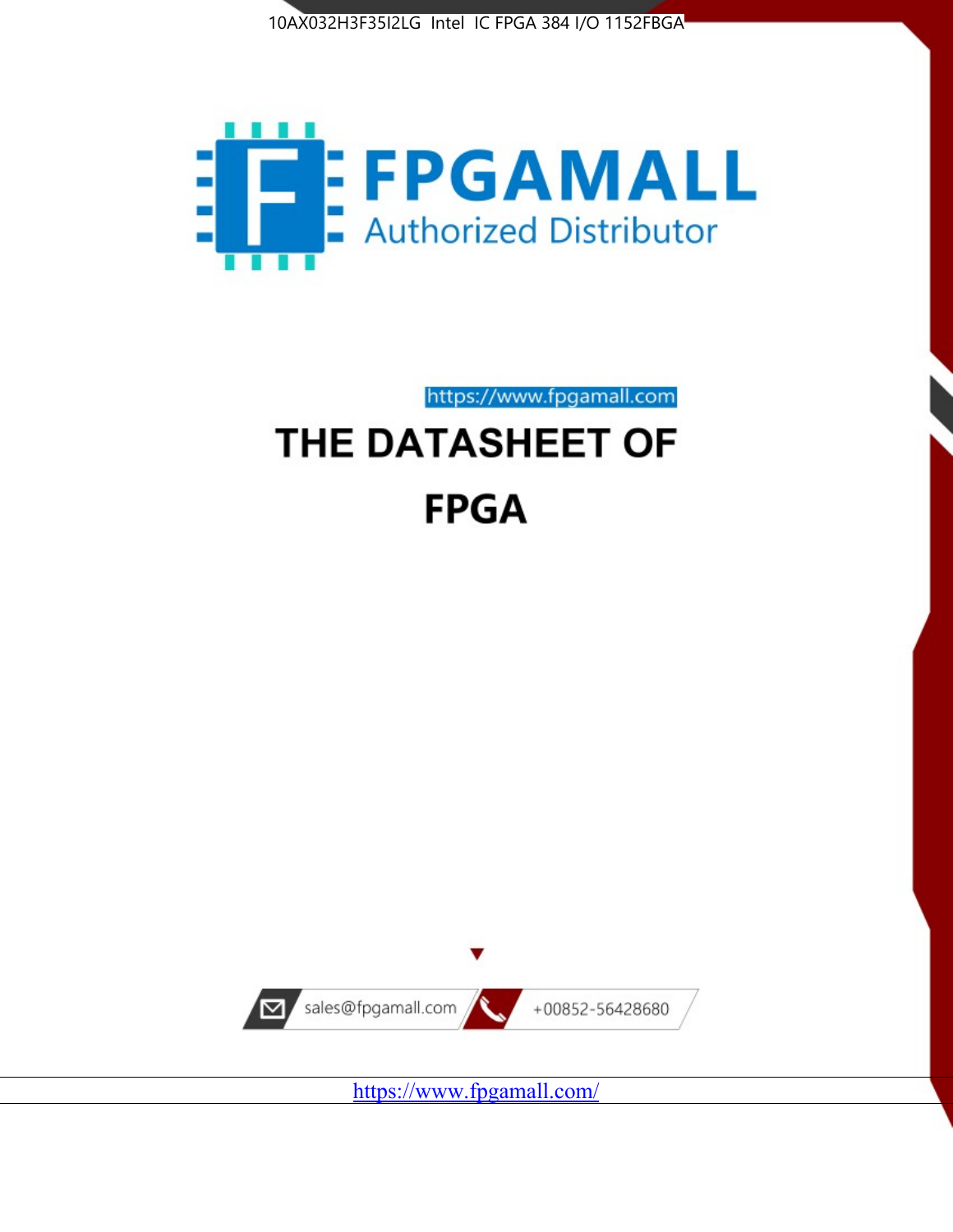

# **Intel® Arria® 10 Device Overview**



**A10-OVERVIEW | 2018.12.06** Latest document on the web: **[PDF](https://www.intel.com/content/dam/www/programmable/us/en/pdfs/literature/hb/arria-10/a10_overview.pdf)** | **[HTML](https://www.intel.com/content/www/us/en/programmable/documentation/sam1403480274650.html)**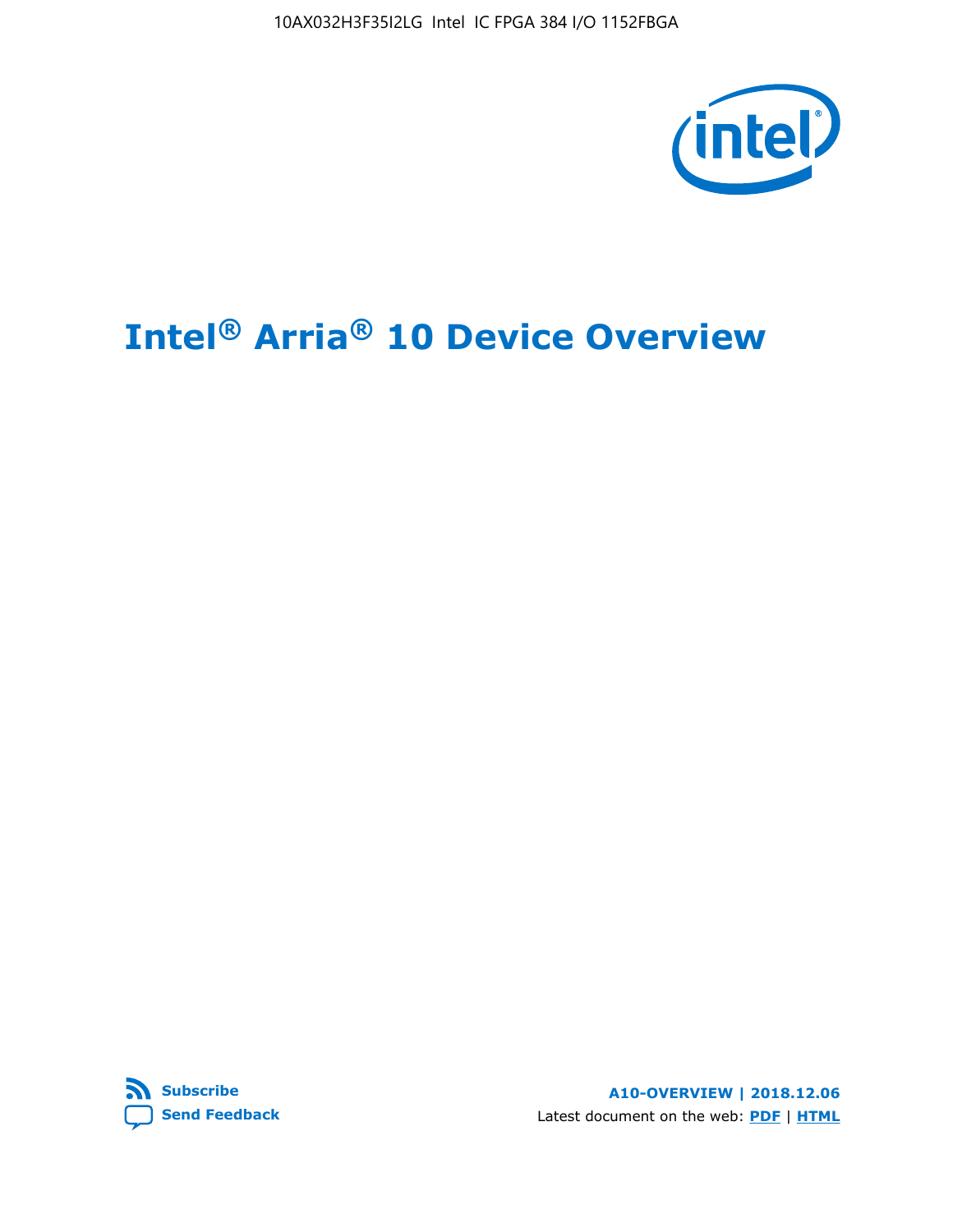

**Contents** 

# **Contents**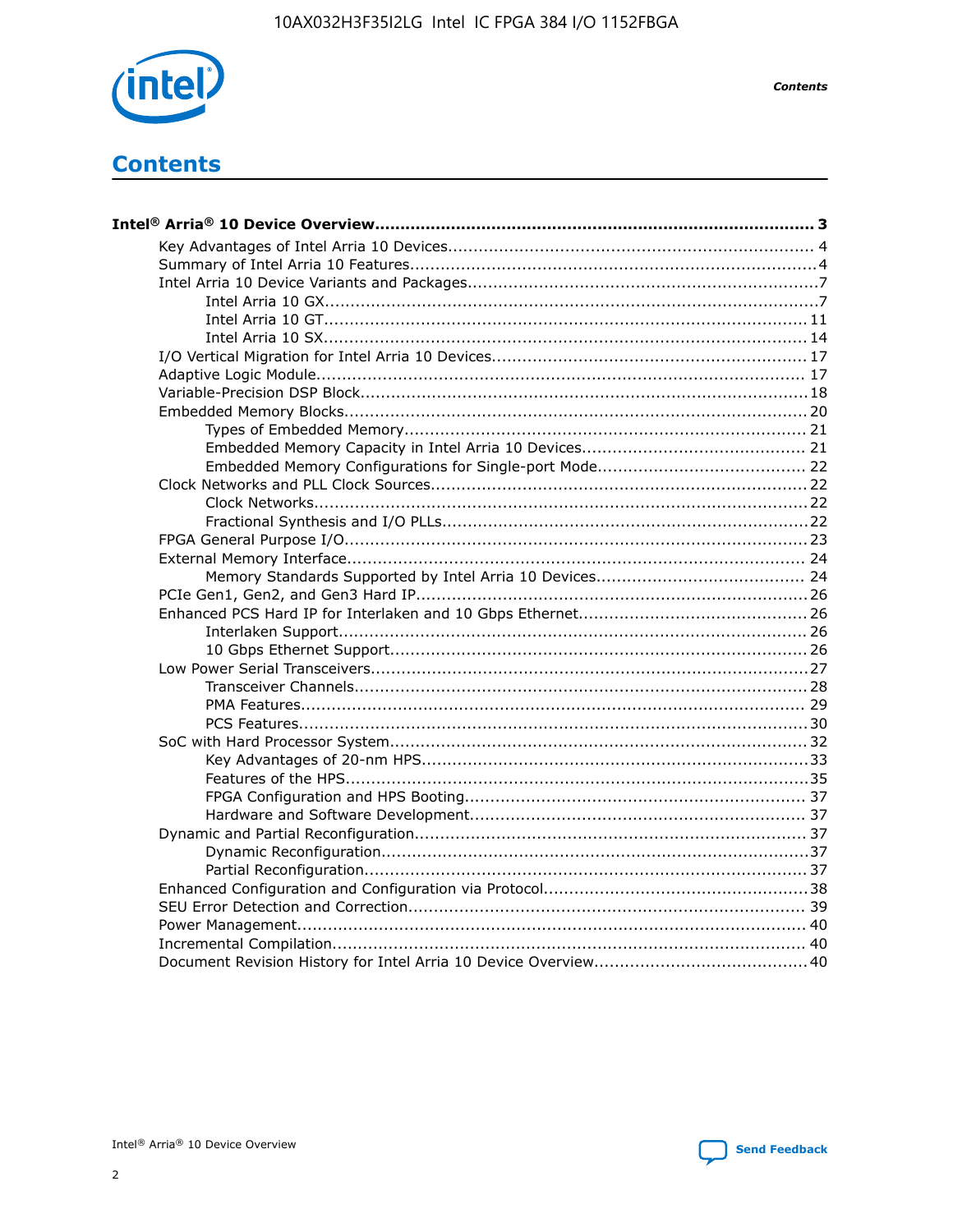**A10-OVERVIEW | 2018.12.06**

**[Send Feedback](mailto:FPGAtechdocfeedback@intel.com?subject=Feedback%20on%20Intel%20Arria%2010%20Device%20Overview%20(A10-OVERVIEW%202018.12.06)&body=We%20appreciate%20your%20feedback.%20In%20your%20comments,%20also%20specify%20the%20page%20number%20or%20paragraph.%20Thank%20you.)**



# **Intel® Arria® 10 Device Overview**

The Intel<sup>®</sup> Arria<sup>®</sup> 10 device family consists of high-performance and power-efficient 20 nm mid-range FPGAs and SoCs.

Intel Arria 10 device family delivers:

- Higher performance than the previous generation of mid-range and high-end FPGAs.
- Power efficiency attained through a comprehensive set of power-saving technologies.

The Intel Arria 10 devices are ideal for high performance, power-sensitive, midrange applications in diverse markets.

| <b>Market</b>         | <b>Applications</b>                                                                                               |
|-----------------------|-------------------------------------------------------------------------------------------------------------------|
| Wireless              | Channel and switch cards in remote radio heads<br>٠<br>Mobile backhaul<br>٠                                       |
| Wireline              | 40G/100G muxponders and transponders<br>٠<br>100G line cards<br>٠<br>Bridging<br>٠<br>Aggregation<br>٠            |
| <b>Broadcast</b>      | Studio switches<br>٠<br>Servers and transport<br>٠<br>Videoconferencing<br>٠<br>Professional audio and video<br>٠ |
| Computing and Storage | Flash cache<br>٠<br>Cloud computing servers<br>٠<br>Server acceleration<br>٠                                      |
| Medical               | Diagnostic scanners<br>٠<br>Diagnostic imaging<br>٠                                                               |
| Military              | Missile guidance and control<br>٠<br>Radar<br>٠<br>Electronic warfare<br>٠<br>Secure communications<br>٠          |

#### **Table 1. Sample Markets and Ideal Applications for Intel Arria 10 Devices**

#### **Related Information**

- [Intel Arria 10 Device Handbook: Known Issues](http://www.altera.com/support/kdb/solutions/rd07302013_646.html) Lists the planned updates to the *Intel Arria 10 Device Handbook* chapters.
- [Intel Arria 10 GX/GT Device Errata and Design Recommendations](https://www.intel.com/content/www/us/en/programmable/documentation/agz1493851706374.html#yqz1494433888646)
- [Intel Arria 10 SX Device Errata and Design Recommendations](https://www.intel.com/content/www/us/en/programmable/documentation/cru1462832385668.html#cru1462832558642)

Intel Corporation. All rights reserved. Intel, the Intel logo, Altera, Arria, Cyclone, Enpirion, MAX, Nios, Quartus and Stratix words and logos are trademarks of Intel Corporation or its subsidiaries in the U.S. and/or other countries. Intel warrants performance of its FPGA and semiconductor products to current specifications in accordance with Intel's standard warranty, but reserves the right to make changes to any products and services at any time without notice. Intel assumes no responsibility or liability arising out of the application or use of any information, product, or service described herein except as expressly agreed to in writing by Intel. Intel customers are advised to obtain the latest version of device specifications before relying on any published information and before placing orders for products or services. \*Other names and brands may be claimed as the property of others.

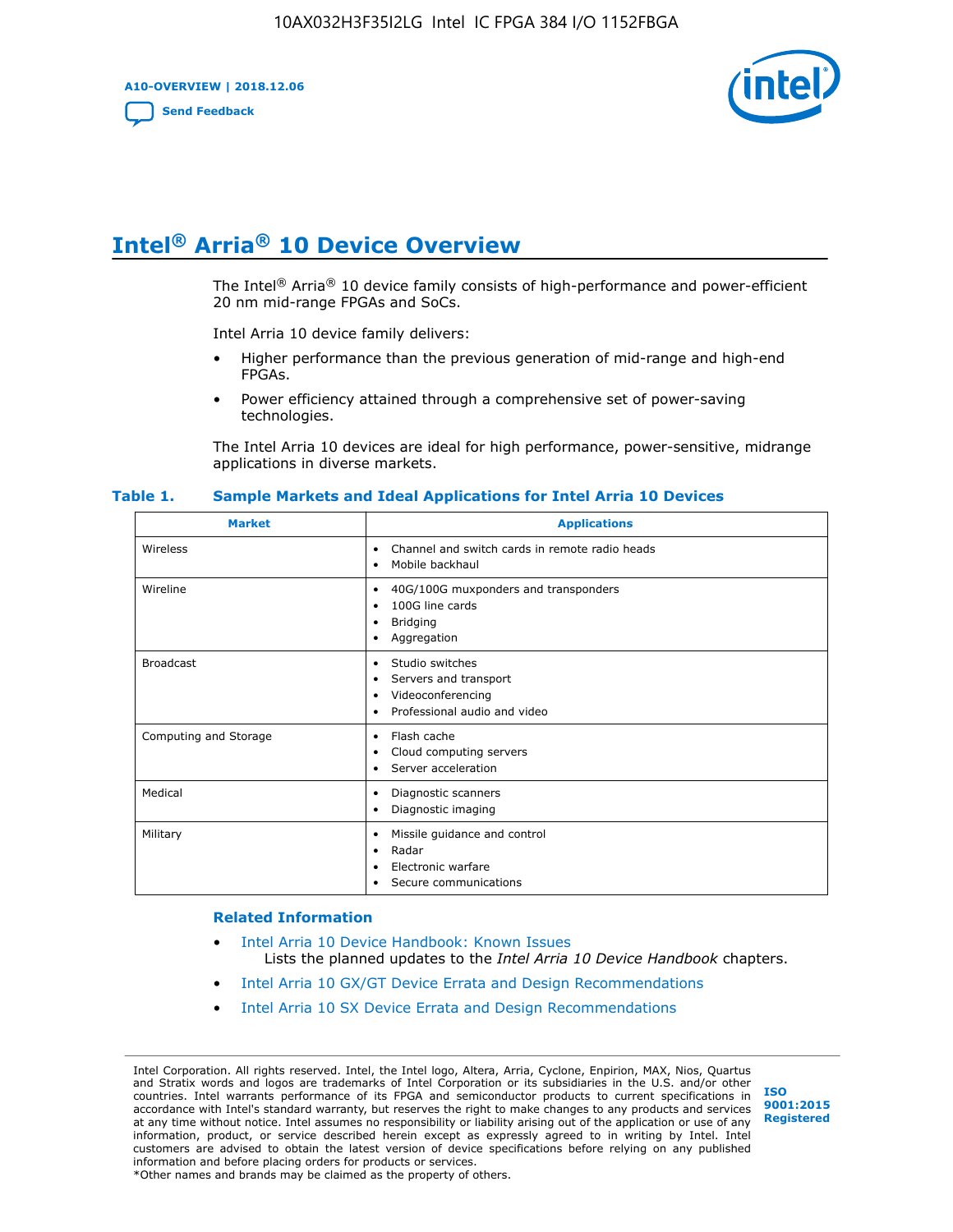

# **Key Advantages of Intel Arria 10 Devices**

# **Table 2. Key Advantages of the Intel Arria 10 Device Family**

| <b>Advantage</b>                                                                                          | <b>Supporting Feature</b>                                                                                                                                                                                                                                                                                                     |
|-----------------------------------------------------------------------------------------------------------|-------------------------------------------------------------------------------------------------------------------------------------------------------------------------------------------------------------------------------------------------------------------------------------------------------------------------------|
| Enhanced core architecture                                                                                | Built on TSMC's 20 nm process technology<br>٠<br>60% higher performance than the previous generation of mid-range FPGAs<br>٠<br>15% higher performance than the fastest previous-generation FPGA<br>٠                                                                                                                         |
| High-bandwidth integrated<br>transceivers                                                                 | Short-reach rates up to 25.8 Gigabits per second (Gbps)<br>٠<br>Backplane capability up to 12.5 Gbps<br>٠<br>Integrated 10GBASE-KR and 40GBASE-KR4 Forward Error Correction (FEC)<br>٠                                                                                                                                        |
| Improved logic integration and<br>hard IP blocks                                                          | 8-input adaptive logic module (ALM)<br>٠<br>Up to 65.6 megabits (Mb) of embedded memory<br>٠<br>Variable-precision digital signal processing (DSP) blocks<br>Fractional synthesis phase-locked loops (PLLs)<br>٠<br>Hard PCI Express Gen3 IP blocks<br>Hard memory controllers and PHY up to 2,400 Megabits per second (Mbps) |
| Second generation hard<br>processor system (HPS) with<br>integrated ARM* Cortex*-A9*<br>MPCore* processor | Tight integration of a dual-core ARM Cortex-A9 MPCore processor, hard IP, and an<br>٠<br>FPGA in a single Intel Arria 10 system-on-a-chip (SoC)<br>Supports over 128 Gbps peak bandwidth with integrated data coherency between<br>$\bullet$<br>the processor and the FPGA fabric                                             |
| Advanced power savings                                                                                    | Comprehensive set of advanced power saving features<br>٠<br>Power-optimized MultiTrack routing and core architecture<br>٠<br>Up to 40% lower power compared to previous generation of mid-range FPGAs<br>٠<br>Up to 60% lower power compared to previous generation of high-end FPGAs                                         |

# **Summary of Intel Arria 10 Features**

## **Table 3. Summary of Features for Intel Arria 10 Devices**

| <b>Feature</b>                  | <b>Description</b>                                                                                                                                                                                                                                                                                                                                                                                 |
|---------------------------------|----------------------------------------------------------------------------------------------------------------------------------------------------------------------------------------------------------------------------------------------------------------------------------------------------------------------------------------------------------------------------------------------------|
| Technology                      | TSMC's 20-nm SoC process technology<br>Allows operation at a lower $V_{CC}$ level of 0.82 V instead of the 0.9 V standard $V_{CC}$ core voltage                                                                                                                                                                                                                                                    |
| Packaging                       | 1.0 mm ball-pitch Fineline BGA packaging<br>٠<br>0.8 mm ball-pitch Ultra Fineline BGA packaging<br>Multiple devices with identical package footprints for seamless migration between different<br><b>FPGA</b> densities<br>Devices with compatible package footprints allow migration to next generation high-end<br>Stratix $@10$ devices<br>RoHS, leaded $(1)$ , and lead-free (Pb-free) options |
| High-performance<br>FPGA fabric | Enhanced 8-input ALM with four registers<br>Improved multi-track routing architecture to reduce congestion and improve compilation time<br>Hierarchical core clocking architecture<br>Fine-grained partial reconfiguration                                                                                                                                                                         |
| Internal memory<br>blocks       | M20K-20-Kb memory blocks with hard error correction code (ECC)<br>٠<br>Memory logic array block (MLAB)-640-bit memory                                                                                                                                                                                                                                                                              |
|                                 | continued                                                                                                                                                                                                                                                                                                                                                                                          |



<sup>(1)</sup> Contact Intel for availability.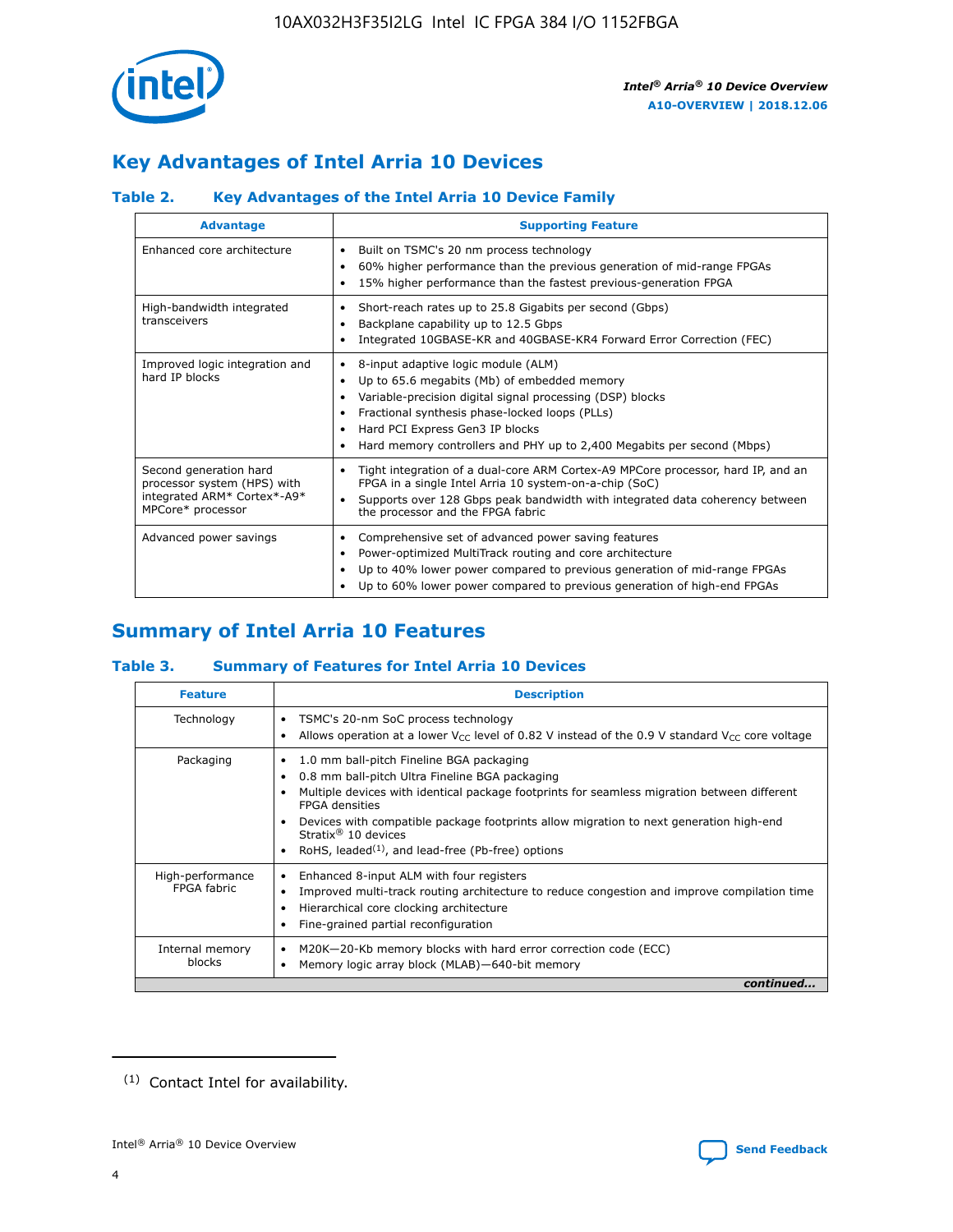$\mathsf{r}$ 



| <b>Feature</b>                         |                                                                                                                | <b>Description</b>                                                                                                                                                                                                                                                                                                                                                                                                                                                                                                                                                                                                                                                                                                                                                                                                                          |
|----------------------------------------|----------------------------------------------------------------------------------------------------------------|---------------------------------------------------------------------------------------------------------------------------------------------------------------------------------------------------------------------------------------------------------------------------------------------------------------------------------------------------------------------------------------------------------------------------------------------------------------------------------------------------------------------------------------------------------------------------------------------------------------------------------------------------------------------------------------------------------------------------------------------------------------------------------------------------------------------------------------------|
| Embedded Hard IP<br>blocks             | Variable-precision DSP                                                                                         | Native support for signal processing precision levels from $18 \times 19$ to<br>$\bullet$<br>54 x 54<br>Native support for 27 x 27 multiplier mode<br>64-bit accumulator and cascade for systolic finite impulse responses<br>(FIRS)<br>Internal coefficient memory banks<br>٠<br>Preadder/subtractor for improved efficiency<br>Additional pipeline register to increase performance and reduce<br>power<br>Supports floating point arithmetic:<br>- Perform multiplication, addition, subtraction, multiply-add,<br>multiply-subtract, and complex multiplication.<br>- Supports multiplication with accumulation capability, cascade<br>summation, and cascade subtraction capability.<br>- Dynamic accumulator reset control.<br>- Support direct vector dot and complex multiplication chaining<br>multiply floating point DSP blocks. |
|                                        | Memory controller                                                                                              | DDR4, DDR3, and DDR3L                                                                                                                                                                                                                                                                                                                                                                                                                                                                                                                                                                                                                                                                                                                                                                                                                       |
|                                        | PCI Express*                                                                                                   | PCI Express (PCIe*) Gen3 (x1, x2, x4, or x8), Gen2 (x1, x2, x4, or x8)<br>and Gen1 (x1, x2, x4, or x8) hard IP with complete protocol stack,<br>endpoint, and root port                                                                                                                                                                                                                                                                                                                                                                                                                                                                                                                                                                                                                                                                     |
|                                        | Transceiver I/O                                                                                                | 10GBASE-KR/40GBASE-KR4 Forward Error Correction (FEC)<br>PCS hard IPs that support:<br>- 10-Gbps Ethernet (10GbE)<br>- PCIe PIPE interface<br>- Interlaken<br>- Gbps Ethernet (GbE)<br>- Common Public Radio Interface (CPRI) with deterministic latency<br>support<br>- Gigabit-capable passive optical network (GPON) with fast lock-<br>time support<br>13.5G JESD204b<br>8B/10B, 64B/66B, 64B/67B encoders and decoders<br>Custom mode support for proprietary protocols                                                                                                                                                                                                                                                                                                                                                                |
| Core clock networks                    | $\bullet$                                                                                                      | Up to 800 MHz fabric clocking, depending on the application:<br>- 667 MHz external memory interface clocking with 2,400 Mbps DDR4 interface<br>- 800 MHz LVDS interface clocking with 1,600 Mbps LVDS interface<br>Global, regional, and peripheral clock networks<br>Clock networks that are not used can be gated to reduce dynamic power                                                                                                                                                                                                                                                                                                                                                                                                                                                                                                 |
| Phase-locked loops<br>(PLLs)           | High-resolution fractional synthesis PLLs:<br>$\bullet$<br>Integer PLLs:<br>- Adjacent to general purpose I/Os | - Precision clock synthesis, clock delay compensation, and zero delay buffering (ZDB)<br>- Support integer mode and fractional mode<br>- Fractional mode support with third-order delta-sigma modulation<br>- Support external memory and LVDS interfaces                                                                                                                                                                                                                                                                                                                                                                                                                                                                                                                                                                                   |
| FPGA General-purpose<br>$I/Os$ (GPIOs) | On-chip termination (OCT)<br>$\bullet$                                                                         | 1.6 Gbps LVDS-every pair can be configured as receiver or transmitter<br>1.2 V to 3.0 V single-ended LVTTL/LVCMOS interfacing                                                                                                                                                                                                                                                                                                                                                                                                                                                                                                                                                                                                                                                                                                               |
| <b>External Memory</b><br>Interface    |                                                                                                                | Hard memory controller- DDR4, DDR3, and DDR3L support<br>$-$ DDR4 $-$ speeds up to 1,200 MHz/2,400 Mbps<br>- DDR3-speeds up to 1,067 MHz/2,133 Mbps<br>Soft memory controller—provides support for RLDRAM $3^{(2)}$ , QDR IV $(2)$ , and QDR II+<br>continued                                                                                                                                                                                                                                                                                                                                                                                                                                                                                                                                                                               |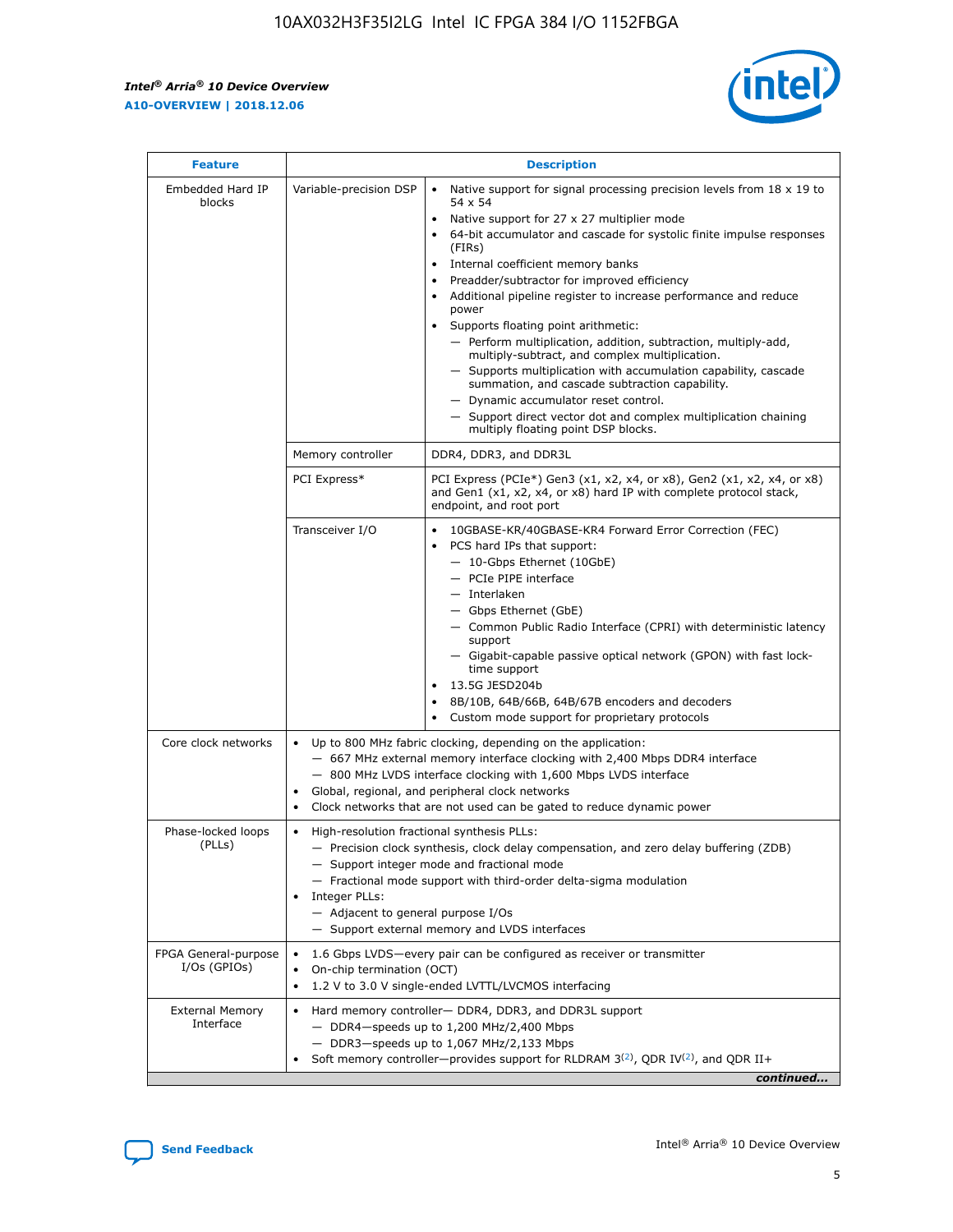

| <b>Feature</b>                                    | <b>Description</b>                                                                                                                                                                                                                                                                                                                                                                                                                                                                                                                                                                                                                                                 |
|---------------------------------------------------|--------------------------------------------------------------------------------------------------------------------------------------------------------------------------------------------------------------------------------------------------------------------------------------------------------------------------------------------------------------------------------------------------------------------------------------------------------------------------------------------------------------------------------------------------------------------------------------------------------------------------------------------------------------------|
| Low-power serial<br>transceivers                  | • Continuous operating range:<br>- Intel Arria 10 GX-1 Gbps to 17.4 Gbps<br>- Intel Arria 10 GT-1 Gbps to 25.8 Gbps<br>Backplane support:<br>$-$ Intel Arria 10 GX-up to 12.5<br>- Intel Arria 10 GT-up to 12.5<br>Extended range down to 125 Mbps with oversampling<br>ATX transmit PLLs with user-configurable fractional synthesis capability<br>$\bullet$<br>Electronic Dispersion Compensation (EDC) support for XFP, SFP+, OSFP, and CFP optical<br>module<br>Adaptive linear and decision feedback equalization<br>$\bullet$<br>Transmitter pre-emphasis and de-emphasis<br>$\bullet$<br>Dynamic partial reconfiguration of individual transceiver channels |
| <b>HPS</b><br>(Intel Arria 10 SX<br>devices only) | • Dual-core ARM Cortex-A9 MPCore processor-1.2 GHz CPU with<br>Processor and system<br>1.5 GHz overdrive capability<br>256 KB on-chip RAM and 64 KB on-chip ROM<br>$\bullet$<br>System peripherals—general-purpose timers, watchdog timers, direct<br>memory access (DMA) controller, FPGA configuration manager, and<br>clock and reset managers<br>Security features—anti-tamper, secure boot, Advanced Encryption<br>$\bullet$<br>Standard (AES) and authentication (SHA)<br>ARM CoreSight* JTAG debug access port, trace port, and on-chip<br>$\bullet$<br>trace storage                                                                                       |
|                                                   | <b>External interfaces</b><br>Hard memory interface-Hard memory controller (2,400 Mbps DDR4,<br>$\bullet$<br>and 2,133 Mbps DDR3), Quad serial peripheral interface (OSPI) flash<br>controller, NAND flash controller, direct memory access (DMA)<br>controller, Secure Digital/MultiMediaCard (SD/MMC) controller<br>Communication interface-10/100/1000 Ethernet media access<br>$\bullet$<br>control (MAC), USB On-The-GO (OTG) controllers, I <sup>2</sup> C controllers,<br>UART 16550, serial peripheral interface (SPI), and up to 62<br>HPS GPIO interfaces (48 direct-share I/Os)                                                                         |
|                                                   | Interconnects to core<br>High-performance ARM AMBA* AXI bus bridges that support<br>$\bullet$<br>simultaneous read and write<br>HPS-FPGA bridges-include the FPGA-to-HPS, HPS-to-FPGA, and<br>$\bullet$<br>lightweight HPS-to-FPGA bridges that allow the FPGA fabric to issue<br>transactions to slaves in the HPS, and vice versa<br>Configuration bridge that allows HPS configuration manager to<br>configure the core logic via dedicated 32-bit configuration port<br>FPGA-to-HPS SDRAM controller bridge-provides configuration<br>interfaces for the multiport front end (MPFE) of the HPS SDRAM<br>controller                                             |
| Configuration                                     | Tamper protection—comprehensive design protection to protect your valuable IP investments<br>Enhanced 256-bit advanced encryption standard (AES) design security with authentication<br>٠<br>Configuration via protocol (CvP) using PCIe Gen1, Gen2, or Gen3<br>continued                                                                                                                                                                                                                                                                                                                                                                                          |

<sup>(2)</sup> Intel Arria 10 devices support this external memory interface using hard PHY with soft memory controller.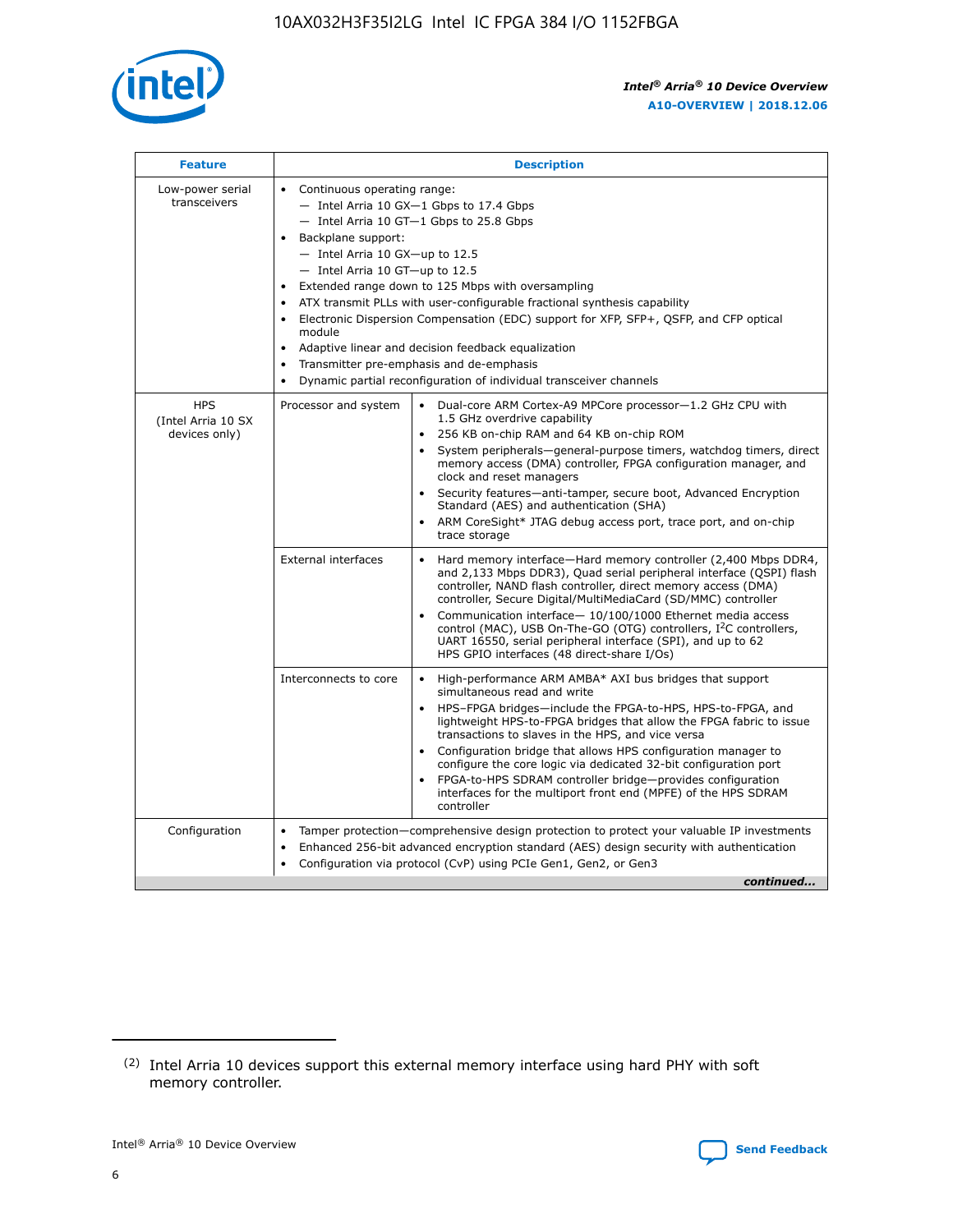

| <b>Feature</b>     | <b>Description</b>                                                                                                                                                                                               |
|--------------------|------------------------------------------------------------------------------------------------------------------------------------------------------------------------------------------------------------------|
|                    | Dynamic reconfiguration of the transceivers and PLLs<br>Fine-grained partial reconfiguration of the core fabric<br>Active Serial x4 Interface<br>$\bullet$                                                       |
| Power management   | SmartVID<br>Low static power device options<br>Programmable Power Technology<br>Intel Quartus <sup>®</sup> Prime integrated power analysis                                                                       |
| Software and tools | Intel Quartus Prime design suite<br>Transceiver toolkit<br>Platform Designer system integration tool<br>DSP Builder for Intel FPGAs<br>OpenCL <sup>™</sup> support<br>Intel SoC FPGA Embedded Design Suite (EDS) |

## **Related Information**

[Intel Arria 10 Transceiver PHY Overview](https://www.intel.com/content/www/us/en/programmable/documentation/nik1398707230472.html#nik1398706768037) Provides details on Intel Arria 10 transceivers.

# **Intel Arria 10 Device Variants and Packages**

#### **Table 4. Device Variants for the Intel Arria 10 Device Family**

| <b>Variant</b>    | <b>Description</b>                                                                                                                                                                                                     |
|-------------------|------------------------------------------------------------------------------------------------------------------------------------------------------------------------------------------------------------------------|
| Intel Arria 10 GX | FPGA featuring 17.4 Gbps transceivers for short reach applications with 12.5 backplane driving<br>capability.                                                                                                          |
| Intel Arria 10 GT | FPGA featuring:<br>17.4 Gbps transceivers for short reach applications with 12.5 backplane driving capability.<br>25.8 Gbps transceivers for supporting CAUI-4 and CEI-25G applications with CFP2 and CFP4<br>modules. |
| Intel Arria 10 SX | SoC integrating ARM-based HPS and FPGA featuring 17.4 Gbps transceivers for short reach<br>applications with 12.5 backplane driving capability.                                                                        |

# **Intel Arria 10 GX**

This section provides the available options, maximum resource counts, and package plan for the Intel Arria 10 GX devices.

The information in this section is correct at the time of publication. For the latest information and to get more details, refer to the Intel FPGA Product Selector.

#### **Related Information**

#### [Intel FPGA Product Selector](http://www.altera.com/products/selector/psg-selector.html) Provides the latest information on Intel products.

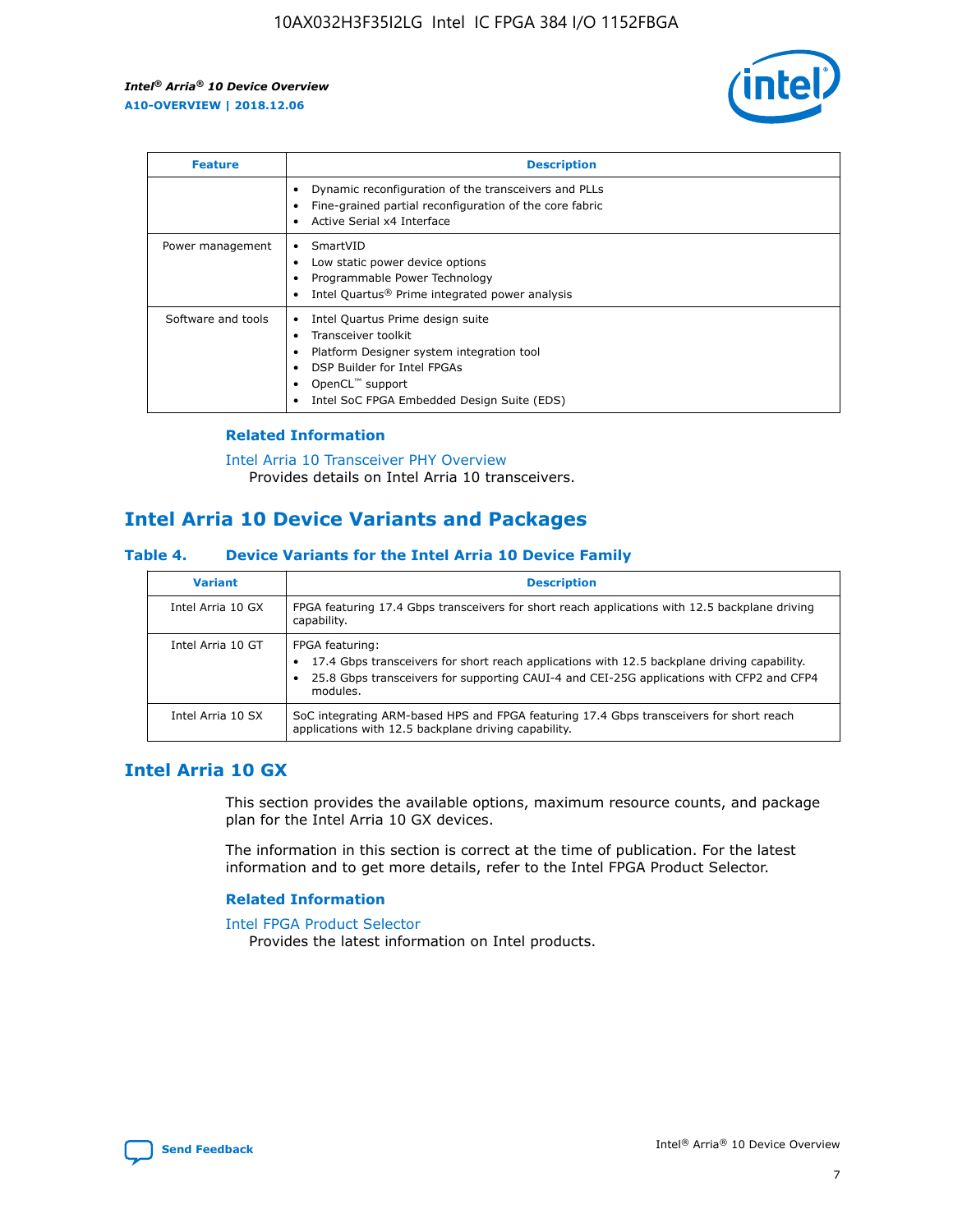

# **Available Options**





#### **Related Information**

[Transceiver Performance for Intel Arria 10 GX/SX Devices](https://www.intel.com/content/www/us/en/programmable/documentation/mcn1413182292568.html#mcn1413213965502) Provides more information about the transceiver speed grade.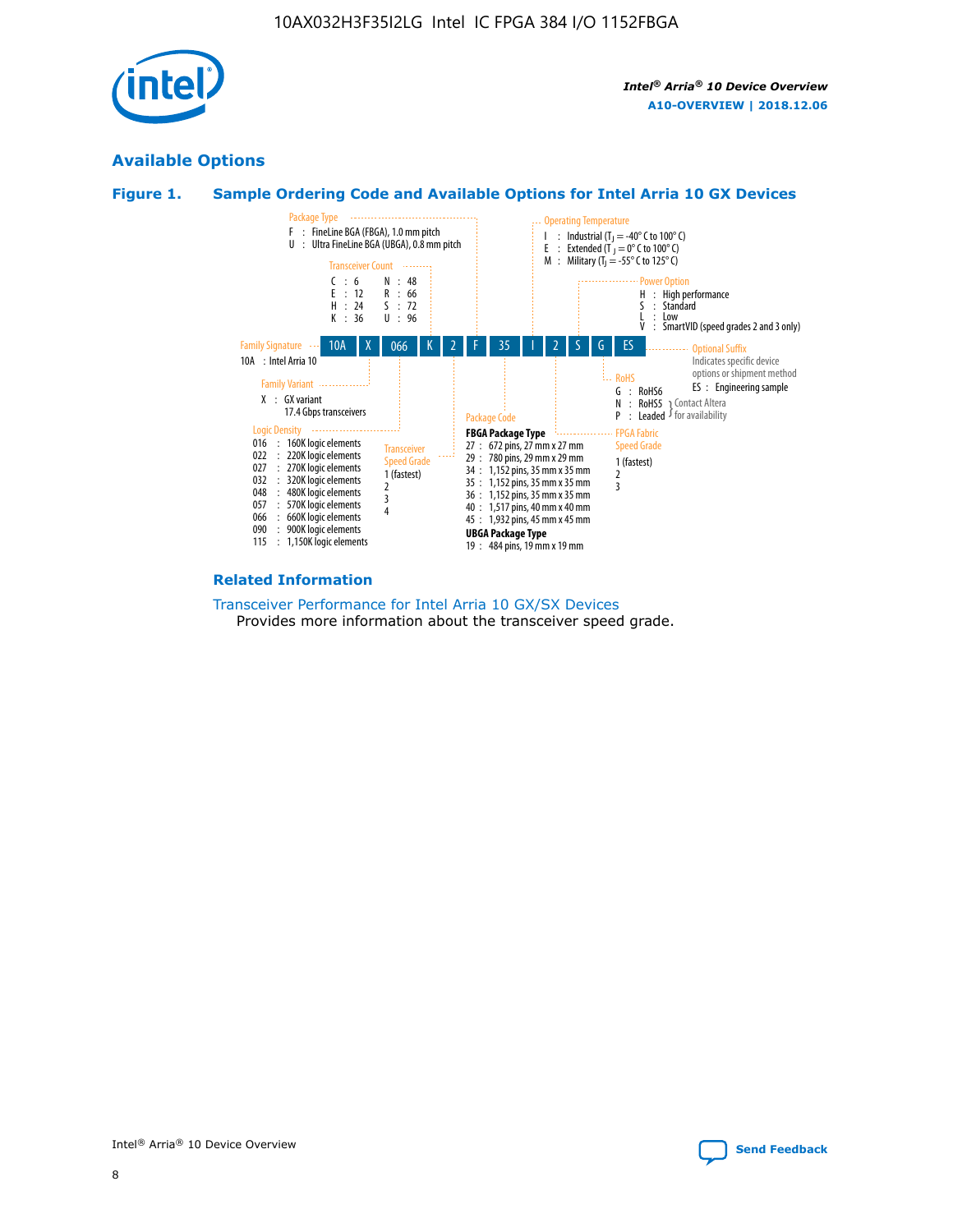

## **Maximum Resources**

#### **Table 5. Maximum Resource Counts for Intel Arria 10 GX Devices (GX 160, GX 220, GX 270, GX 320, and GX 480)**

| <b>Resource</b>         |                                                          | <b>Product Line</b> |                                                 |         |                |                |  |  |  |
|-------------------------|----------------------------------------------------------|---------------------|-------------------------------------------------|---------|----------------|----------------|--|--|--|
|                         |                                                          | <b>GX 160</b>       | <b>GX 220</b><br><b>GX 270</b><br><b>GX 320</b> |         |                | <b>GX 480</b>  |  |  |  |
| Logic Elements (LE) (K) |                                                          | 160                 | 220                                             | 270     | 320            | 480            |  |  |  |
| <b>ALM</b>              |                                                          | 61,510              | 80,330                                          | 101,620 | 119,900        | 183,590        |  |  |  |
| Register                |                                                          | 246,040             | 321,320                                         | 406,480 | 479,600        | 734,360        |  |  |  |
| Memory (Kb)             | M <sub>20</sub> K                                        | 8,800               | 11,740                                          | 15,000  | 17,820         |                |  |  |  |
|                         | <b>MLAB</b>                                              | 1,050               | 1,690                                           | 2,452   | 2,727          | 4,164          |  |  |  |
|                         | Variable-precision DSP Block<br>156<br>192<br>830<br>985 |                     |                                                 |         | 1,368          |                |  |  |  |
| 18 x 19 Multiplier      |                                                          | 312                 | 384                                             | 1,660   | 1,970          | 2,736          |  |  |  |
| PLL                     | Fractional<br>Synthesis                                  | 6                   | 6                                               | 8       | 8              | 12             |  |  |  |
|                         | I/O                                                      | 6                   | 6                                               | 8       | 8              | 12             |  |  |  |
| 17.4 Gbps Transceiver   |                                                          | 12                  | 12                                              | 24      | 24             | 36             |  |  |  |
| GPIO <sup>(3)</sup>     |                                                          | 288                 | 288                                             | 384     | 384            | 492            |  |  |  |
| LVDS Pair $(4)$         |                                                          | 120                 | 120                                             | 168     | 168            | 222            |  |  |  |
| PCIe Hard IP Block      |                                                          | 1                   | 1                                               | 2       | $\overline{2}$ | $\overline{2}$ |  |  |  |
| Hard Memory Controller  |                                                          | 6                   | 6                                               | 8       | 8              | 12             |  |  |  |

<sup>(4)</sup> Each LVDS I/O pair can be used as differential input or output.



<sup>(3)</sup> The number of GPIOs does not include transceiver I/Os. In the Intel Quartus Prime software, the number of user I/Os includes transceiver I/Os.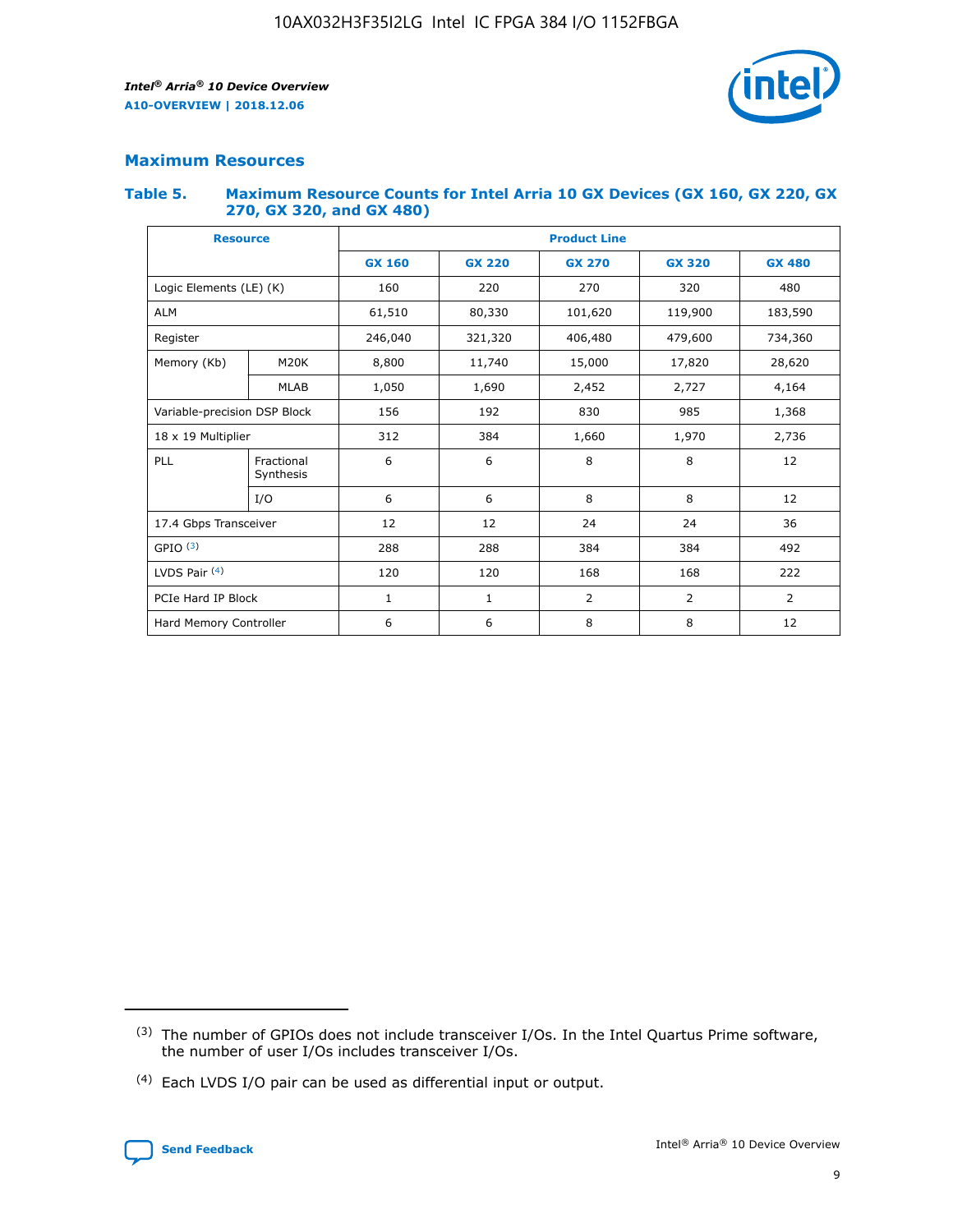

## **Table 6. Maximum Resource Counts for Intel Arria 10 GX Devices (GX 570, GX 660, GX 900, and GX 1150)**

|                              | <b>Resource</b>         | <b>Product Line</b> |                |                |                |  |  |  |
|------------------------------|-------------------------|---------------------|----------------|----------------|----------------|--|--|--|
|                              |                         | <b>GX 570</b>       | <b>GX 660</b>  | <b>GX 900</b>  | <b>GX 1150</b> |  |  |  |
| Logic Elements (LE) (K)      |                         | 570                 | 660            | 900            | 1,150          |  |  |  |
| <b>ALM</b>                   |                         | 217,080             | 251,680        | 339,620        | 427,200        |  |  |  |
| Register                     |                         | 868,320             | 1,006,720      | 1,358,480      | 1,708,800      |  |  |  |
| Memory (Kb)                  | <b>M20K</b>             | 36,000              | 42,620         | 48,460         | 54,260         |  |  |  |
|                              | <b>MLAB</b>             | 5,096               | 5,788          | 9,386          | 12,984         |  |  |  |
| Variable-precision DSP Block |                         | 1,523               | 1,687          | 1,518          | 1,518          |  |  |  |
|                              | 18 x 19 Multiplier      |                     | 3,374          | 3,036          | 3,036          |  |  |  |
| PLL                          | Fractional<br>Synthesis | 16                  | 16             | 32             | 32             |  |  |  |
|                              | I/O                     | 16                  | 16             | 16             | 16             |  |  |  |
| 17.4 Gbps Transceiver        |                         | 48                  | 48             | 96             | 96             |  |  |  |
| GPIO <sup>(3)</sup>          |                         | 696                 | 696            | 768            | 768            |  |  |  |
| LVDS Pair $(4)$              |                         | 324                 | 324            | 384            | 384            |  |  |  |
| PCIe Hard IP Block           |                         | 2                   | $\overline{2}$ | $\overline{4}$ | $\overline{4}$ |  |  |  |
| Hard Memory Controller       |                         | 16                  | 16             | 16             | 16             |  |  |  |

# **Package Plan**

# **Table 7. Package Plan for Intel Arria 10 GX Devices (U19, F27, and F29)**

Refer to I/O and High Speed I/O in Intel Arria 10 Devices chapter for the number of 3 V I/O, LVDS I/O, and LVDS channels in each device package.

| <b>Product Line</b> | U <sub>19</sub><br>$(19 \text{ mm} \times 19 \text{ mm})$<br>484-pin UBGA) |          |             |         | <b>F27</b><br>(27 mm × 27 mm,<br>672-pin FBGA) |             | <b>F29</b><br>(29 mm × 29 mm,<br>780-pin FBGA) |          |             |  |
|---------------------|----------------------------------------------------------------------------|----------|-------------|---------|------------------------------------------------|-------------|------------------------------------------------|----------|-------------|--|
|                     | 3 V I/O                                                                    | LVDS I/O | <b>XCVR</b> | 3 V I/O | <b>LVDS I/O</b>                                | <b>XCVR</b> | 3 V I/O                                        | LVDS I/O | <b>XCVR</b> |  |
| GX 160              | 48                                                                         | 192      | 6           | 48      | 192                                            | 12          | 48                                             | 240      | 12          |  |
| GX 220              | 48                                                                         | 192      | 6           | 48      | 192                                            | 12          | 48                                             | 240      | 12          |  |
| GX 270              |                                                                            |          |             | 48      | 192                                            | 12          | 48                                             | 312      | 12          |  |
| GX 320              |                                                                            |          |             | 48      | 192                                            | 12          | 48                                             | 312      | 12          |  |
| GX 480              |                                                                            |          |             |         |                                                |             | 48                                             | 312      | 12          |  |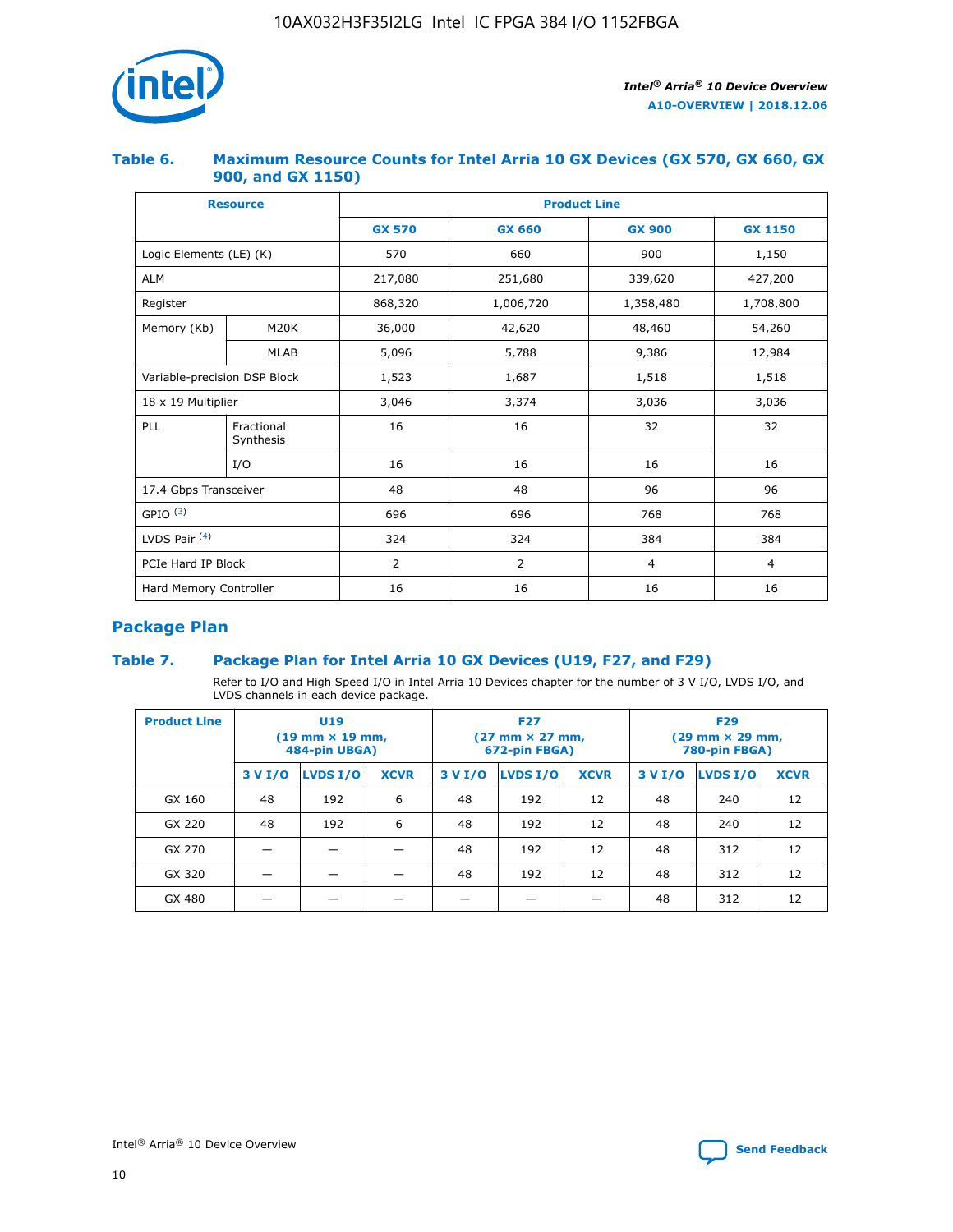



#### **Table 8. Package Plan for Intel Arria 10 GX Devices (F34, F35, NF40, and KF40)**

Refer to I/O and High Speed I/O in Intel Arria 10 Devices chapter for the number of 3 V I/O, LVDS I/O, and LVDS channels in each device package.

| <b>Product Line</b> | <b>F34</b><br>$(35 \text{ mm} \times 35 \text{ mm})$<br>1152-pin FBGA) |                    | <b>F35</b><br>$(35 \text{ mm} \times 35 \text{ mm})$<br><b>1152-pin FBGA)</b> |           | <b>KF40</b><br>$(40$ mm $\times$ 40 mm,<br>1517-pin FBGA) |             |           | <b>NF40</b><br>$(40$ mm $\times$ 40 mm,<br><b>1517-pin FBGA)</b> |             |            |                    |             |
|---------------------|------------------------------------------------------------------------|--------------------|-------------------------------------------------------------------------------|-----------|-----------------------------------------------------------|-------------|-----------|------------------------------------------------------------------|-------------|------------|--------------------|-------------|
|                     | 3V<br>I/O                                                              | <b>LVDS</b><br>I/O | <b>XCVR</b>                                                                   | 3V<br>I/O | <b>LVDS</b><br>I/O                                        | <b>XCVR</b> | 3V<br>I/O | <b>LVDS</b><br>I/O                                               | <b>XCVR</b> | 3 V<br>I/O | <b>LVDS</b><br>I/O | <b>XCVR</b> |
| GX 270              | 48                                                                     | 336                | 24                                                                            | 48        | 336                                                       | 24          |           |                                                                  |             |            |                    |             |
| GX 320              | 48                                                                     | 336                | 24                                                                            | 48        | 336                                                       | 24          |           |                                                                  |             |            |                    |             |
| GX 480              | 48                                                                     | 444                | 24                                                                            | 48        | 348                                                       | 36          |           |                                                                  |             |            |                    |             |
| GX 570              | 48                                                                     | 444                | 24                                                                            | 48        | 348                                                       | 36          | 96        | 600                                                              | 36          | 48         | 540                | 48          |
| GX 660              | 48                                                                     | 444                | 24                                                                            | 48        | 348                                                       | 36          | 96        | 600                                                              | 36          | 48         | 540                | 48          |
| GX 900              |                                                                        | 504                | 24                                                                            | -         |                                                           |             |           |                                                                  |             |            | 600                | 48          |
| GX 1150             |                                                                        | 504                | 24                                                                            |           |                                                           |             |           |                                                                  |             |            | 600                | 48          |

#### **Table 9. Package Plan for Intel Arria 10 GX Devices (RF40, NF45, SF45, and UF45)**

Refer to I/O and High Speed I/O in Intel Arria 10 Devices chapter for the number of 3 V I/O, LVDS I/O, and LVDS channels in each device package.

| <b>Product Line</b> | <b>RF40</b><br>$(40$ mm $\times$ 40 mm,<br>1517-pin FBGA) |                    |             | <b>NF45</b><br>$(45 \text{ mm} \times 45 \text{ mm})$<br><b>1932-pin FBGA)</b> |                    |             | <b>SF45</b><br>$(45 \text{ mm} \times 45 \text{ mm})$<br><b>1932-pin FBGA)</b> |                    |             | <b>UF45</b><br>$(45 \text{ mm} \times 45 \text{ mm})$<br><b>1932-pin FBGA)</b> |                    |             |
|---------------------|-----------------------------------------------------------|--------------------|-------------|--------------------------------------------------------------------------------|--------------------|-------------|--------------------------------------------------------------------------------|--------------------|-------------|--------------------------------------------------------------------------------|--------------------|-------------|
|                     | 3V<br>I/O                                                 | <b>LVDS</b><br>I/O | <b>XCVR</b> | 3 V<br>I/O                                                                     | <b>LVDS</b><br>I/O | <b>XCVR</b> | 3 V<br>I/O                                                                     | <b>LVDS</b><br>I/O | <b>XCVR</b> | 3V<br>I/O                                                                      | <b>LVDS</b><br>I/O | <b>XCVR</b> |
| GX 900              |                                                           | 342                | 66          | _                                                                              | 768                | 48          |                                                                                | 624                | 72          |                                                                                | 480                | 96          |
| GX 1150             |                                                           | 342                | 66          | _                                                                              | 768                | 48          |                                                                                | 624                | 72          |                                                                                | 480                | 96          |

## **Related Information**

[I/O and High-Speed Differential I/O Interfaces in Intel Arria 10 Devices chapter, Intel](https://www.intel.com/content/www/us/en/programmable/documentation/sam1403482614086.html#sam1403482030321) [Arria 10 Device Handbook](https://www.intel.com/content/www/us/en/programmable/documentation/sam1403482614086.html#sam1403482030321)

Provides the number of 3 V and LVDS I/Os, and LVDS channels for each Intel Arria 10 device package.

# **Intel Arria 10 GT**

This section provides the available options, maximum resource counts, and package plan for the Intel Arria 10 GT devices.

The information in this section is correct at the time of publication. For the latest information and to get more details, refer to the Intel FPGA Product Selector.

#### **Related Information**

#### [Intel FPGA Product Selector](http://www.altera.com/products/selector/psg-selector.html)

Provides the latest information on Intel products.

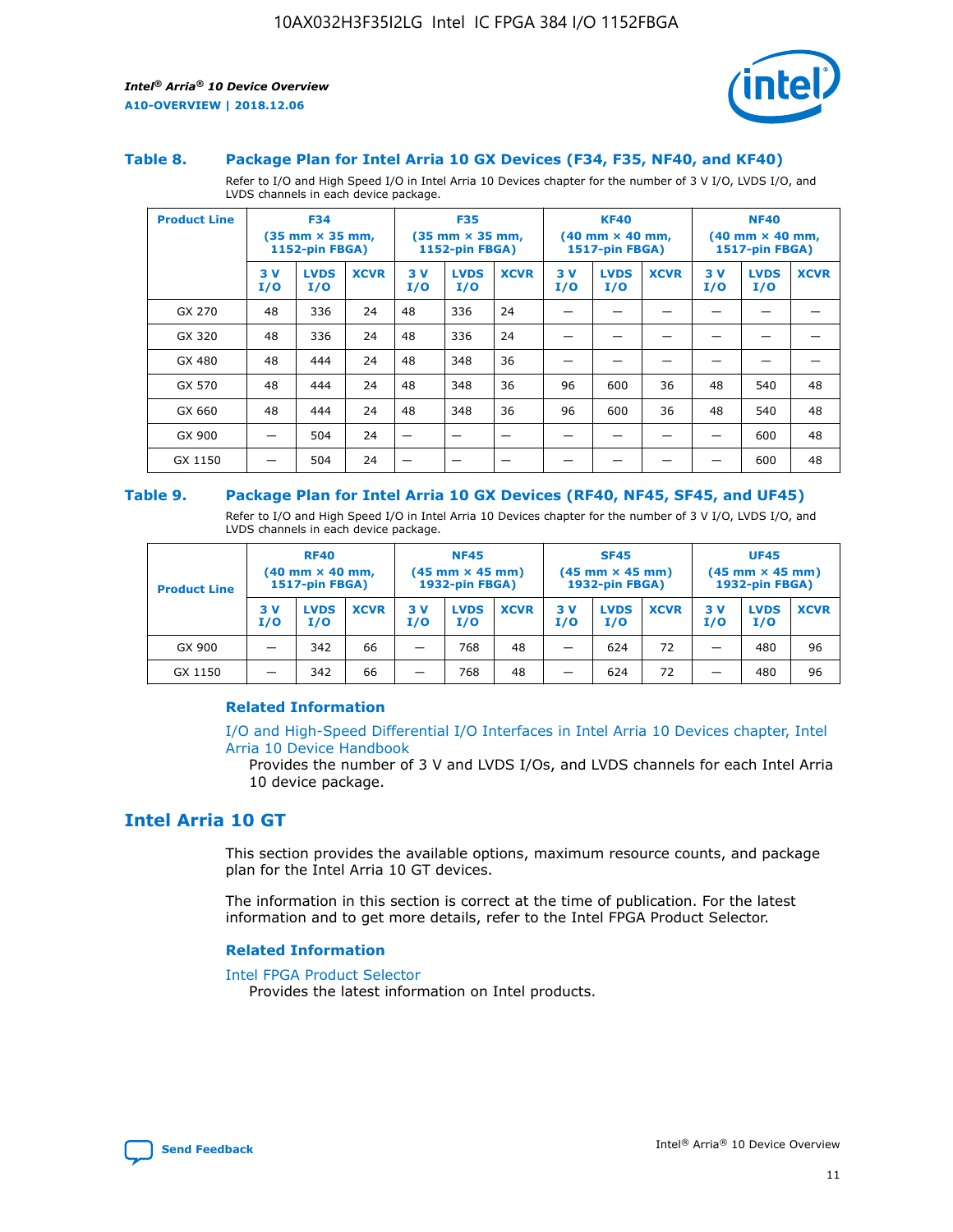

# **Available Options**

# **Figure 2. Sample Ordering Code and Available Options for Intel Arria 10 GT Devices**

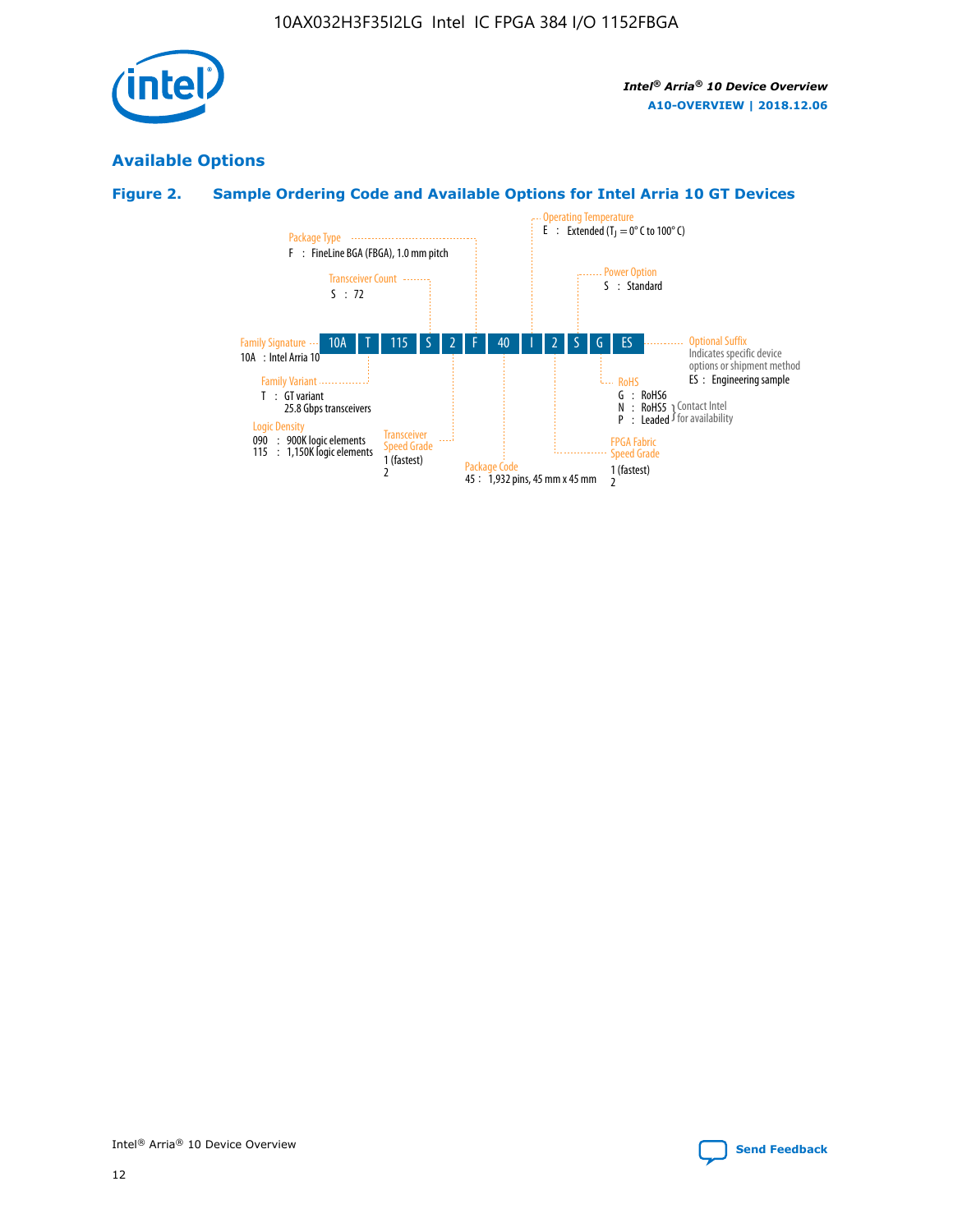

## **Maximum Resources**

#### **Table 10. Maximum Resource Counts for Intel Arria 10 GT Devices**

| <b>Resource</b>              |                      | <b>Product Line</b> |                |  |
|------------------------------|----------------------|---------------------|----------------|--|
|                              |                      | <b>GT 900</b>       | GT 1150        |  |
| Logic Elements (LE) (K)      |                      | 900                 | 1,150          |  |
| <b>ALM</b>                   |                      | 339,620             | 427,200        |  |
| Register                     |                      | 1,358,480           | 1,708,800      |  |
| Memory (Kb)                  | M <sub>20</sub> K    | 48,460              | 54,260         |  |
|                              | <b>MLAB</b>          | 9,386               | 12,984         |  |
| Variable-precision DSP Block |                      | 1,518               | 1,518          |  |
| 18 x 19 Multiplier           |                      | 3,036               | 3,036          |  |
| <b>PLL</b>                   | Fractional Synthesis | 32                  | 32             |  |
|                              | I/O                  | 16                  | 16             |  |
| Transceiver                  | 17.4 Gbps            | 72(5)               | 72(5)          |  |
|                              | 25.8 Gbps            | 6                   | 6              |  |
| GPIO <sup>(6)</sup>          |                      | 624                 | 624            |  |
| LVDS Pair $(7)$              |                      | 312                 | 312            |  |
| PCIe Hard IP Block           |                      | $\overline{4}$      | $\overline{4}$ |  |
| Hard Memory Controller       |                      | 16                  | 16             |  |

#### **Related Information**

#### [Intel Arria 10 GT Channel Usage](https://www.intel.com/content/www/us/en/programmable/documentation/nik1398707230472.html#nik1398707008178)

Configuring GT/GX channels in Intel Arria 10 GT devices.

## **Package Plan**

## **Table 11. Package Plan for Intel Arria 10 GT Devices**

Refer to I/O and High Speed I/O in Intel Arria 10 Devices chapter for the number of 3 V I/O, LVDS I/O, and LVDS channels in each device package.

| <b>Product Line</b> | <b>SF45</b><br>(45 mm × 45 mm, 1932-pin FBGA) |                 |             |  |  |  |
|---------------------|-----------------------------------------------|-----------------|-------------|--|--|--|
|                     | 3 V I/O                                       | <b>LVDS I/O</b> | <b>XCVR</b> |  |  |  |
| GT 900              |                                               | 624             | 72          |  |  |  |
| GT 1150             |                                               | 624             |             |  |  |  |

<sup>(7)</sup> Each LVDS I/O pair can be used as differential input or output.



 $(5)$  If all 6 GT channels are in use, 12 of the GX channels are not usable.

<sup>(6)</sup> The number of GPIOs does not include transceiver I/Os. In the Intel Quartus Prime software, the number of user I/Os includes transceiver I/Os.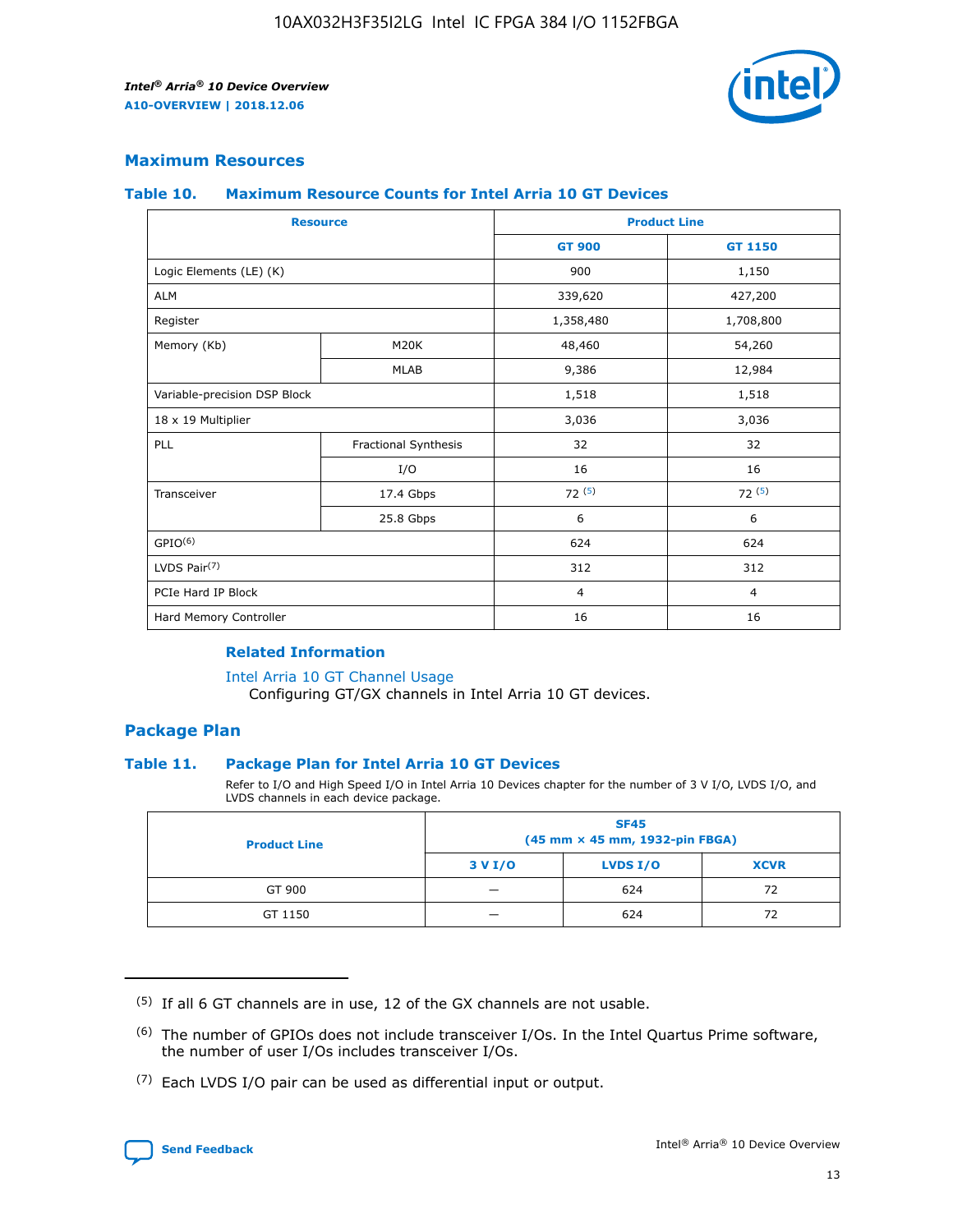

#### **Related Information**

[I/O and High-Speed Differential I/O Interfaces in Intel Arria 10 Devices chapter, Intel](https://www.intel.com/content/www/us/en/programmable/documentation/sam1403482614086.html#sam1403482030321) [Arria 10 Device Handbook](https://www.intel.com/content/www/us/en/programmable/documentation/sam1403482614086.html#sam1403482030321)

Provides the number of 3 V and LVDS I/Os, and LVDS channels for each Intel Arria 10 device package.

# **Intel Arria 10 SX**

This section provides the available options, maximum resource counts, and package plan for the Intel Arria 10 SX devices.

The information in this section is correct at the time of publication. For the latest information and to get more details, refer to the Intel FPGA Product Selector.

#### **Related Information**

[Intel FPGA Product Selector](http://www.altera.com/products/selector/psg-selector.html) Provides the latest information on Intel products.

#### **Available Options**

#### **Figure 3. Sample Ordering Code and Available Options for Intel Arria 10 SX Devices**



#### **Related Information**

[Transceiver Performance for Intel Arria 10 GX/SX Devices](https://www.intel.com/content/www/us/en/programmable/documentation/mcn1413182292568.html#mcn1413213965502) Provides more information about the transceiver speed grade.

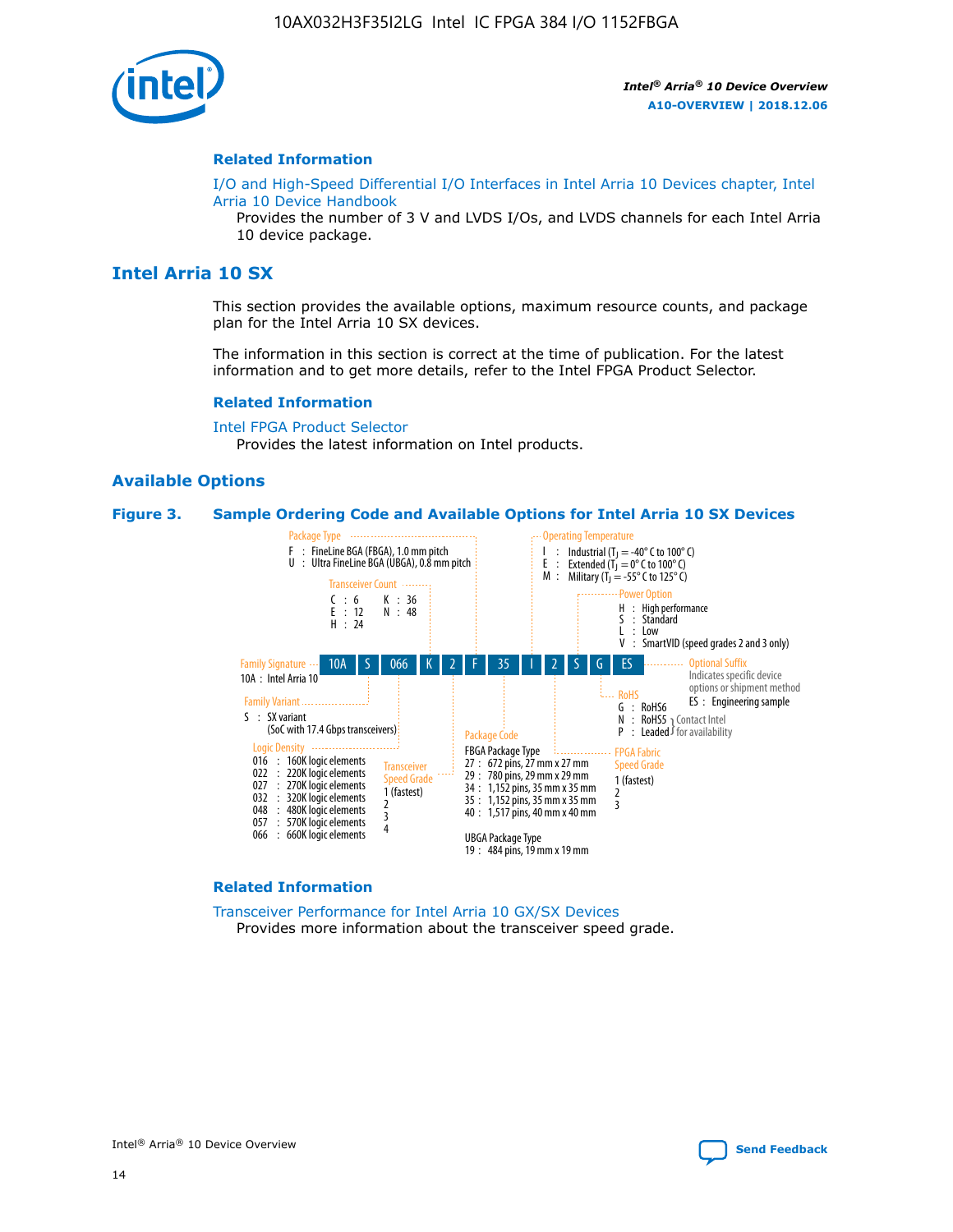

# **Maximum Resources**

## **Table 12. Maximum Resource Counts for Intel Arria 10 SX Devices**

| <b>Resource</b>                   |                         | <b>Product Line</b> |               |                |                |                |                |               |  |  |  |
|-----------------------------------|-------------------------|---------------------|---------------|----------------|----------------|----------------|----------------|---------------|--|--|--|
|                                   |                         | <b>SX 160</b>       | <b>SX 220</b> | <b>SX 270</b>  | <b>SX 320</b>  | <b>SX 480</b>  | <b>SX 570</b>  | <b>SX 660</b> |  |  |  |
| Logic Elements (LE) (K)           |                         | 160                 | 220           | 270            | 320            | 480            | 570            | 660           |  |  |  |
| <b>ALM</b>                        |                         | 61,510              | 80,330        | 101,620        | 119,900        | 183,590        | 217,080        | 251,680       |  |  |  |
| Register                          |                         | 246,040             | 321,320       | 406,480        | 479,600        | 734,360        | 868,320        | 1,006,720     |  |  |  |
| Memory (Kb)                       | M <sub>20</sub> K       | 8,800               | 11,740        | 15,000         | 17,820         | 28,620         | 36,000         | 42,620        |  |  |  |
|                                   | <b>MLAB</b>             | 1,050               | 1,690         | 2,452          | 2,727          | 4,164          | 5,096          | 5,788         |  |  |  |
| Variable-precision DSP Block      |                         | 156                 | 192           | 830            | 985            | 1,368          | 1,523          | 1,687         |  |  |  |
| 18 x 19 Multiplier                |                         | 312                 | 384           | 1,660          | 1,970          | 2,736          | 3,046          | 3,374         |  |  |  |
| <b>PLL</b>                        | Fractional<br>Synthesis | 6                   | 6             | 8              | 8              | 12             | 16             | 16            |  |  |  |
|                                   | I/O                     | 6                   | 6             | 8              | 8              | 12             | 16             | 16            |  |  |  |
| 17.4 Gbps Transceiver             |                         | 12                  | 12            | 24             | 24             | 36             | 48             | 48            |  |  |  |
| GPIO <sup>(8)</sup>               |                         | 288                 | 288           | 384            | 384            | 492            | 696            | 696           |  |  |  |
| LVDS Pair $(9)$                   |                         | 120                 | 120           | 168            | 168            | 174            | 324            | 324           |  |  |  |
| PCIe Hard IP Block                |                         | $\mathbf{1}$        | 1             | $\overline{2}$ | $\overline{2}$ | $\overline{2}$ | $\overline{2}$ | 2             |  |  |  |
| Hard Memory Controller            |                         | 6                   | 6             | 8              | 8              | 12             | 16             | 16            |  |  |  |
| ARM Cortex-A9 MPCore<br>Processor |                         | Yes                 | Yes           | Yes            | Yes            | Yes            | Yes            | Yes           |  |  |  |

# **Package Plan**

## **Table 13. Package Plan for Intel Arria 10 SX Devices (U19, F27, F29, and F34)**

Refer to I/O and High Speed I/O in Intel Arria 10 Devices chapter for the number of 3 V I/O, LVDS I/O, and LVDS channels in each device package.

| <b>Product Line</b> | <b>U19</b><br>$(19 \text{ mm} \times 19 \text{ mm})$<br>484-pin UBGA) |                    |             | <b>F27</b><br>$(27 \text{ mm} \times 27 \text{ mm})$<br>672-pin FBGA) |                    | <b>F29</b><br>$(29$ mm $\times$ 29 mm,<br>780-pin FBGA) |            |                    | <b>F34</b><br>$(35 \text{ mm} \times 35 \text{ mm})$<br>1152-pin FBGA) |           |                    |             |
|---------------------|-----------------------------------------------------------------------|--------------------|-------------|-----------------------------------------------------------------------|--------------------|---------------------------------------------------------|------------|--------------------|------------------------------------------------------------------------|-----------|--------------------|-------------|
|                     | 3V<br>I/O                                                             | <b>LVDS</b><br>I/O | <b>XCVR</b> | 3V<br>I/O                                                             | <b>LVDS</b><br>I/O | <b>XCVR</b>                                             | 3 V<br>I/O | <b>LVDS</b><br>I/O | <b>XCVR</b>                                                            | 3V<br>I/O | <b>LVDS</b><br>I/O | <b>XCVR</b> |
| SX 160              | 48                                                                    | 144                | 6           | 48                                                                    | 192                | 12                                                      | 48         | 240                | 12                                                                     | –         |                    |             |
| SX 220              | 48                                                                    | 144                | 6           | 48                                                                    | 192                | 12                                                      | 48         | 240                | 12                                                                     |           |                    |             |
| SX 270              |                                                                       |                    |             | 48                                                                    | 192                | 12                                                      | 48         | 312                | 12                                                                     | 48        | 336                | 24          |
| SX 320              |                                                                       |                    |             | 48                                                                    | 192                | 12                                                      | 48         | 312                | 12                                                                     | 48        | 336                | 24          |
|                     |                                                                       |                    |             |                                                                       |                    |                                                         |            |                    |                                                                        |           |                    | continued   |

 $(8)$  The number of GPIOs does not include transceiver I/Os. In the Intel Quartus Prime software, the number of user I/Os includes transceiver I/Os.

 $(9)$  Each LVDS I/O pair can be used as differential input or output.

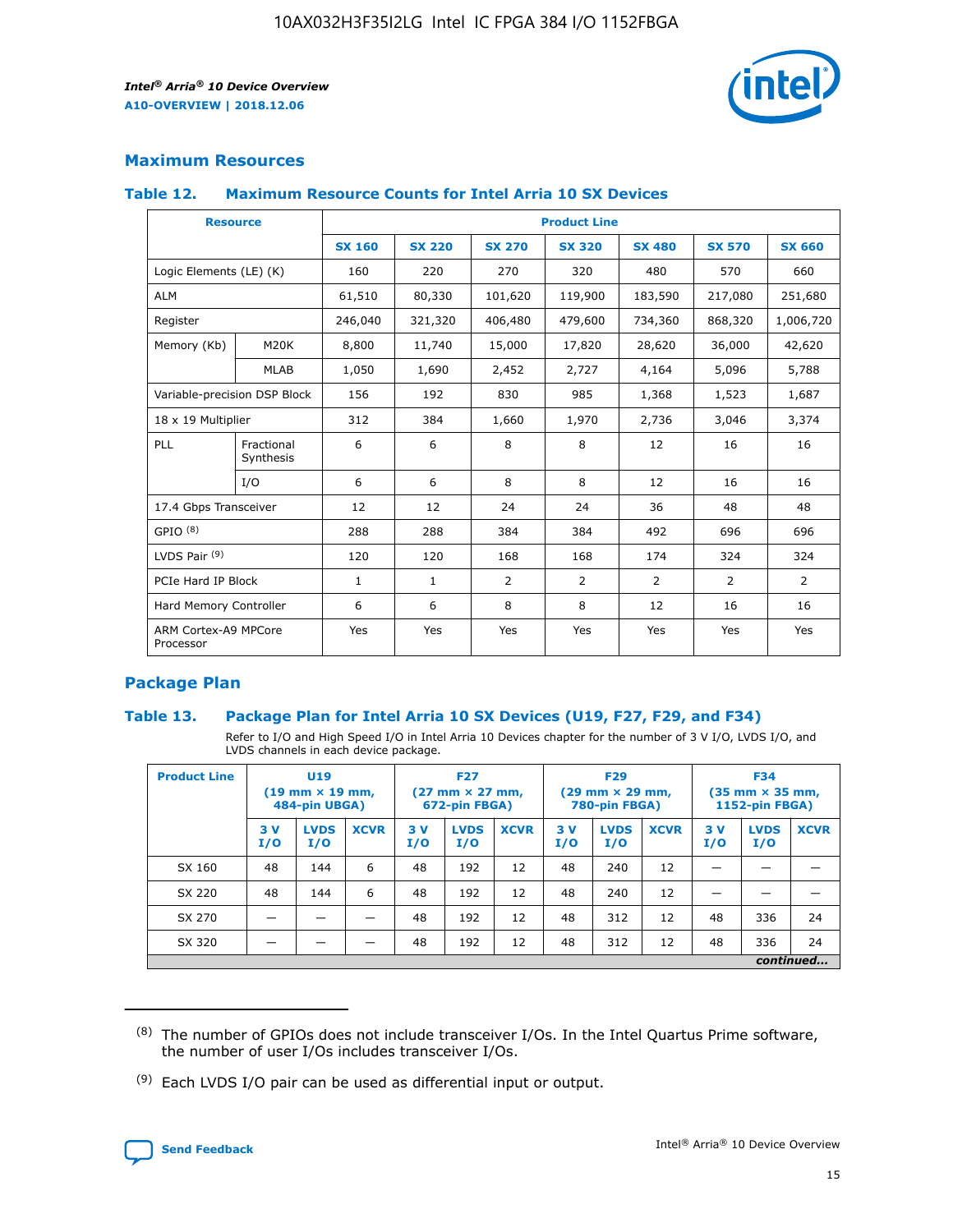

| <b>Product Line</b> | U <sub>19</sub><br>$(19 \text{ mm} \times 19 \text{ mm})$<br>484-pin UBGA) |                    | <b>F27</b><br>$(27 \text{ mm} \times 27 \text{ mm})$<br>672-pin FBGA) |           |                    | <b>F29</b><br>$(29 \text{ mm} \times 29 \text{ mm})$<br>780-pin FBGA) |           |                    | <b>F34</b><br>$(35$ mm $\times$ 35 mm,<br><b>1152-pin FBGA)</b> |           |                    |             |
|---------------------|----------------------------------------------------------------------------|--------------------|-----------------------------------------------------------------------|-----------|--------------------|-----------------------------------------------------------------------|-----------|--------------------|-----------------------------------------------------------------|-----------|--------------------|-------------|
|                     | 3V<br>I/O                                                                  | <b>LVDS</b><br>I/O | <b>XCVR</b>                                                           | 3V<br>I/O | <b>LVDS</b><br>I/O | <b>XCVR</b>                                                           | 3V<br>I/O | <b>LVDS</b><br>I/O | <b>XCVR</b>                                                     | 3V<br>I/O | <b>LVDS</b><br>I/O | <b>XCVR</b> |
| SX 480              |                                                                            |                    |                                                                       |           |                    |                                                                       | 48        | 312                | 12                                                              | 48        | 444                | 24          |
| SX 570              |                                                                            |                    |                                                                       |           |                    |                                                                       |           |                    |                                                                 | 48        | 444                | 24          |
| SX 660              |                                                                            |                    |                                                                       |           |                    |                                                                       |           |                    |                                                                 | 48        | 444                | 24          |

## **Table 14. Package Plan for Intel Arria 10 SX Devices (F35, KF40, and NF40)**

Refer to I/O and High Speed I/O in Intel Arria 10 Devices chapter for the number of 3 V I/O, LVDS I/O, and LVDS channels in each device package.

| <b>Product Line</b> | <b>F35</b><br>(35 mm × 35 mm,<br><b>1152-pin FBGA)</b> |          |             |                                           | <b>KF40</b><br>(40 mm × 40 mm,<br>1517-pin FBGA) |    | <b>NF40</b><br>$(40 \text{ mm} \times 40 \text{ mm})$<br>1517-pin FBGA) |          |             |  |
|---------------------|--------------------------------------------------------|----------|-------------|-------------------------------------------|--------------------------------------------------|----|-------------------------------------------------------------------------|----------|-------------|--|
|                     | 3 V I/O                                                | LVDS I/O | <b>XCVR</b> | <b>LVDS I/O</b><br>3 V I/O<br><b>XCVR</b> |                                                  |    | 3 V I/O                                                                 | LVDS I/O | <b>XCVR</b> |  |
| SX 270              | 48                                                     | 336      | 24          |                                           |                                                  |    |                                                                         |          |             |  |
| SX 320              | 48                                                     | 336      | 24          |                                           |                                                  |    |                                                                         |          |             |  |
| SX 480              | 48                                                     | 348      | 36          |                                           |                                                  |    |                                                                         |          |             |  |
| SX 570              | 48                                                     | 348      | 36          | 96                                        | 600                                              | 36 | 48                                                                      | 540      | 48          |  |
| SX 660              | 48                                                     | 348      | 36          | 96                                        | 600                                              | 36 | 48                                                                      | 540      | 48          |  |

# **Related Information**

[I/O and High-Speed Differential I/O Interfaces in Intel Arria 10 Devices chapter, Intel](https://www.intel.com/content/www/us/en/programmable/documentation/sam1403482614086.html#sam1403482030321) [Arria 10 Device Handbook](https://www.intel.com/content/www/us/en/programmable/documentation/sam1403482614086.html#sam1403482030321)

Provides the number of 3 V and LVDS I/Os, and LVDS channels for each Intel Arria 10 device package.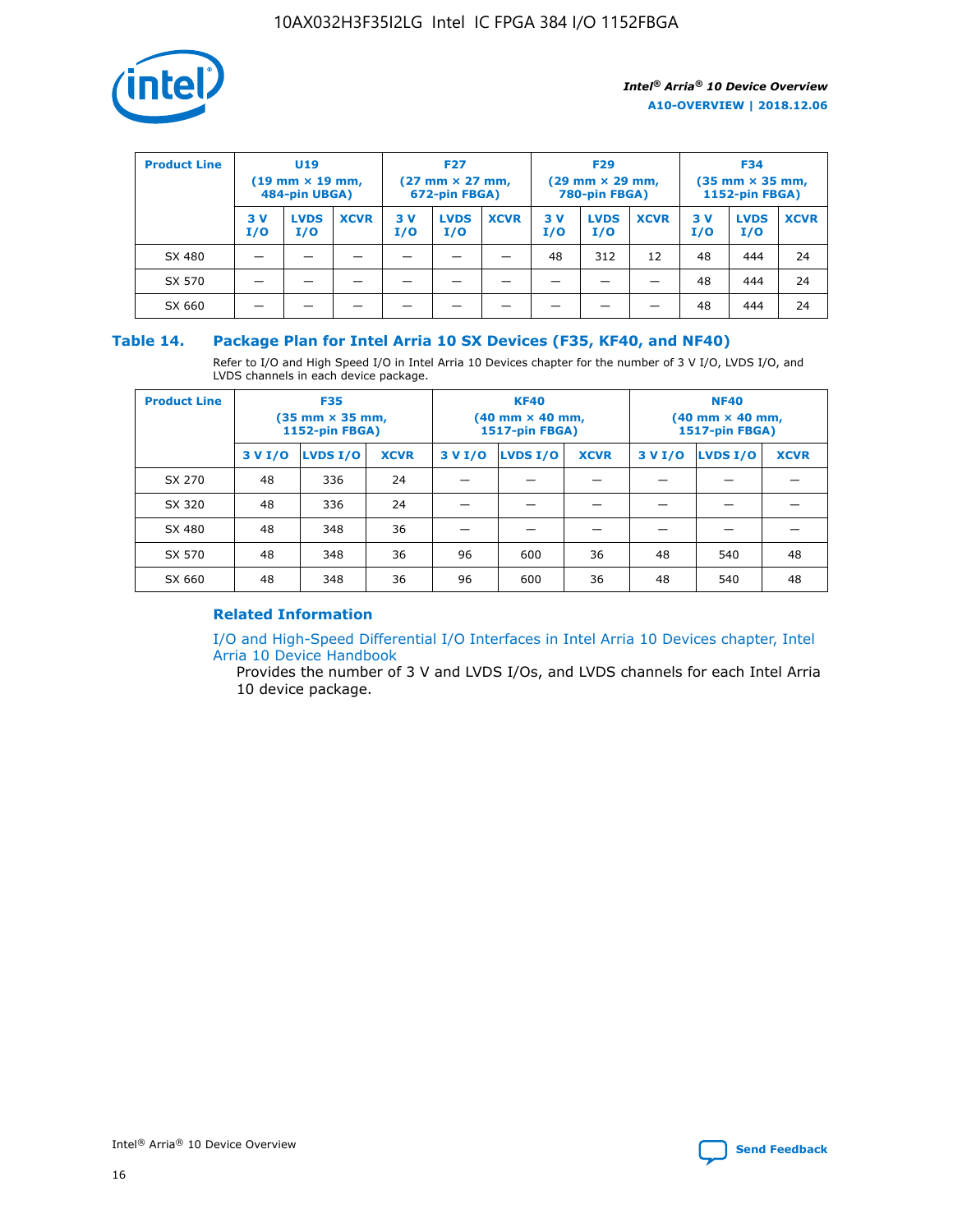

# **I/O Vertical Migration for Intel Arria 10 Devices**

#### **Figure 4. Migration Capability Across Intel Arria 10 Product Lines**

- The arrows indicate the migration paths. The devices included in each vertical migration path are shaded. Devices with fewer resources in the same path have lighter shades.
- To achieve the full I/O migration across product lines in the same migration path, restrict I/Os and transceivers usage to match the product line with the lowest I/O and transceiver counts.
- An LVDS I/O bank in the source device may be mapped to a 3 V I/O bank in the target device. To use memory interface clock frequency higher than 533 MHz, assign external memory interface pins only to banks that are LVDS I/O in both devices.
- There may be nominal 0.15 mm package height difference between some product lines in the same package type.
	- **Variant Product Line Package U19 F27 F29 F34 F35 KF40 NF40 RF40 NF45 SF45 UF45** Intel® Arria® 10 GX GX 160 GX 220 GX 270 GX 320 GX 480 GX 570 GX 660 GX 900 GX 1150 Intel Arria 10 GT GT 900 GT 1150 Intel Arria 10 SX SX 160 SX 220 SX 270 SX 320 SX 480 SX 570 SX 660
- Some migration paths are not shown in the Intel Quartus Prime software **Pin Migration View**.

*Note:* To verify the pin migration compatibility, use the **Pin Migration View** window in the Intel Quartus Prime software Pin Planner.

# **Adaptive Logic Module**

Intel Arria 10 devices use a 20 nm ALM as the basic building block of the logic fabric.

The ALM architecture is the same as the previous generation FPGAs, allowing for efficient implementation of logic functions and easy conversion of IP between the device generations.

The ALM, as shown in following figure, uses an 8-input fracturable look-up table (LUT) with four dedicated registers to help improve timing closure in register-rich designs and achieve an even higher design packing capability than the traditional two-register per LUT architecture.

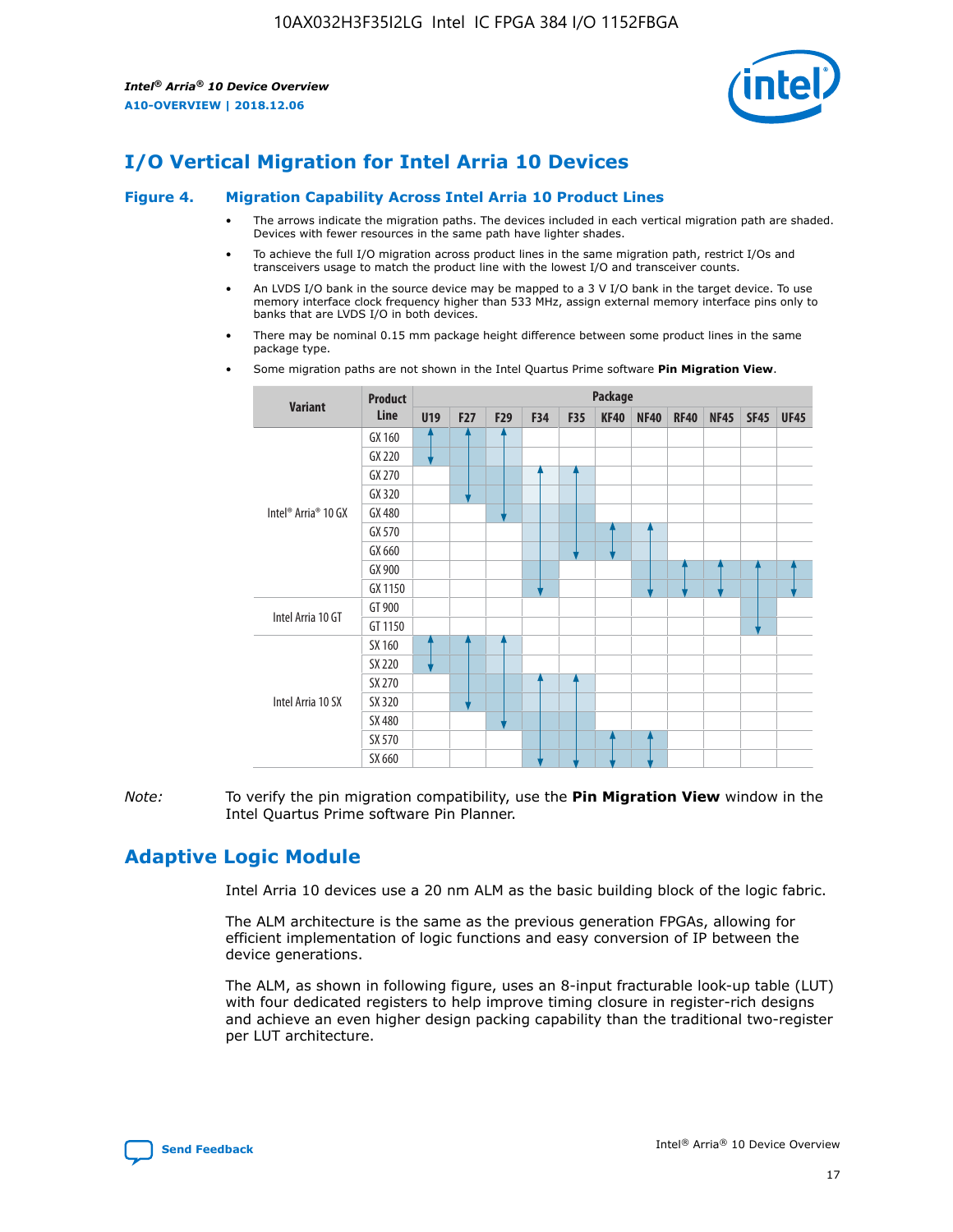

**Figure 5. ALM for Intel Arria 10 Devices**



The Intel Quartus Prime software optimizes your design according to the ALM logic structure and automatically maps legacy designs into the Intel Arria 10 ALM architecture.

# **Variable-Precision DSP Block**

The Intel Arria 10 variable precision DSP blocks support fixed-point arithmetic and floating-point arithmetic.

Features for fixed-point arithmetic:

- High-performance, power-optimized, and fully registered multiplication operations
- 18-bit and 27-bit word lengths
- Two 18 x 19 multipliers or one 27 x 27 multiplier per DSP block
- Built-in addition, subtraction, and 64-bit double accumulation register to combine multiplication results
- Cascading 19-bit or 27-bit when pre-adder is disabled and cascading 18-bit when pre-adder is used to form the tap-delay line for filtering applications
- Cascading 64-bit output bus to propagate output results from one block to the next block without external logic support
- Hard pre-adder supported in 19-bit and 27-bit modes for symmetric filters
- Internal coefficient register bank in both 18-bit and 27-bit modes for filter implementation
- 18-bit and 27-bit systolic finite impulse response (FIR) filters with distributed output adder
- Biased rounding support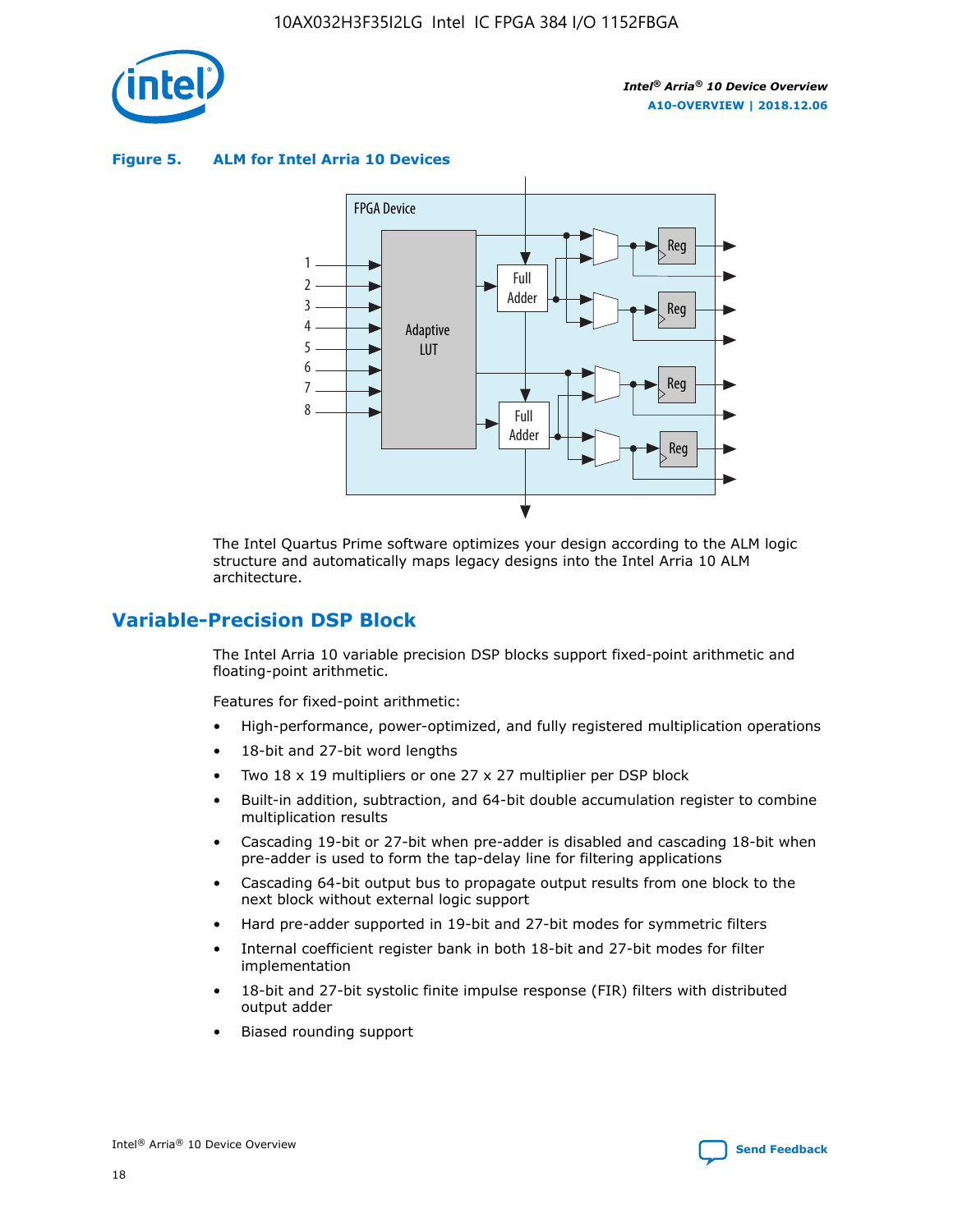

Features for floating-point arithmetic:

- A completely hardened architecture that supports multiplication, addition, subtraction, multiply-add, and multiply-subtract
- Multiplication with accumulation capability and a dynamic accumulator reset control
- Multiplication with cascade summation capability
- Multiplication with cascade subtraction capability
- Complex multiplication
- Direct vector dot product
- Systolic FIR filter

## **Table 15. Variable-Precision DSP Block Configurations for Intel Arria 10 Devices**

| <b>Usage Example</b>                                       | <b>Multiplier Size (Bit)</b>    | <b>DSP Block Resources</b> |
|------------------------------------------------------------|---------------------------------|----------------------------|
| Medium precision fixed point                               | Two 18 x 19                     |                            |
| High precision fixed or Single precision<br>floating point | One 27 x 27                     |                            |
| Fixed point FFTs                                           | One 19 x 36 with external adder |                            |
| Very high precision fixed point                            | One 36 x 36 with external adder |                            |
| Double precision floating point                            | One 54 x 54 with external adder | 4                          |

#### **Table 16. Resources for Fixed-Point Arithmetic in Intel Arria 10 Devices**

The table lists the variable-precision DSP resources by bit precision for each Intel Arria 10 device.

| <b>Variant</b>  | <b>Product Line</b> | Variable-<br>precision<br><b>DSP Block</b> | <b>Independent Input and Output</b><br><b>Multiplications Operator</b> |                                     | $18 \times 19$<br><b>Multiplier</b><br><b>Adder Sum</b> | $18 \times 18$<br><b>Multiplier</b><br><b>Adder</b> |
|-----------------|---------------------|--------------------------------------------|------------------------------------------------------------------------|-------------------------------------|---------------------------------------------------------|-----------------------------------------------------|
|                 |                     |                                            | 18 x 19<br><b>Multiplier</b>                                           | $27 \times 27$<br><b>Multiplier</b> | <b>Mode</b>                                             | <b>Summed with</b><br>36 bit Input                  |
| AIntel Arria 10 | GX 160              | 156                                        | 312                                                                    | 156                                 | 156                                                     | 156                                                 |
| GX              | GX 220              | 192                                        | 384                                                                    | 192                                 | 192                                                     | 192                                                 |
|                 | GX 270              | 830                                        | 1,660                                                                  | 830                                 | 830                                                     | 830                                                 |
|                 | GX 320              | 984                                        | 1,968                                                                  | 984                                 | 984                                                     | 984                                                 |
|                 | GX 480              | 1,368                                      | 2,736                                                                  | 1,368                               | 1,368                                                   | 1,368                                               |
|                 | GX 570              | 1,523                                      | 3,046                                                                  | 1,523                               | 1,523                                                   | 1,523                                               |
|                 | GX 660              | 1,687                                      | 3,374                                                                  | 1,687                               | 1,687                                                   | 1,687                                               |
|                 | GX 900              | 1,518                                      | 3,036                                                                  | 1,518                               | 1,518                                                   | 1,518                                               |
|                 | GX 1150             | 1,518                                      | 3,036                                                                  | 1,518                               | 1,518                                                   | 1,518                                               |
| Intel Arria 10  | GT 900              | 1,518                                      | 3,036                                                                  | 1,518                               | 1,518                                                   | 1,518                                               |
| GT              | GT 1150             | 1,518                                      | 3,036                                                                  | 1,518                               | 1,518                                                   | 1,518                                               |
| Intel Arria 10  | SX 160              | 156                                        | 312                                                                    | 156                                 | 156                                                     | 156                                                 |
| <b>SX</b>       | SX 220<br>192       |                                            | 384                                                                    | 192                                 | 192                                                     | 192                                                 |
|                 | SX 270              | 830                                        | 1,660                                                                  | 830                                 | 830                                                     | 830                                                 |
|                 |                     |                                            |                                                                        |                                     |                                                         | continued                                           |

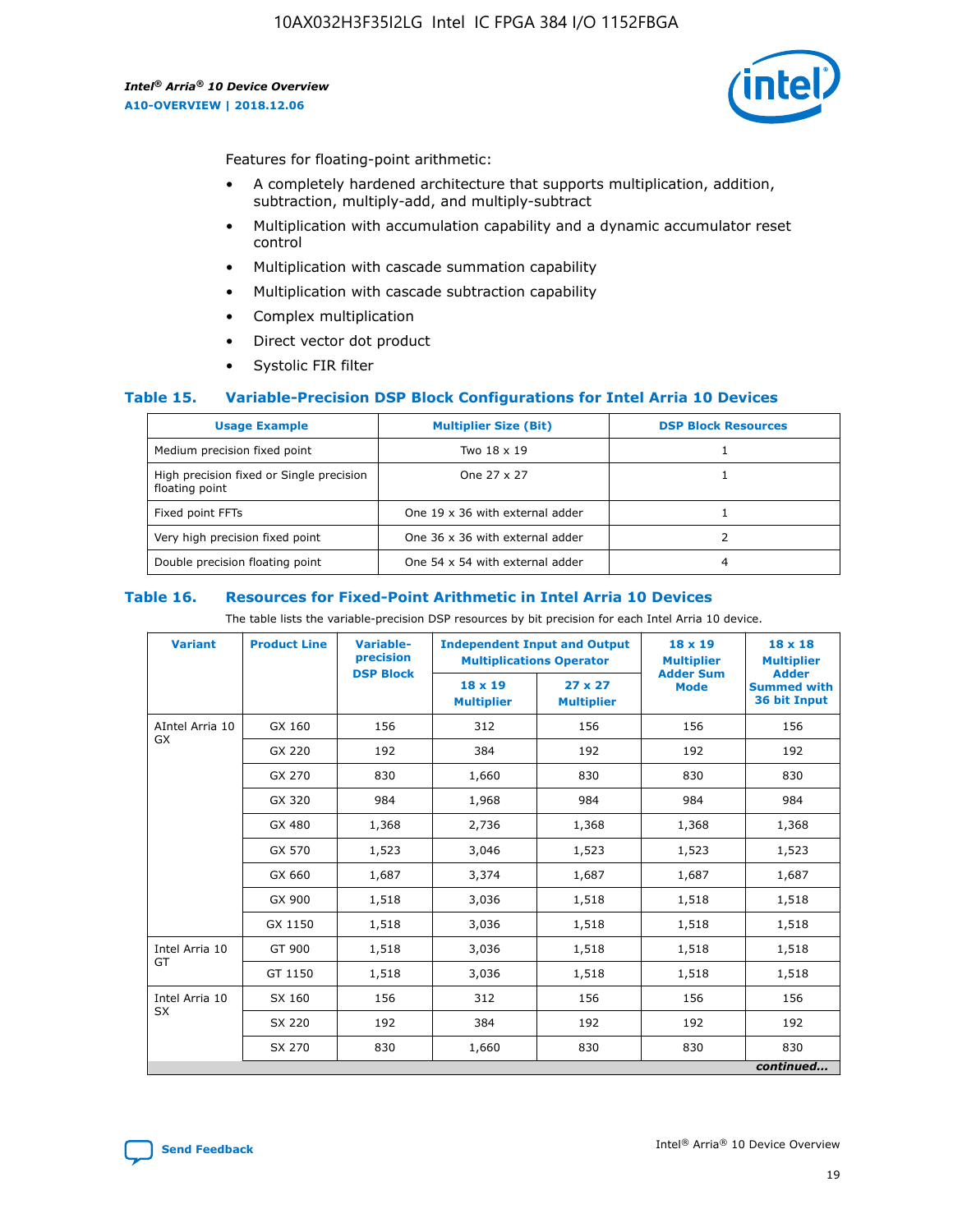

| <b>Variant</b> | <b>Product Line</b> | <b>Variable-</b><br>precision |                                     | <b>Independent Input and Output</b><br><b>Multiplications Operator</b> | $18 \times 19$<br><b>Multiplier</b> | $18 \times 18$<br><b>Multiplier</b><br><b>Adder</b> |  |
|----------------|---------------------|-------------------------------|-------------------------------------|------------------------------------------------------------------------|-------------------------------------|-----------------------------------------------------|--|
|                |                     | <b>DSP Block</b>              | $18 \times 19$<br><b>Multiplier</b> | $27 \times 27$<br><b>Multiplier</b>                                    | <b>Adder Sum</b><br><b>Mode</b>     | <b>Summed with</b><br>36 bit Input                  |  |
|                | SX 320              | 984                           | 1,968                               | 984                                                                    | 984                                 | 984                                                 |  |
|                | SX 480              | 1,368                         | 2,736                               | 1,368                                                                  | 1,368                               | 1,368                                               |  |
|                | SX 570              | 1,523                         | 3,046                               | 1,523                                                                  | 1,523                               | 1,523                                               |  |
|                | SX 660              | 1,687                         | 3,374                               | 1,687                                                                  | 1,687                               | 1,687                                               |  |

# **Table 17. Resources for Floating-Point Arithmetic in Intel Arria 10 Devices**

The table lists the variable-precision DSP resources by bit precision for each Intel Arria 10 device.

| <b>Variant</b>              | <b>Product Line</b> | <b>Variable-</b><br>precision<br><b>DSP Block</b> | <b>Single</b><br><b>Precision</b><br><b>Floating-Point</b><br><b>Multiplication</b><br><b>Mode</b> | <b>Single-Precision</b><br><b>Floating-Point</b><br><b>Adder Mode</b> | Single-<br><b>Precision</b><br><b>Floating-Point</b><br><b>Multiply</b><br><b>Accumulate</b><br><b>Mode</b> | <b>Peak</b><br><b>Giga Floating-</b><br><b>Point</b><br><b>Operations</b><br>per Second<br>(GFLOPs) |
|-----------------------------|---------------------|---------------------------------------------------|----------------------------------------------------------------------------------------------------|-----------------------------------------------------------------------|-------------------------------------------------------------------------------------------------------------|-----------------------------------------------------------------------------------------------------|
| Intel Arria 10<br>GX        | GX 160              | 156                                               | 156                                                                                                | 156                                                                   | 156                                                                                                         | 140                                                                                                 |
|                             | GX 220              | 192                                               | 192                                                                                                | 192                                                                   | 192                                                                                                         | 173                                                                                                 |
|                             | GX 270              | 830                                               | 830                                                                                                | 830                                                                   | 830                                                                                                         | 747                                                                                                 |
|                             | GX 320              | 984                                               | 984                                                                                                | 984                                                                   | 984                                                                                                         | 886                                                                                                 |
|                             | GX 480              | 1,369                                             | 1,368                                                                                              | 1,368                                                                 | 1,368                                                                                                       | 1,231                                                                                               |
|                             | GX 570              | 1,523                                             | 1,523                                                                                              | 1,523                                                                 | 1,523                                                                                                       | 1,371                                                                                               |
|                             | GX 660              | 1,687                                             | 1,687                                                                                              | 1,687                                                                 | 1,687                                                                                                       | 1,518                                                                                               |
|                             | GX 900              | 1,518                                             | 1,518                                                                                              | 1,518                                                                 | 1,518                                                                                                       | 1,366                                                                                               |
|                             | GX 1150             | 1,518                                             | 1,518                                                                                              | 1,518                                                                 | 1,518                                                                                                       | 1,366                                                                                               |
| Intel Arria 10              | GT 900              | 1,518                                             | 1,518                                                                                              | 1,518                                                                 | 1,518                                                                                                       | 1,366                                                                                               |
| GT                          | GT 1150             | 1,518                                             | 1,518                                                                                              | 1,518                                                                 | 1,518                                                                                                       | 1,366                                                                                               |
| Intel Arria 10<br><b>SX</b> | SX 160              | 156                                               | 156                                                                                                | 156                                                                   | 156                                                                                                         | 140                                                                                                 |
|                             | SX 220              | 192                                               | 192                                                                                                | 192                                                                   | 192                                                                                                         | 173                                                                                                 |
|                             | SX 270              | 830                                               | 830                                                                                                | 830                                                                   | 830                                                                                                         | 747                                                                                                 |
|                             | SX 320              | 984                                               | 984                                                                                                | 984                                                                   | 984                                                                                                         | 886                                                                                                 |
|                             | SX 480              | 1,369                                             | 1,368                                                                                              | 1,368                                                                 | 1,368                                                                                                       | 1,231                                                                                               |
|                             | SX 570              | 1,523                                             | 1,523                                                                                              | 1,523                                                                 | 1,523                                                                                                       | 1,371                                                                                               |
|                             | SX 660              | 1,687                                             | 1,687                                                                                              | 1,687                                                                 | 1,687                                                                                                       | 1,518                                                                                               |

# **Embedded Memory Blocks**

The embedded memory blocks in the devices are flexible and designed to provide an optimal amount of small- and large-sized memory arrays to fit your design requirements.

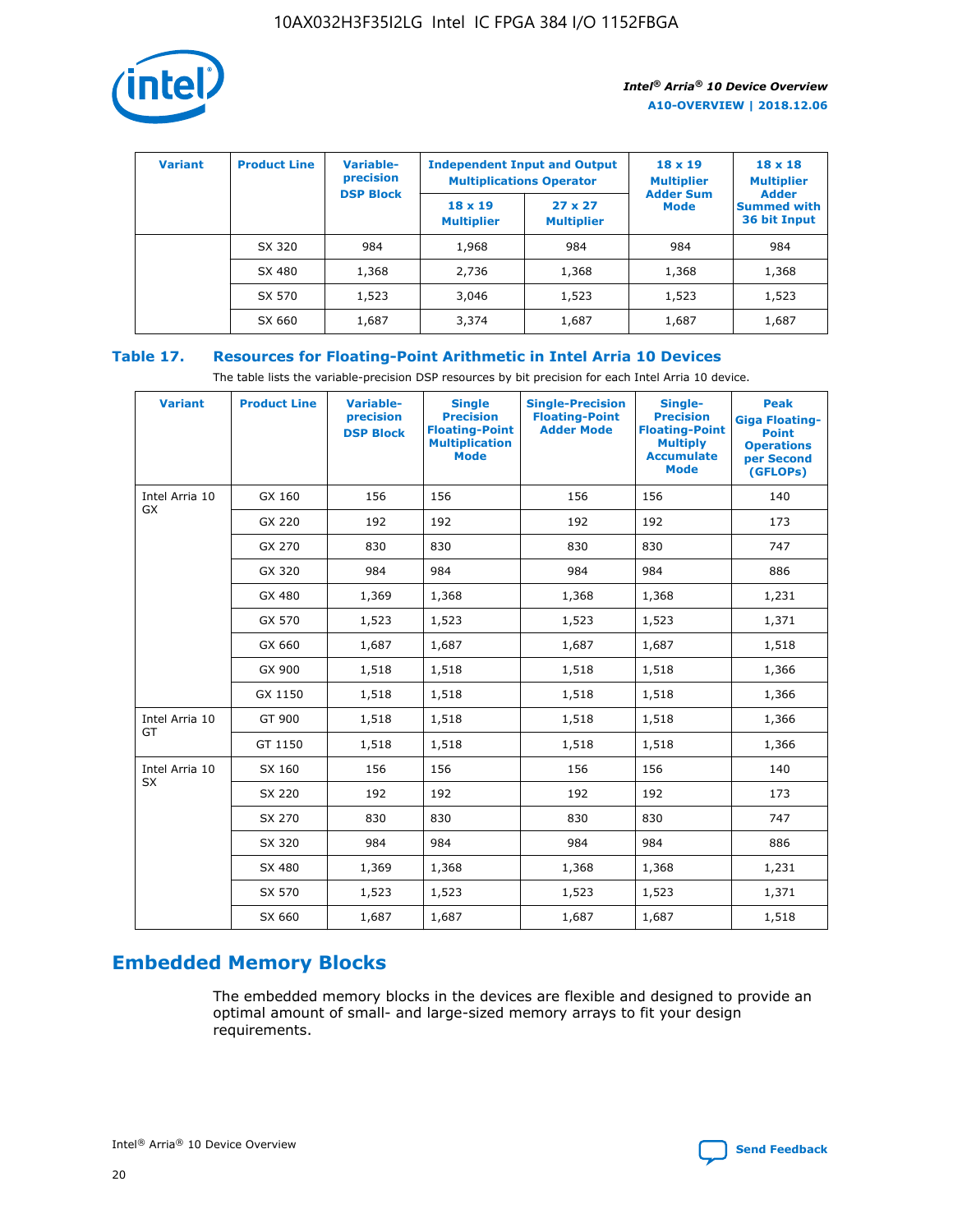

# **Types of Embedded Memory**

The Intel Arria 10 devices contain two types of memory blocks:

- 20 Kb M20K blocks—blocks of dedicated memory resources. The M20K blocks are ideal for larger memory arrays while still providing a large number of independent ports.
- 640 bit memory logic array blocks (MLABs)—enhanced memory blocks that are configured from dual-purpose logic array blocks (LABs). The MLABs are ideal for wide and shallow memory arrays. The MLABs are optimized for implementation of shift registers for digital signal processing (DSP) applications, wide and shallow FIFO buffers, and filter delay lines. Each MLAB is made up of ten adaptive logic modules (ALMs). In the Intel Arria 10 devices, you can configure these ALMs as ten 32 x 2 blocks, giving you one 32 x 20 simple dual-port SRAM block per MLAB.

# **Embedded Memory Capacity in Intel Arria 10 Devices**

|                   | <b>Product</b> |              | <b>M20K</b>         | <b>MLAB</b>  |                     | <b>Total RAM Bit</b> |
|-------------------|----------------|--------------|---------------------|--------------|---------------------|----------------------|
| <b>Variant</b>    | Line           | <b>Block</b> | <b>RAM Bit (Kb)</b> | <b>Block</b> | <b>RAM Bit (Kb)</b> | (Kb)                 |
| Intel Arria 10 GX | GX 160         | 440          | 8,800               | 1,680        | 1,050               | 9,850                |
|                   | GX 220         | 587          | 11,740              | 2,703        | 1,690               | 13,430               |
|                   | GX 270         | 750          | 15,000              | 3,922        | 2,452               | 17,452               |
|                   | GX 320         | 891          | 17,820              | 4,363        | 2,727               | 20,547               |
|                   | GX 480         | 1,431        | 28,620              | 6,662        | 4,164               | 32,784               |
|                   | GX 570         | 1,800        | 36,000              | 8,153        | 5,096               | 41,096               |
|                   | GX 660         | 2,131        | 42,620              | 9,260        | 5,788               | 48,408               |
|                   | GX 900         | 2,423        | 48,460              | 15,017       | 9,386               | 57,846               |
|                   | GX 1150        | 2,713        | 54,260              | 20,774       | 12,984              | 67,244               |
| Intel Arria 10 GT | GT 900         | 2,423        | 48,460              | 15,017       | 9,386               | 57,846               |
|                   | GT 1150        | 2,713        | 54,260              | 20,774       | 12,984              | 67,244               |
| Intel Arria 10 SX | SX 160         | 440          | 8,800               | 1,680        | 1,050               | 9,850                |
|                   | SX 220         | 587          | 11,740              | 2,703        | 1,690               | 13,430               |
|                   | SX 270         | 750          | 15,000              | 3,922        | 2,452               | 17,452               |
|                   | SX 320         | 891          | 17,820              | 4,363        | 2,727               | 20,547               |
|                   | SX 480         | 1,431        | 28,620              | 6,662        | 4,164               | 32,784               |
|                   | SX 570         | 1,800        | 36,000              | 8,153        | 5,096               | 41,096               |
|                   | SX 660         | 2,131        | 42,620              | 9,260        | 5,788               | 48,408               |

#### **Table 18. Embedded Memory Capacity and Distribution in Intel Arria 10 Devices**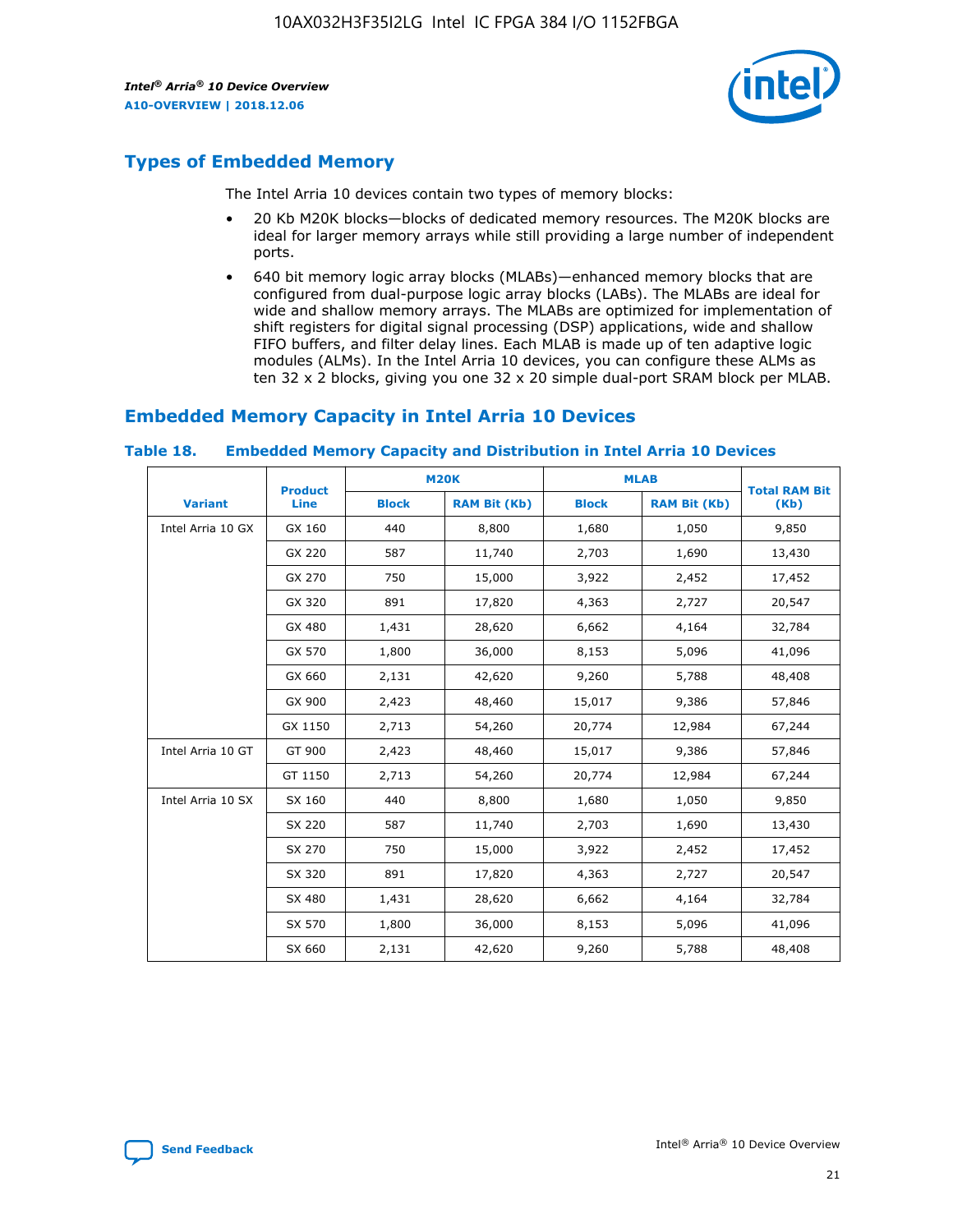

# **Embedded Memory Configurations for Single-port Mode**

## **Table 19. Single-port Embedded Memory Configurations for Intel Arria 10 Devices**

This table lists the maximum configurations supported for single-port RAM and ROM modes.

| <b>Memory Block</b> | Depth (bits) | <b>Programmable Width</b> |
|---------------------|--------------|---------------------------|
| MLAB                | 32           | x16, x18, or x20          |
|                     | 64(10)       | x8, x9, x10               |
| M20K                | 512          | x40, x32                  |
|                     | 1K           | x20, x16                  |
|                     | 2K           | x10, x8                   |
|                     | 4K           | x5, x4                    |
|                     | 8K           | x2                        |
|                     | 16K          | x1                        |

# **Clock Networks and PLL Clock Sources**

The clock network architecture is based on Intel's global, regional, and peripheral clock structure. This clock structure is supported by dedicated clock input pins, fractional clock synthesis PLLs, and integer I/O PLLs.

# **Clock Networks**

The Intel Arria 10 core clock networks are capable of up to 800 MHz fabric operation across the full industrial temperature range. For the external memory interface, the clock network supports the hard memory controller with speeds up to 2,400 Mbps in a quarter-rate transfer.

To reduce power consumption, the Intel Quartus Prime software identifies all unused sections of the clock network and powers them down.

# **Fractional Synthesis and I/O PLLs**

Intel Arria 10 devices contain up to 32 fractional synthesis PLLs and up to 16 I/O PLLs that are available for both specific and general purpose uses in the core:

- Fractional synthesis PLLs—located in the column adjacent to the transceiver blocks
- I/O PLLs—located in each bank of the 48 I/Os

# **Fractional Synthesis PLLs**

You can use the fractional synthesis PLLs to:

- Reduce the number of oscillators that are required on your board
- Reduce the number of clock pins that are used in the device by synthesizing multiple clock frequencies from a single reference clock source

<sup>(10)</sup> Supported through software emulation and consumes additional MLAB blocks.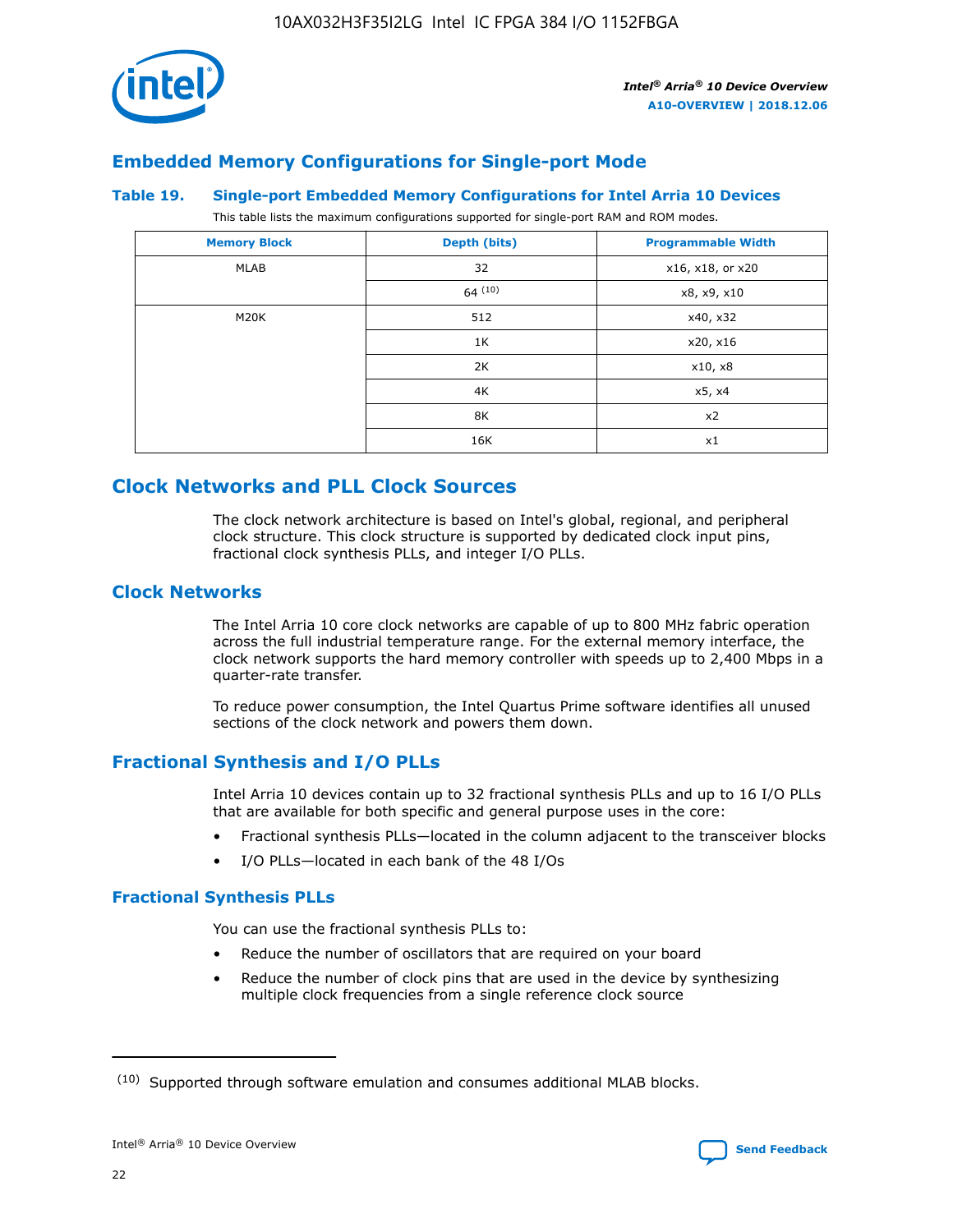

The fractional synthesis PLLs support the following features:

- Reference clock frequency synthesis for transceiver CMU and Advanced Transmit (ATX) PLLs
- Clock network delay compensation
- Zero-delay buffering
- Direct transmit clocking for transceivers
- Independently configurable into two modes:
	- Conventional integer mode equivalent to the general purpose PLL
	- Enhanced fractional mode with third order delta-sigma modulation
- PLL cascading

# **I/O PLLs**

The integer mode I/O PLLs are located in each bank of 48 I/Os. You can use the I/O PLLs to simplify the design of external memory and high-speed LVDS interfaces.

In each I/O bank, the I/O PLLs are adjacent to the hard memory controllers and LVDS SERDES. Because these PLLs are tightly coupled with the I/Os that need to use them, it makes it easier to close timing.

You can use the I/O PLLs for general purpose applications in the core such as clock network delay compensation and zero-delay buffering.

Intel Arria 10 devices support PLL-to-PLL cascading.

# **FPGA General Purpose I/O**

Intel Arria 10 devices offer highly configurable GPIOs. Each I/O bank contains 48 general purpose I/Os and a high-efficiency hard memory controller.

The following list describes the features of the GPIOs:

- Consist of 3 V I/Os for high-voltage application and LVDS I/Os for differential signaling
	- Up to two 3 V I/O banks, available in some devices, that support up to 3 V I/O standards
	- LVDS I/O banks that support up to 1.8 V I/O standards
- Support a wide range of single-ended and differential I/O interfaces
- LVDS speeds up to 1.6 Gbps
- Each LVDS pair of pins has differential input and output buffers, allowing you to configure the LVDS direction for each pair.
- Programmable bus hold and weak pull-up
- Programmable differential output voltage  $(V_{OD})$  and programmable pre-emphasis

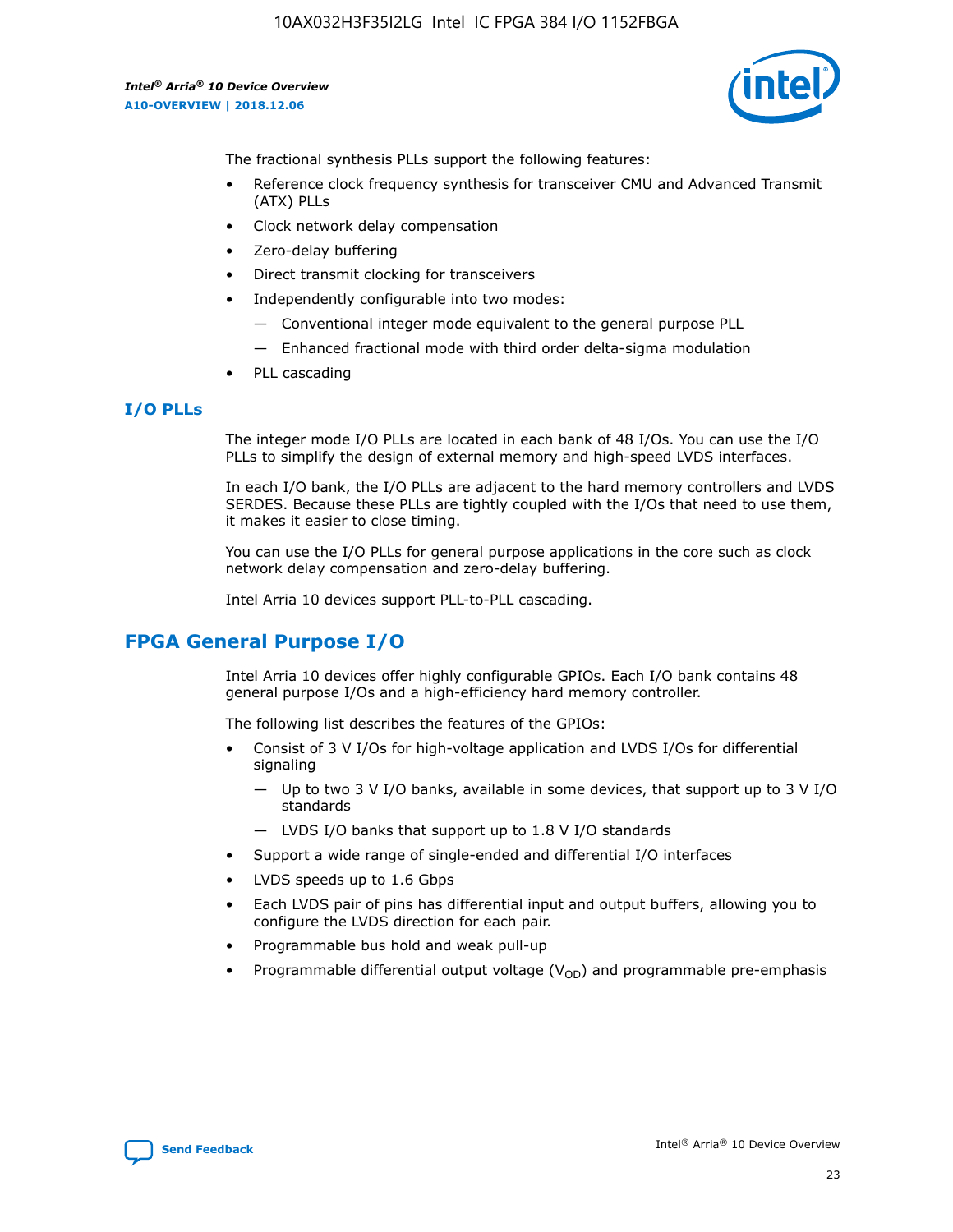

- Series (R<sub>S</sub>) and parallel (R<sub>T</sub>) on-chip termination (OCT) for all I/O banks with OCT calibration to limit the termination impedance variation
- On-chip dynamic termination that has the ability to swap between series and parallel termination, depending on whether there is read or write on a common bus for signal integrity
- Easy timing closure support using the hard read FIFO in the input register path, and delay-locked loop (DLL) delay chain with fine and coarse architecture

# **External Memory Interface**

Intel Arria 10 devices offer massive external memory bandwidth, with up to seven 32 bit DDR4 memory interfaces running at up to 2,400 Mbps. This bandwidth provides additional ease of design, lower power, and resource efficiencies of hardened highperformance memory controllers.

The memory interface within Intel Arria 10 FPGAs and SoCs delivers the highest performance and ease of use. You can configure up to a maximum width of 144 bits when using the hard or soft memory controllers. If required, you can bypass the hard memory controller and use a soft controller implemented in the user logic.

Each I/O contains a hardened DDR read/write path (PHY) capable of performing key memory interface functionality such as read/write leveling, FIFO buffering to lower latency and improve margin, timing calibration, and on-chip termination.

The timing calibration is aided by the inclusion of hard microcontrollers based on Intel's Nios® II technology, specifically tailored to control the calibration of multiple memory interfaces. This calibration allows the Intel Arria 10 device to compensate for any changes in process, voltage, or temperature either within the Intel Arria 10 device itself, or within the external memory device. The advanced calibration algorithms ensure maximum bandwidth and robust timing margin across all operating conditions.

In addition to parallel memory interfaces, Intel Arria 10 devices support serial memory technologies such as the Hybrid Memory Cube (HMC). The HMC is supported by the Intel Arria 10 high-speed serial transceivers which connect up to four HMC links, with each link running at data rates up to 15 Gbps.

## **Related Information**

#### [External Memory Interface Spec Estimator](http://www.altera.com/technology/memory/estimator/mem-emif-index.html)

Provides a parametric tool that allows you to find and compare the performance of the supported external memory interfaces in IntelFPGAs.

# **Memory Standards Supported by Intel Arria 10 Devices**

The I/Os are designed to provide high performance support for existing and emerging external memory standards.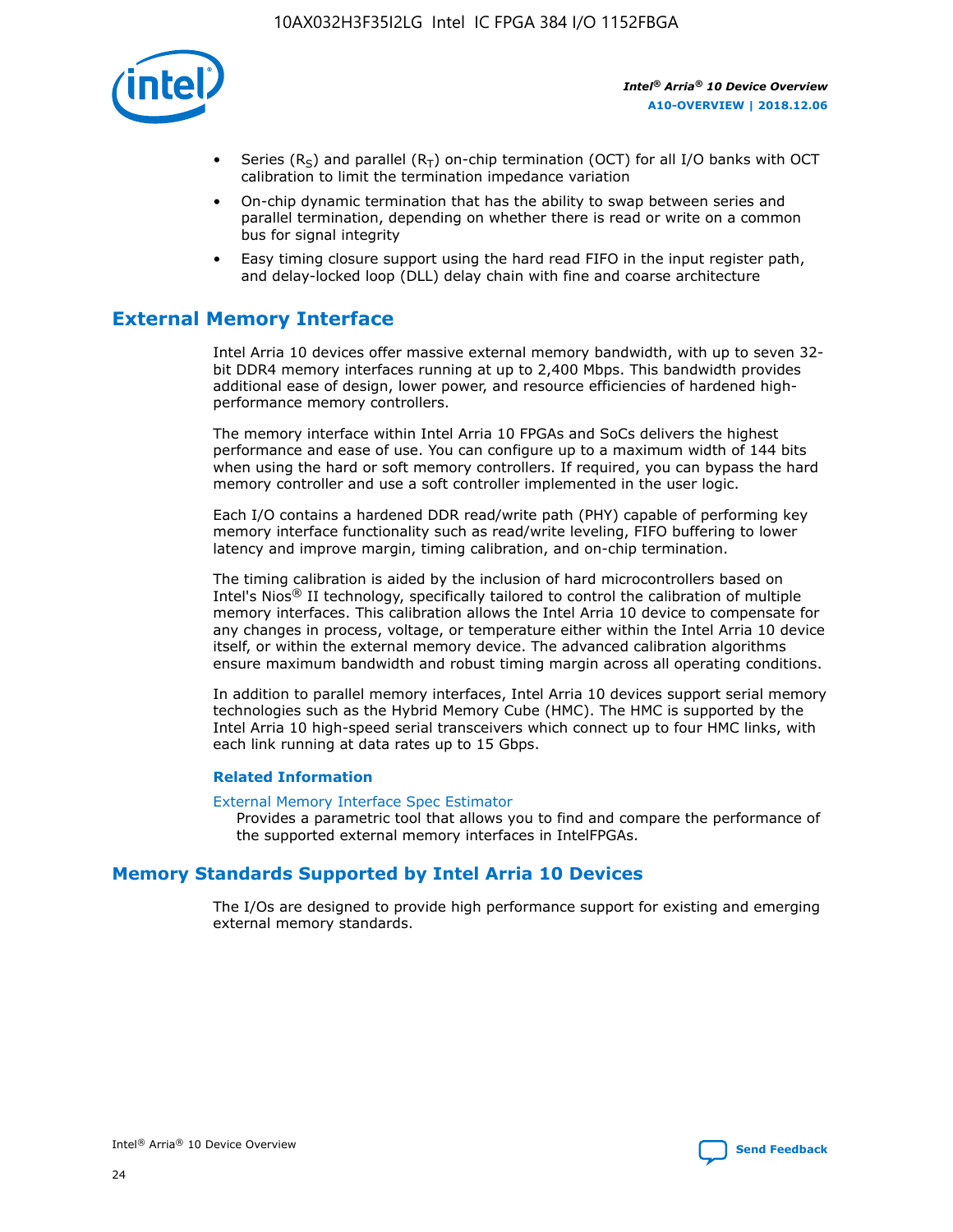

#### **Table 20. Memory Standards Supported by the Hard Memory Controller**

This table lists the overall capability of the hard memory controller. For specific details, refer to the External Memory Interface Spec Estimator and Intel Arria 10 Device Datasheet.

| <b>Memory Standard</b> | <b>Rate Support</b> | <b>Ping Pong PHY Support</b> | <b>Maximum Frequency</b><br>(MHz) |
|------------------------|---------------------|------------------------------|-----------------------------------|
| <b>DDR4 SDRAM</b>      | Quarter rate        | Yes                          | 1,067                             |
|                        |                     |                              | 1,200                             |
| DDR3 SDRAM             | Half rate           | Yes                          | 533                               |
|                        |                     |                              | 667                               |
|                        | Quarter rate        | Yes                          | 1,067                             |
|                        |                     |                              | 1,067                             |
| <b>DDR3L SDRAM</b>     | Half rate           | Yes                          | 533                               |
|                        |                     |                              | 667                               |
|                        | Quarter rate        | Yes                          | 933                               |
|                        |                     |                              | 933                               |
| LPDDR3 SDRAM           | Half rate           |                              | 533                               |
|                        | Quarter rate        |                              | 800                               |

## **Table 21. Memory Standards Supported by the Soft Memory Controller**

| <b>Memory Standard</b>      | <b>Rate Support</b> | <b>Maximum Frequency</b><br>(MHz) |
|-----------------------------|---------------------|-----------------------------------|
| <b>RLDRAM 3 (11)</b>        | Quarter rate        | 1,200                             |
| ODR IV SRAM <sup>(11)</sup> | Quarter rate        | 1,067                             |
| <b>ODR II SRAM</b>          | Full rate           | 333                               |
|                             | Half rate           | 633                               |
| <b>ODR II+ SRAM</b>         | Full rate           | 333                               |
|                             | Half rate           | 633                               |
| <b>ODR II+ Xtreme SRAM</b>  | Full rate           | 333                               |
|                             | Half rate           | 633                               |

#### **Table 22. Memory Standards Supported by the HPS Hard Memory Controller**

The hard processor system (HPS) is available in Intel Arria 10 SoC devices only.

| <b>Memory Standard</b> | <b>Rate Support</b> | <b>Maximum Frequency</b><br>(MHz) |
|------------------------|---------------------|-----------------------------------|
| <b>DDR4 SDRAM</b>      | Half rate           | 1,200                             |
| <b>DDR3 SDRAM</b>      | Half rate           | 1,067                             |
| <b>DDR3L SDRAM</b>     | Half rate           | 933                               |

<sup>(11)</sup> Intel Arria 10 devices support this external memory interface using hard PHY with soft memory controller.

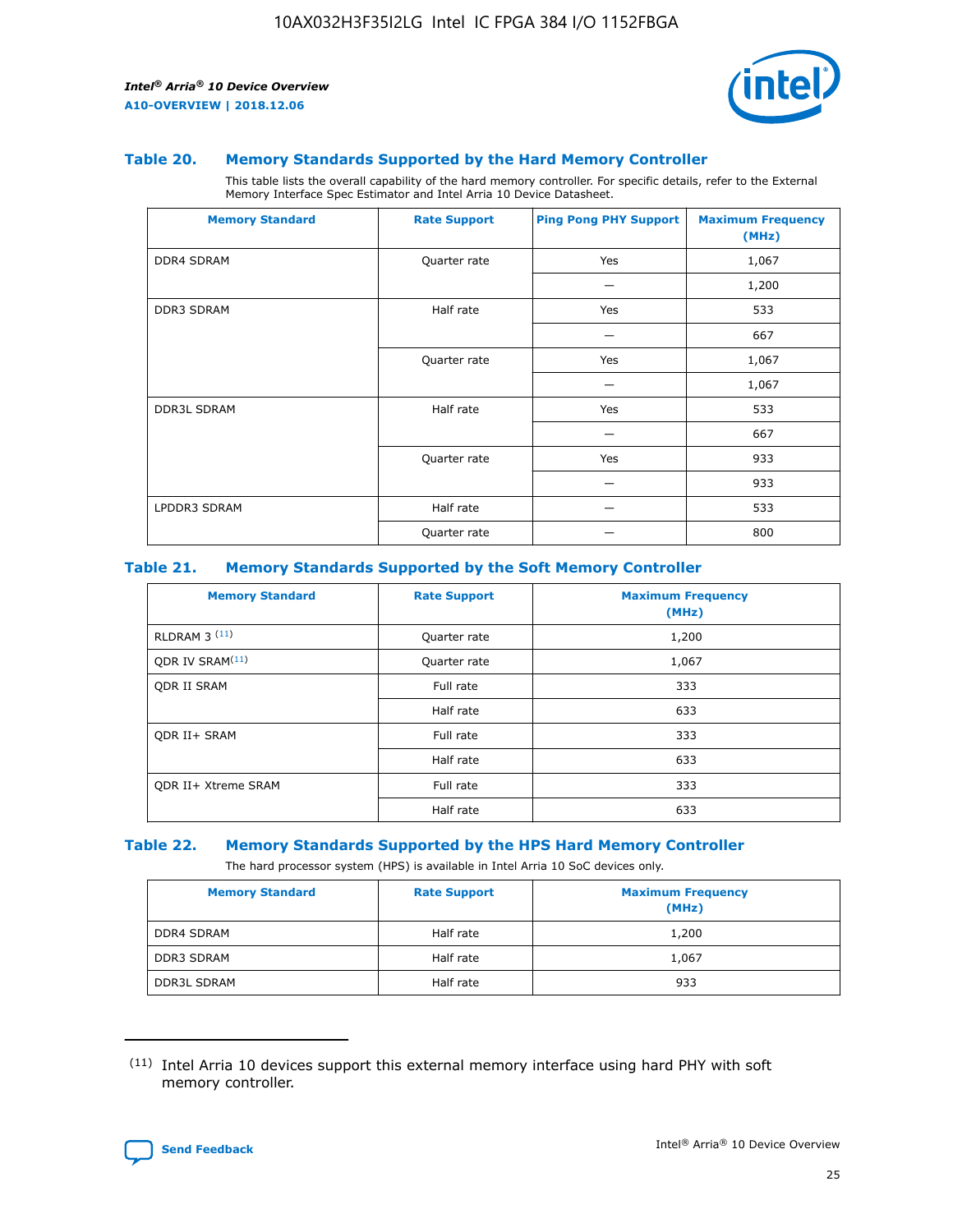

## **Related Information**

#### [Intel Arria 10 Device Datasheet](https://www.intel.com/content/www/us/en/programmable/documentation/mcn1413182292568.html#mcn1413182153340)

Lists the memory interface performance according to memory interface standards, rank or chip select configurations, and Intel Arria 10 device speed grades.

# **PCIe Gen1, Gen2, and Gen3 Hard IP**

Intel Arria 10 devices contain PCIe hard IP that is designed for performance and ease-of-use:

- Includes all layers of the PCIe stack—transaction, data link and physical layers.
- Supports PCIe Gen3, Gen2, and Gen1 Endpoint and Root Port in x1, x2, x4, or x8 lane configuration.
- Operates independently from the core logic—optional configuration via protocol (CvP) allows the PCIe link to power up and complete link training in less than 100 ms while the Intel Arria 10 device completes loading the programming file for the rest of the FPGA.
- Provides added functionality that makes it easier to support emerging features such as Single Root I/O Virtualization (SR-IOV) and optional protocol extensions.
- Provides improved end-to-end datapath protection using ECC.
- Supports FPGA configuration via protocol (CvP) using PCIe at Gen3, Gen2, or Gen1 speed.

#### **Related Information**

PCS Features on page 30

# **Enhanced PCS Hard IP for Interlaken and 10 Gbps Ethernet**

# **Interlaken Support**

The Intel Arria 10 enhanced PCS hard IP provides integrated Interlaken PCS supporting rates up to 25.8 Gbps per lane.

The Interlaken PCS is based on the proven functionality of the PCS developed for Intel's previous generation FPGAs, which demonstrated interoperability with Interlaken ASSP vendors and third-party IP suppliers. The Interlaken PCS is present in every transceiver channel in Intel Arria 10 devices.

## **Related Information**

PCS Features on page 30

# **10 Gbps Ethernet Support**

The Intel Arria 10 enhanced PCS hard IP supports 10GBASE-R PCS compliant with IEEE 802.3 10 Gbps Ethernet (10GbE). The integrated hard IP support for 10GbE and the 10 Gbps transceivers save external PHY cost, board space, and system power.

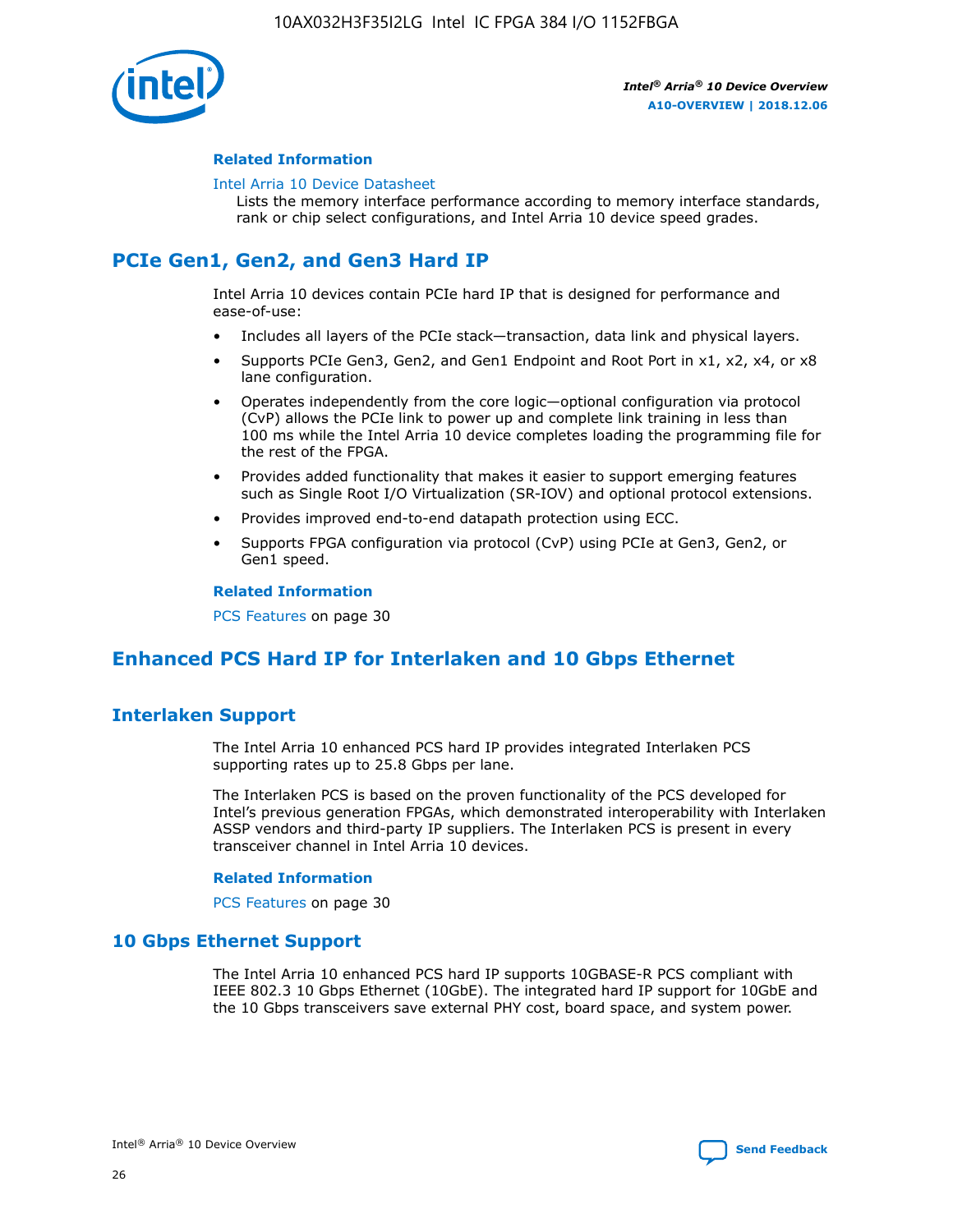

The scalable hard IP supports multiple independent 10GbE ports while using a single PLL for all the 10GBASE-R PCS instantiations, which saves on core logic resources and clock networks:

- Simplifies multiport 10GbE systems compared to XAUI interfaces that require an external XAUI-to-10G PHY.
- Incorporates Electronic Dispersion Compensation (EDC), which enables direct connection to standard 10 Gbps XFP and SFP+ pluggable optical modules.
- Supports backplane Ethernet applications and includes a hard 10GBASE-KR Forward Error Correction (FEC) circuit that you can use for 10 Gbps and 40 Gbps applications.

The 10 Gbps Ethernet PCS hard IP and 10GBASE-KR FEC are present in every transceiver channel.

#### **Related Information**

PCS Features on page 30

# **Low Power Serial Transceivers**

Intel Arria 10 FPGAs and SoCs include lowest power transceivers that deliver high bandwidth, throughput and low latency.

Intel Arria 10 devices deliver the industry's lowest power consumption per transceiver channel:

- 12.5 Gbps transceivers at as low as 242 mW
- 10 Gbps transceivers at as low as 168 mW
- 6 Gbps transceivers at as low as 117 mW

Intel Arria 10 transceivers support various data rates according to application:

- Chip-to-chip and chip-to-module applications—from 1 Gbps up to 25.8 Gbps
- Long reach and backplane applications—from 1 Gbps up to 12.5 with advanced adaptive equalization
- Critical power sensitive applications—from 1 Gbps up to 11.3 Gbps using lower power modes

The combination of 20 nm process technology and architectural advances provide the following benefits:

- Significant reduction in die area and power consumption
- Increase of up to two times in transceiver I/O density compared to previous generation devices while maintaining optimal signal integrity
- Up to 72 total transceiver channels—you can configure up to 6 of these channels to run as fast as 25.8 Gbps
- All channels feature continuous data rate support up to the maximum rated speed

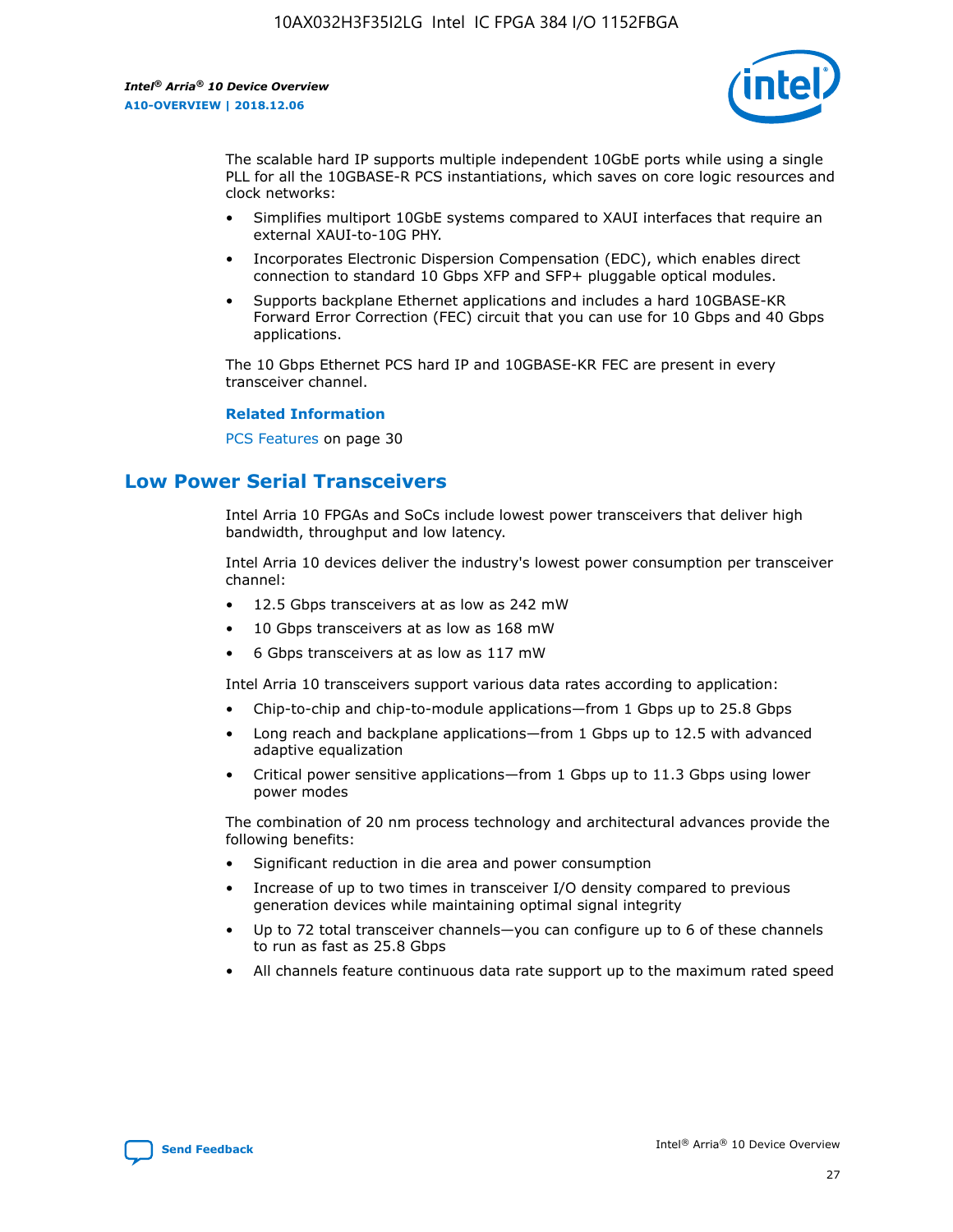

## Transceiver PMA TX/RX PCS ATX PLL Transceiver PMA TX/RX PCS fPLL Network Flexible Clock Distribution Network PCS Transceiver PMA TX/RX FPGA **Clock Distribution** Fabric PCS Transceiver PMA TX/RX ATX Flexible PLL PCS Transceiver PMA TX/RX ▲ fPLL Transceiver PMA TX/RX PCS 4

# **Figure 6. Intel Arria 10 Transceiver Block Architecture**

# **Transceiver Channels**

All transceiver channels feature a dedicated Physical Medium Attachment (PMA) and a hardened Physical Coding Sublayer (PCS).

- The PMA provides primary interfacing capabilities to physical channels.
- The PCS typically handles encoding/decoding, word alignment, and other preprocessing functions before transferring data to the FPGA core fabric.

A transceiver channel consists of a PMA and a PCS block. Most transceiver banks have 6 channels. There are some transceiver banks that contain only 3 channels.

A wide variety of bonded and non-bonded data rate configurations is possible using a highly configurable clock distribution network. Up to 80 independent transceiver data rates can be configured.

The following figures are graphical representations of top views of the silicon die, which correspond to reverse views for flip chip packages. Different Intel Arria 10 devices may have different floorplans than the ones shown in the figures.

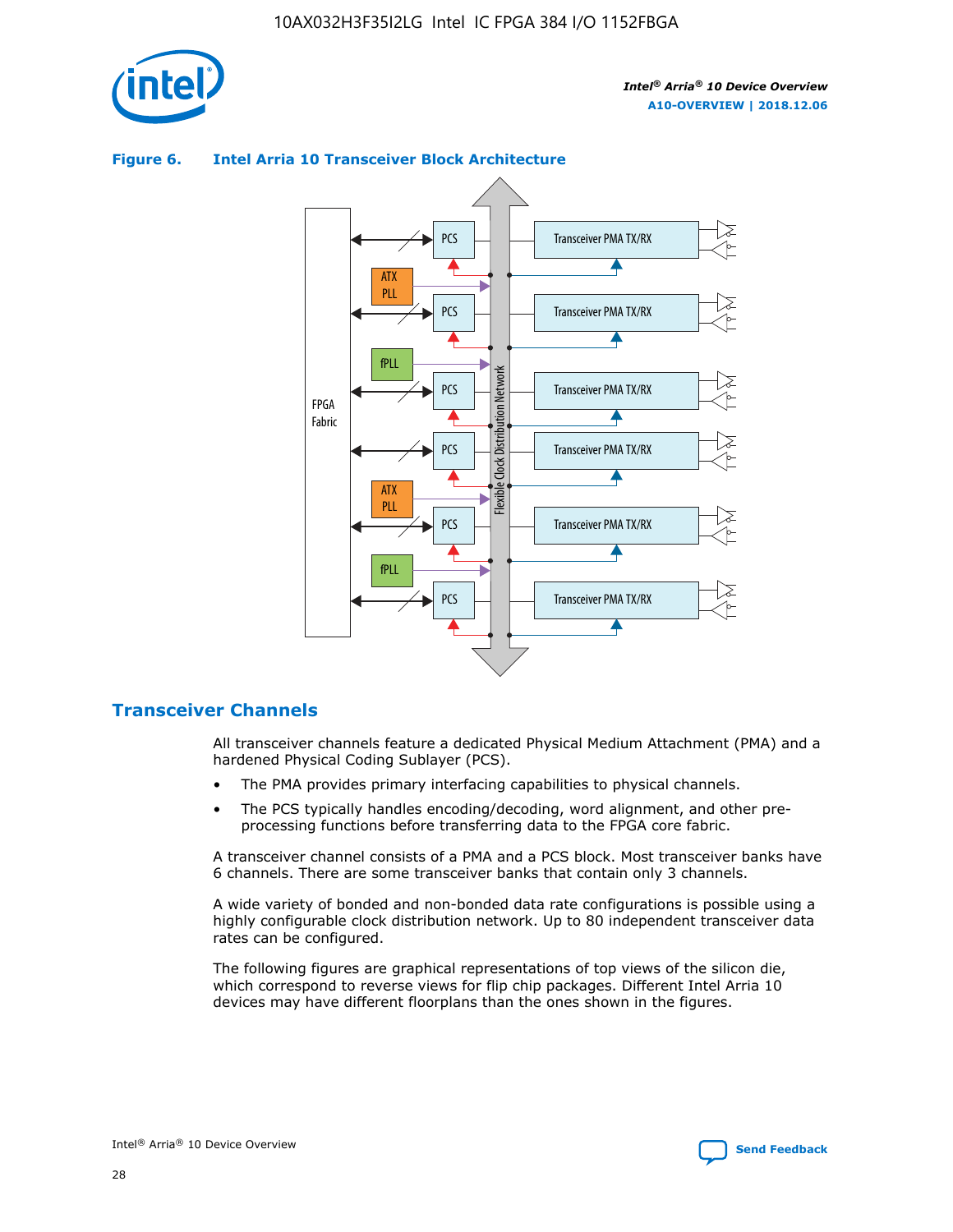

## **Figure 7. Device Chip Overview for Intel Arria 10 GX and GT Devices**



#### M20K Internal Memory Blocks Core Logic Fabric Transceiver Channels Hard IP Per Transceiver: Standard PCS and Enhanced PCS Hard IPs PCI Express Gen3 Hard IP Fractional PLLs M20K Internal Memory Blocks PCI Express Gen3 Hard IP Variable Precision DSP Blocks I/O PLLs Hard Memory Controllers, General-Purpose I/O Cells, LVDS Hard Processor Subsystem, Dual-Core ARM Cortex A9 M20K Internal Memory Blocks Variable Precision DSP Blocks M20K Internal Memory Blocks Core Logic Fabric I/O PLLs Hard Memory Controllers, General-Purpose I/O Cells, LVDS M20K Internal Memory Blocks Variable Precision DSP Blocks M20K Internal Memory Blocks Transceiver Channels Hard IP Per Transceiver: Standard PCS and Enhanced PCS Hard IPs PCI Express Gen3 Hard IP Fractional PLLs PCI Express Gen3 Hard IP Hard PCS Hard PCS Hard PCS Hard PCS Hard PCS Hard PCS Transceiver PMA Transceiver PMA Transceiver PMA Transceiver PMA Unused transceiver chann can be used as additional transceiver transmit PLLs Transceiver PMA Transceiver PMA Transceiver Clock Networks PLL fPLL ATX (LC) Transmi PLL fPLL ATX (LC) **Transmit** PLL

# **PMA Features**

Intel Arria 10 transceivers provide exceptional signal integrity at data rates up to 25.8 Gbps. Clocking options include ultra-low jitter ATX PLLs (LC tank based), clock multiplier unit (CMU) PLLs, and fractional PLLs.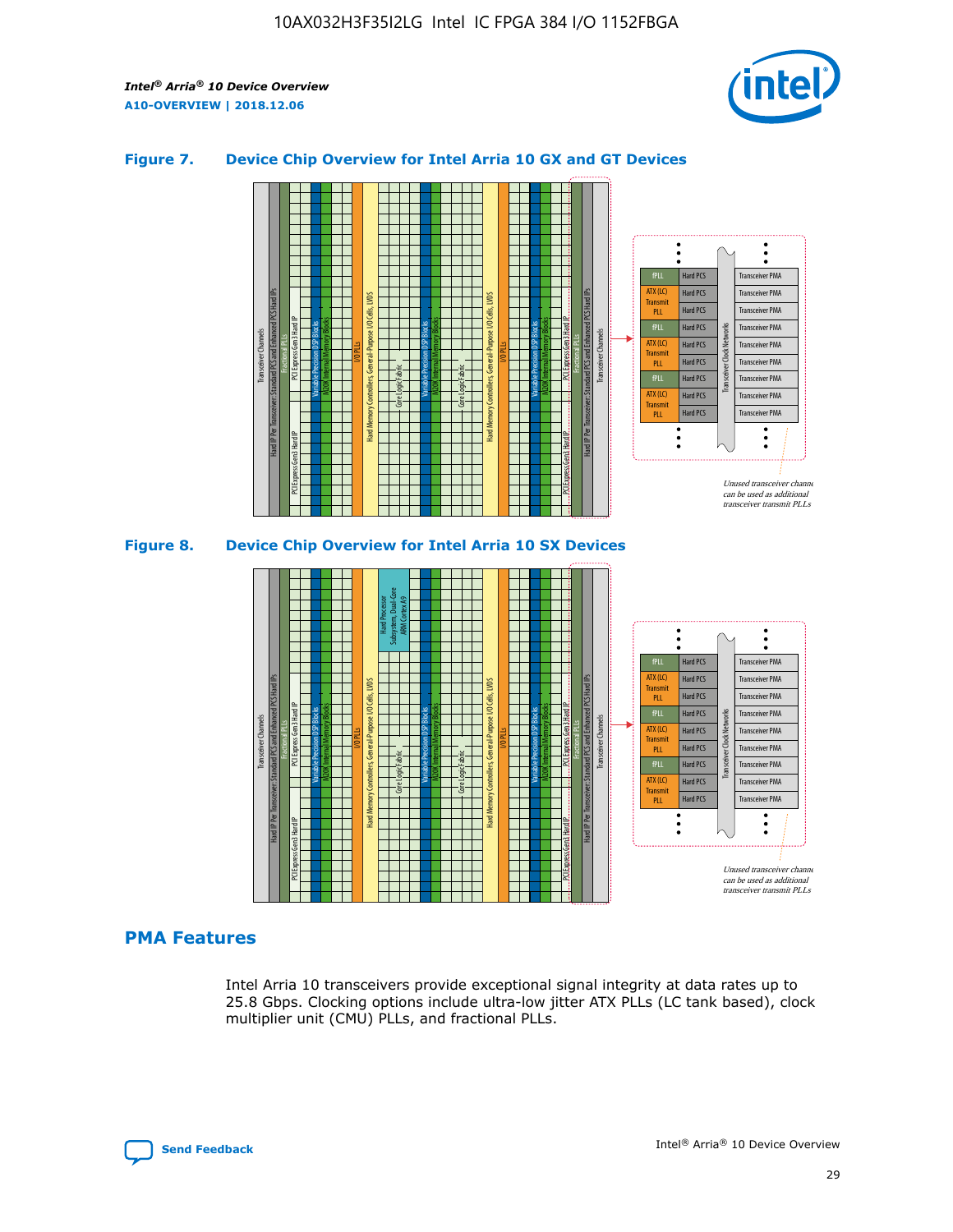

Each transceiver channel contains a channel PLL that can be used as the CMU PLL or clock data recovery (CDR) PLL. In CDR mode, the channel PLL recovers the receiver clock and data in the transceiver channel. Up to 80 independent data rates can be configured on a single Intel Arria 10 device.

## **Table 23. PMA Features of the Transceivers in Intel Arria 10 Devices**

| <b>Feature</b>                                             | <b>Capability</b>                                                                                                                                                                                                             |
|------------------------------------------------------------|-------------------------------------------------------------------------------------------------------------------------------------------------------------------------------------------------------------------------------|
| Chip-to-Chip Data Rates                                    | 1 Gbps to 17.4 Gbps (Intel Arria 10 GX devices)<br>1 Gbps to 25.8 Gbps (Intel Arria 10 GT devices)                                                                                                                            |
| Backplane Support                                          | Drive backplanes at data rates up to 12.5 Gbps                                                                                                                                                                                |
| Optical Module Support                                     | SFP+/SFP, XFP, CXP, QSFP/QSFP28, CFP/CFP2/CFP4                                                                                                                                                                                |
| Cable Driving Support                                      | SFP+ Direct Attach, PCI Express over cable, eSATA                                                                                                                                                                             |
| Transmit Pre-Emphasis                                      | 4-tap transmit pre-emphasis and de-emphasis to compensate for system channel loss                                                                                                                                             |
| Continuous Time Linear<br>Equalizer (CTLE)                 | Dual mode, high-gain, and high-data rate, linear receive equalization to compensate for<br>system channel loss                                                                                                                |
| Decision Feedback Equalizer<br>(DFE)                       | 7-fixed and 4-floating tap DFE to equalize backplane channel loss in the presence of<br>crosstalk and noisy environments                                                                                                      |
| Variable Gain Amplifier                                    | Optimizes the signal amplitude prior to the CDR sampling and operates in fixed and<br>adaptive modes                                                                                                                          |
| Altera Digital Adaptive<br>Parametric Tuning (ADAPT)       | Fully digital adaptation engine to automatically adjust all link equalization parameters-<br>including CTLE, DFE, and variable gain amplifier blocks—that provide optimal link margin<br>without intervention from user logic |
| Precision Signal Integrity<br>Calibration Engine (PreSICE) | Hardened calibration controller to quickly calibrate all transceiver control parameters on<br>power-up, which provides the optimal signal integrity and jitter performance                                                    |
| Advanced Transmit (ATX)<br><b>PLL</b>                      | Low jitter ATX (LC tank based) PLLs with continuous tuning range to cover a wide range of<br>standard and proprietary protocols                                                                                               |
| <b>Fractional PLLs</b>                                     | On-chip fractional frequency synthesizers to replace on-board crystal oscillators and reduce<br>system cost                                                                                                                   |
| Digitally Assisted Analog<br><b>CDR</b>                    | Superior jitter tolerance with fast lock time                                                                                                                                                                                 |
| Dynamic Partial<br>Reconfiguration                         | Allows independent control of the Avalon memory-mapped interface of each transceiver<br>channel for the highest transceiver flexibility                                                                                       |
| Multiple PCS-PMA and PCS-<br>PLD interface widths          | 8-, 10-, 16-, 20-, 32-, 40-, or 64-bit interface widths for flexibility of deserialization width,<br>encoding, and reduced latency                                                                                            |

# **PCS Features**

This table summarizes the Intel Arria 10 transceiver PCS features. You can use the transceiver PCS to support a wide range of protocols ranging from 1 Gbps to 25.8 Gbps.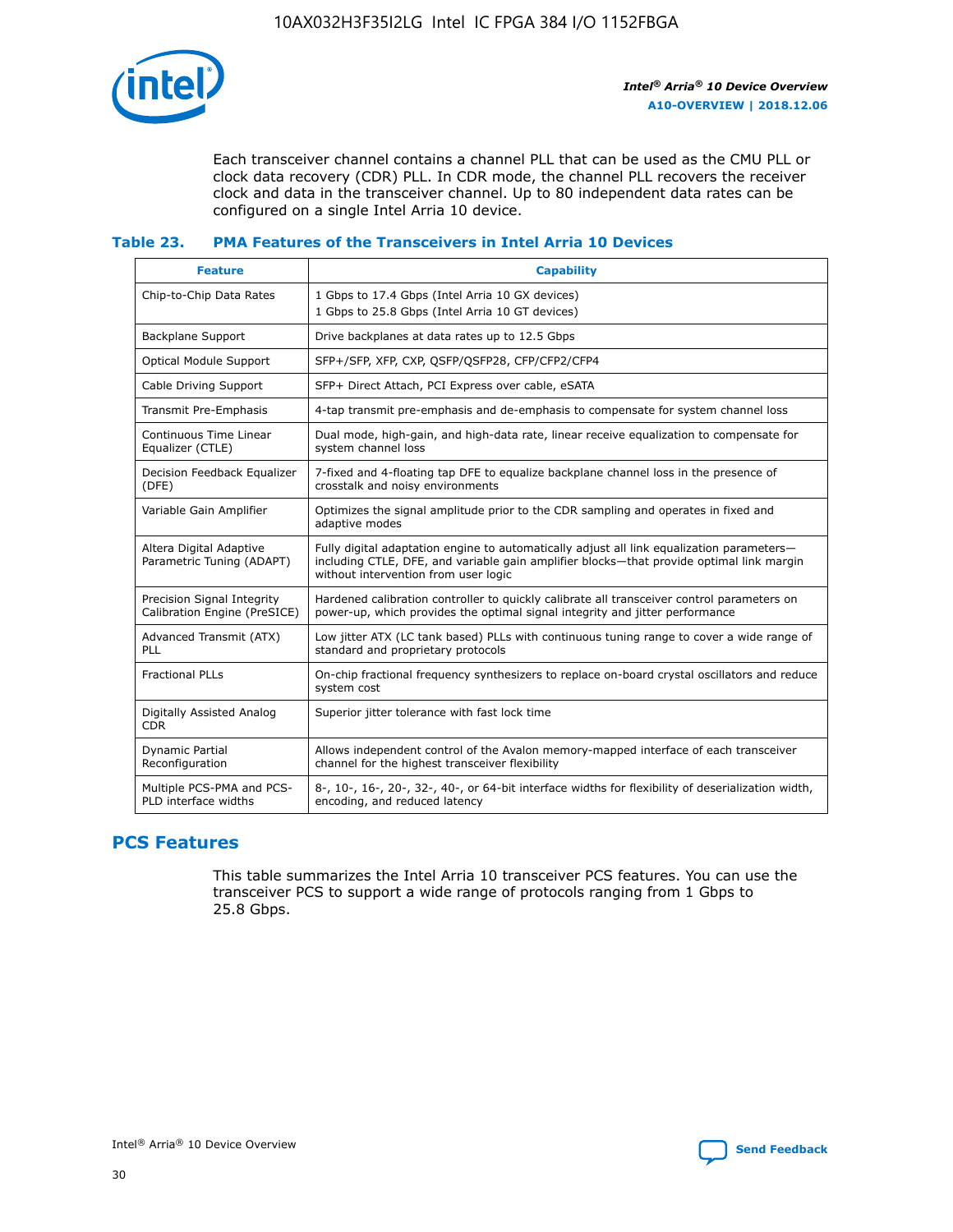

| <b>PCS</b>    | <b>Description</b>                                                                                                                                                                                                                                                                                                                                                                                             |
|---------------|----------------------------------------------------------------------------------------------------------------------------------------------------------------------------------------------------------------------------------------------------------------------------------------------------------------------------------------------------------------------------------------------------------------|
| Standard PCS  | Operates at a data rate up to 12 Gbps<br>Supports protocols such as PCI-Express, CPRI 4.2+, GigE, IEEE 1588 in Hard PCS<br>Implements other protocols using Basic/Custom (Standard PCS) transceiver<br>configuration rules.                                                                                                                                                                                    |
| Enhanced PCS  | Performs functions common to most serial data industry standards, such as word<br>alignment, encoding/decoding, and framing, before data is sent or received off-chip<br>through the PMA<br>• Handles data transfer to and from the FPGA fabric<br>Handles data transfer internally to and from the PMA<br>Provides frequency compensation<br>Performs channel bonding for multi-channel low skew applications |
| PCIe Gen3 PCS | Supports the seamless switching of Data and Clock between the Gen1, Gen2, and Gen3<br>data rates<br>Provides support for PIPE 3.0 features<br>Supports the PIPE interface with the Hard IP enabled, as well as with the Hard IP<br>bypassed                                                                                                                                                                    |

#### **Related Information**

- PCIe Gen1, Gen2, and Gen3 Hard IP on page 26
- Interlaken Support on page 26
- 10 Gbps Ethernet Support on page 26

# **PCS Protocol Support**

This table lists some of the protocols supported by the Intel Arria 10 transceiver PCS. For more information about the blocks in the transmitter and receiver data paths, refer to the related information.

| <b>Protocol</b>                                 | <b>Data Rate</b><br>(Gbps) | <b>Transceiver IP</b>       | <b>PCS Support</b>                      |
|-------------------------------------------------|----------------------------|-----------------------------|-----------------------------------------|
| PCIe Gen3 x1, x2, x4, x8                        | 8.0                        | Native PHY (PIPE)           | Standard PCS and PCIe<br>Gen3 PCS       |
| PCIe Gen2 x1, x2, x4, x8                        | 5.0                        | Native PHY (PIPE)           | <b>Standard PCS</b>                     |
| PCIe Gen1 x1, x2, x4, x8                        | 2.5                        | Native PHY (PIPE)           | Standard PCS                            |
| 1000BASE-X Gigabit Ethernet                     | 1.25                       | Native PHY                  | <b>Standard PCS</b>                     |
| 1000BASE-X Gigabit Ethernet with<br>IEEE 1588v2 | 1.25                       | Native PHY                  | Standard PCS                            |
| 10GBASE-R                                       | 10.3125                    | Native PHY                  | <b>Enhanced PCS</b>                     |
| 10GBASE-R with IEEE 1588v2                      | 10.3125                    | Native PHY                  | <b>Enhanced PCS</b>                     |
| 10GBASE-R with KR FEC                           | 10.3125                    | Native PHY                  | <b>Enhanced PCS</b>                     |
| 10GBASE-KR and 1000BASE-X                       | 10.3125                    | 1G/10GbE and 10GBASE-KR PHY | Standard PCS and<br><b>Enhanced PCS</b> |
| Interlaken (CEI-6G/11G)                         | 3.125 to 17.4              | Native PHY                  | <b>Enhanced PCS</b>                     |
| SFI-S/SFI-5.2                                   | 11.2                       | Native PHY                  | <b>Enhanced PCS</b>                     |
| $10G$ SDI                                       | 10.692                     | Native PHY                  | <b>Enhanced PCS</b>                     |
|                                                 |                            |                             | continued                               |

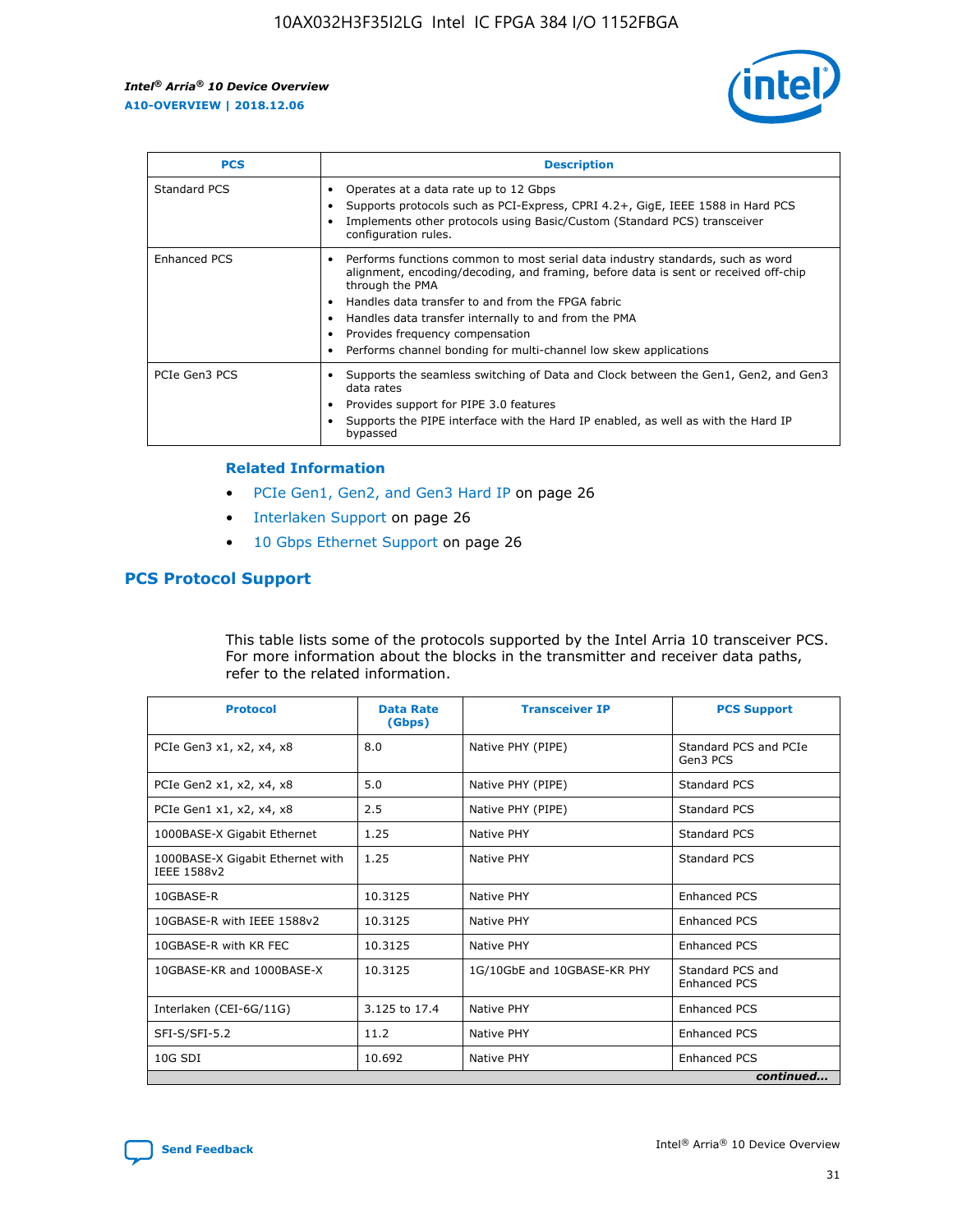

| <b>Protocol</b>      | <b>Data Rate</b><br>(Gbps) | <b>Transceiver IP</b> | <b>PCS Support</b> |
|----------------------|----------------------------|-----------------------|--------------------|
| CPRI 6.0 (64B/66B)   | 0.6144 to<br>10.1376       | Native PHY            | Enhanced PCS       |
| CPRI 4.2 (8B/10B)    | $0.6144$ to<br>9.8304      | Native PHY            | Standard PCS       |
| OBSAI RP3 v4.2       | 0.6144 to 6.144            | Native PHY            | Standard PCS       |
| SD-SDI/HD-SDI/3G-SDI | $0.143(12)$ to<br>2.97     | Native PHY            | Standard PCS       |

# **Related Information**

#### [Intel Arria 10 Transceiver PHY User Guide](https://www.intel.com/content/www/us/en/programmable/documentation/nik1398707230472.html#nik1398707091164)

Provides more information about the supported transceiver protocols and PHY IP, the PMA architecture, and the standard, enhanced, and PCIe Gen3 PCS architecture.

# **SoC with Hard Processor System**

Each SoC device combines an FPGA fabric and a hard processor system (HPS) in a single device. This combination delivers the flexibility of programmable logic with the power and cost savings of hard IP in these ways:

- Reduces board space, system power, and bill of materials cost by eliminating a discrete embedded processor
- Allows you to differentiate the end product in both hardware and software, and to support virtually any interface standard
- Extends the product life and revenue through in-field hardware and software updates

 $(12)$  The 0.143 Gbps data rate is supported using oversampling of user logic that you must implement in the FPGA fabric.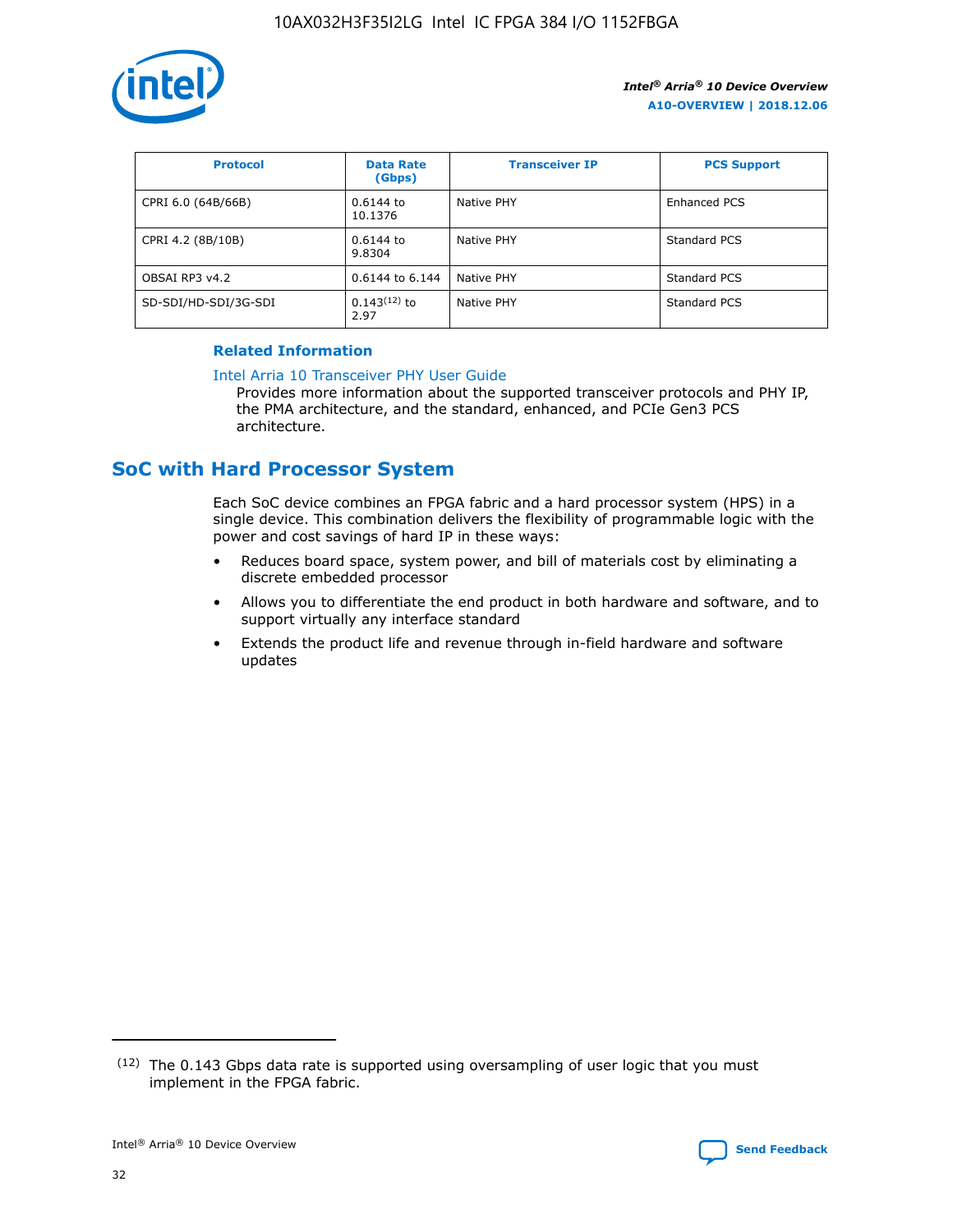

#### **Figure 9. HPS Block Diagram**

This figure shows a block diagram of the HPS with the dual ARM Cortex-A9 MPCore processor.



# **Key Advantages of 20-nm HPS**

The 20-nm HPS strikes a balance between enabling maximum software compatibility with 28-nm SoCs while still improving upon the 28-nm HPS architecture. These improvements address the requirements of the next generation target markets such as wireless and wireline communications, compute and storage equipment, broadcast and military in terms of performance, memory bandwidth, connectivity via backplane and security.

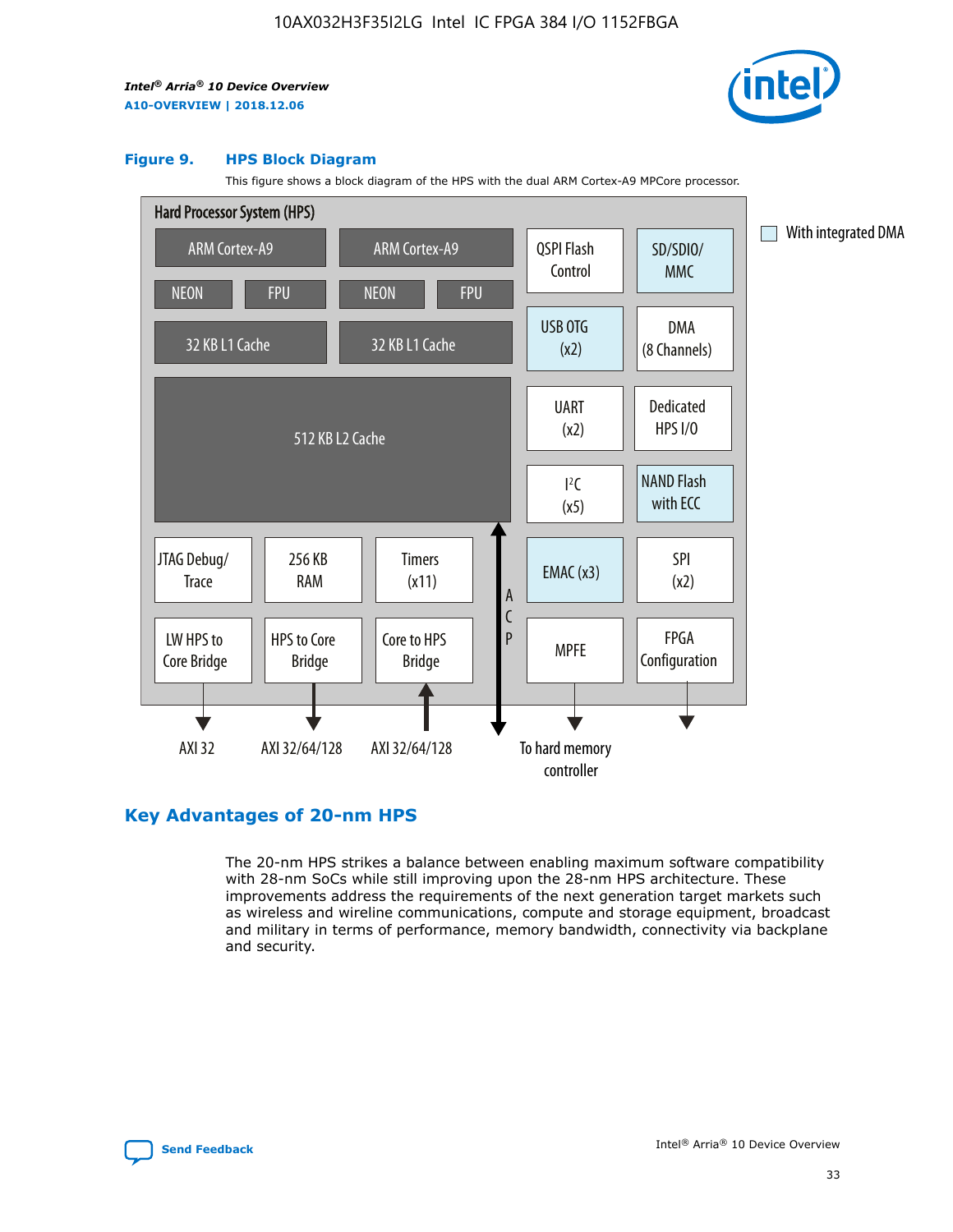

## **Table 24. Improvements in 20 nm HPS**

This table lists the key improvements of the 20 nm HPS compared to the 28 nm HPS.

| <b>Advantages/</b><br><b>Improvements</b>                   | <b>Description</b>                                                                                                                                                                                                                                                                                                                                                                                                                                                                                                                                                                                                                                                                                                                                                                                                                                                                                                      |
|-------------------------------------------------------------|-------------------------------------------------------------------------------------------------------------------------------------------------------------------------------------------------------------------------------------------------------------------------------------------------------------------------------------------------------------------------------------------------------------------------------------------------------------------------------------------------------------------------------------------------------------------------------------------------------------------------------------------------------------------------------------------------------------------------------------------------------------------------------------------------------------------------------------------------------------------------------------------------------------------------|
| Increased performance and<br>overdrive capability           | While the nominal processor frequency is 1.2 GHz, the 20 nm HPS offers an "overdrive"<br>feature which enables a higher processor operating frequency. This requires a higher supply<br>voltage value that is unique to the HPS and may require a separate regulator.                                                                                                                                                                                                                                                                                                                                                                                                                                                                                                                                                                                                                                                   |
| Increased processor memory<br>bandwidth and DDR4<br>support | Up to 64-bit DDR4 memory at 2,400 Mbps support is available for the processor. The hard<br>memory controller for the HPS comprises a multi-port front end that manages connections<br>to a single port memory controller. The multi-port front end allows logic core and the HPS<br>to share ports and thereby the available bandwidth of the memory controller.                                                                                                                                                                                                                                                                                                                                                                                                                                                                                                                                                        |
| Flexible I/O sharing                                        | An advanced I/O pin muxing scheme allows improved sharing of I/O between the HPS and<br>the core logic. The following types of I/O are available for SoC:<br>17 dedicated I/Os-physically located inside the HPS block and are not accessible to<br>logic within the core. The 17 dedicated I/Os are used for HPS clock, resets, and<br>interfacing with boot devices, QSPI, and SD/MMC.<br>48 direct shared I/O-located closest to the HPS block and are ideal for high speed HPS<br>peripherals such as EMAC, USB, and others. There is one bank of 48 I/Os that supports<br>direct sharing where the 48 I/Os can be shared 12 I/Os at a time.<br>Standard (shared) I/O-all standard I/Os can be shared by the HPS peripherals and any<br>logic within the core. For designs where more than 48 I/Os are required to fully use all<br>the peripherals in the HPS, these I/Os can be connected through the core logic. |
| <b>EMAC</b> core                                            | Three EMAC cores are available in the HPS. The EMAC cores enable an application to<br>support two redundant Ethernet connections; for example, backplane, or two EMAC cores<br>for managing IEEE 1588 time stamp information while allowing a third EMAC core for debug<br>and configuration. All three EMACs can potentially share the same time stamps, simplifying<br>the 1588 time stamping implementation. A new serial time stamp interface allows core<br>logic to access and read the time stamp values. The integrated EMAC controllers can be<br>connected to external Ethernet PHY through the provided MDIO or I <sup>2</sup> C interface.                                                                                                                                                                                                                                                                  |
| On-chip memory                                              | The on-chip memory is updated to 256 KB support and can support larger data sets and<br>real time algorithms.                                                                                                                                                                                                                                                                                                                                                                                                                                                                                                                                                                                                                                                                                                                                                                                                           |
| <b>ECC</b> enhancements                                     | Improvements in L2 Cache ECC management allow identification of errors down to the<br>address level. ECC enhancements also enable improved error injection and status reporting<br>via the introduction of new memory mapped access to syndrome and data signals.                                                                                                                                                                                                                                                                                                                                                                                                                                                                                                                                                                                                                                                       |
| HPS to FPGA Interconnect<br>Backbone                        | Although the HPS and the Logic Core can operate independently, they are tightly coupled<br>via a high-bandwidth system interconnect built from high-performance ARM AMBA AXI bus<br>bridges. IP bus masters in the FPGA fabric have access to HPS bus slaves via the FPGA-to-<br>HPS interconnect. Similarly, HPS bus masters have access to bus slaves in the core fabric<br>via the HPS-to-FPGA bridge. Both bridges are AMBA AXI-3 compliant and support<br>simultaneous read and write transactions. Up to three masters within the core fabric can<br>share the HPS SDRAM controller with the processor. Additionally, the processor can be used<br>to configure the core fabric under program control via a dedicated 32-bit configuration port.                                                                                                                                                                  |
| FPGA configuration and HPS<br>booting                       | The FPGA fabric and HPS in the SoCs are powered independently. You can reduce the clock<br>frequencies or gate the clocks to reduce dynamic power.<br>You can configure the FPGA fabric and boot the HPS independently, in any order, providing<br>you with more design flexibility.                                                                                                                                                                                                                                                                                                                                                                                                                                                                                                                                                                                                                                    |
| Security                                                    | New security features have been introduced for anti-tamper management, secure boot,<br>encryption (AES), and authentication (SHA).                                                                                                                                                                                                                                                                                                                                                                                                                                                                                                                                                                                                                                                                                                                                                                                      |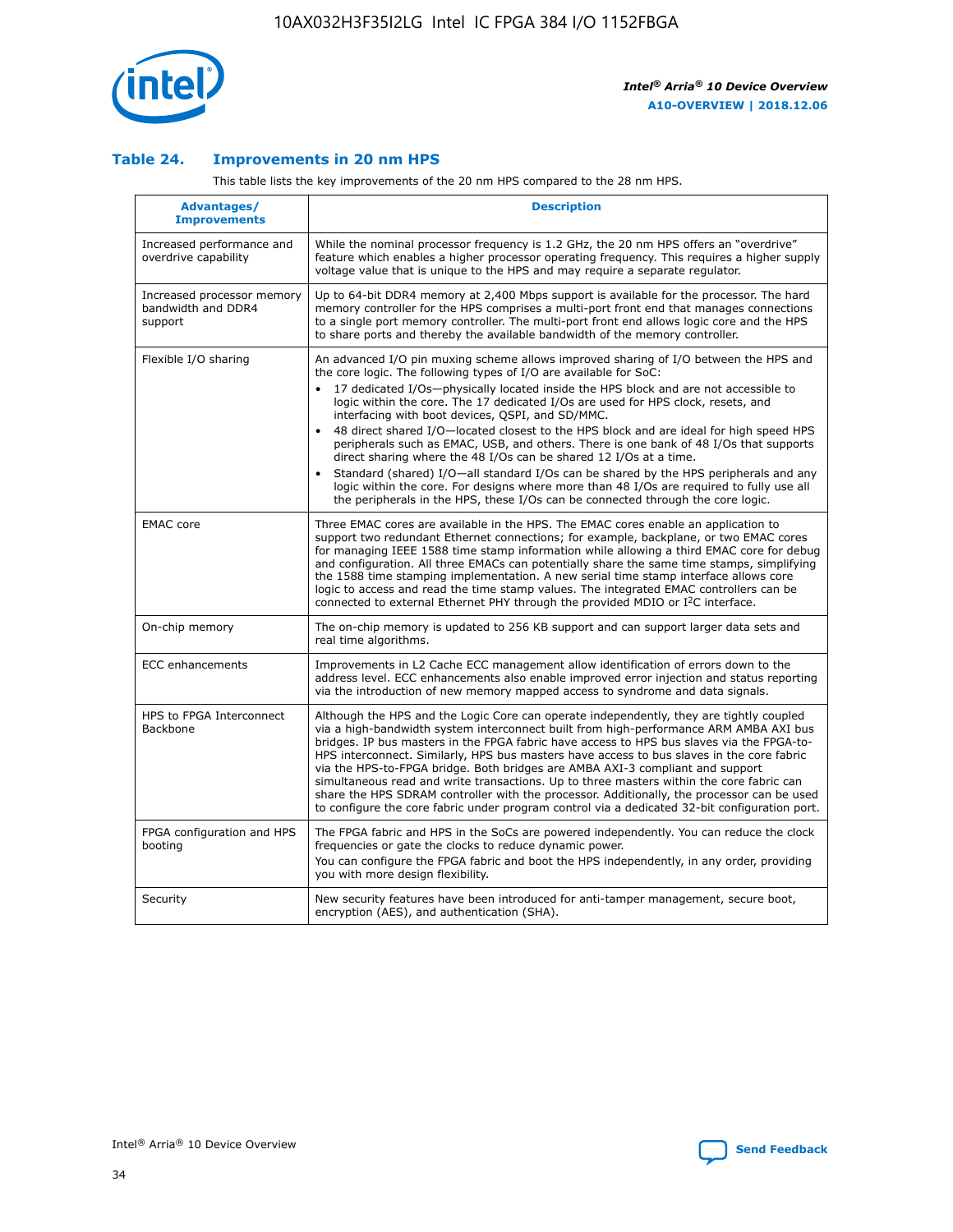

# **Features of the HPS**

The HPS has the following features:

- 1.2-GHz, dual-core ARM Cortex-A9 MPCore processor with up to 1.5-GHz via overdrive
	- ARMv7-A architecture that runs 32-bit ARM instructions, 16-bit and 32-bit Thumb instructions, and 8-bit Java byte codes in Jazelle style
	- Superscalar, variable length, out-of-order pipeline with dynamic branch prediction
	- Instruction Efficiency 2.5 MIPS/MHz, which provides total performance of 7500 MIPS at 1.5 GHz
- Each processor core includes:
	- 32 KB of L1 instruction cache, 32 KB of L1 data cache
	- Single- and double-precision floating-point unit and NEON media engine
	- CoreSight debug and trace technology
	- Snoop Control Unit (SCU) and Acceleration Coherency Port (ACP)
- 512 KB of shared L2 cache
- 256 KB of scratch RAM
- Hard memory controller with support for DDR3, DDR4 and optional error correction code (ECC) support
- Multiport Front End (MPFE) Scheduler interface to the hard memory controller
- 8-channel direct memory access (DMA) controller
- QSPI flash controller with SIO, DIO, QIO SPI Flash support
- NAND flash controller (ONFI 1.0 or later) with DMA and ECC support, updated to support 8 and 16-bit Flash devices and new command DMA to offload CPU for fast power down recovery
- Updated SD/SDIO/MMC controller to eMMC 4.5 with DMA with CE-ATA digital command support
- 3 10/100/1000 Ethernet media access control (MAC) with DMA
- 2 USB On-the-Go (OTG) controllers with DMA
- $\bullet$  5 I<sup>2</sup>C controllers (3 can be used by EMAC for MIO to external PHY)
- 2 UART 16550 Compatible controllers
- 4 serial peripheral interfaces (SPI) (2 Master, 2 Slaves)
- 62 programmable general-purpose I/Os, which includes 48 direct share I/Os that allows the HPS peripherals to connect directly to the FPGA I/Os
- 7 general-purpose timers
- 4 watchdog timers
- Anti-tamper, Secure Boot, Encryption (AES) and Authentication (SHA)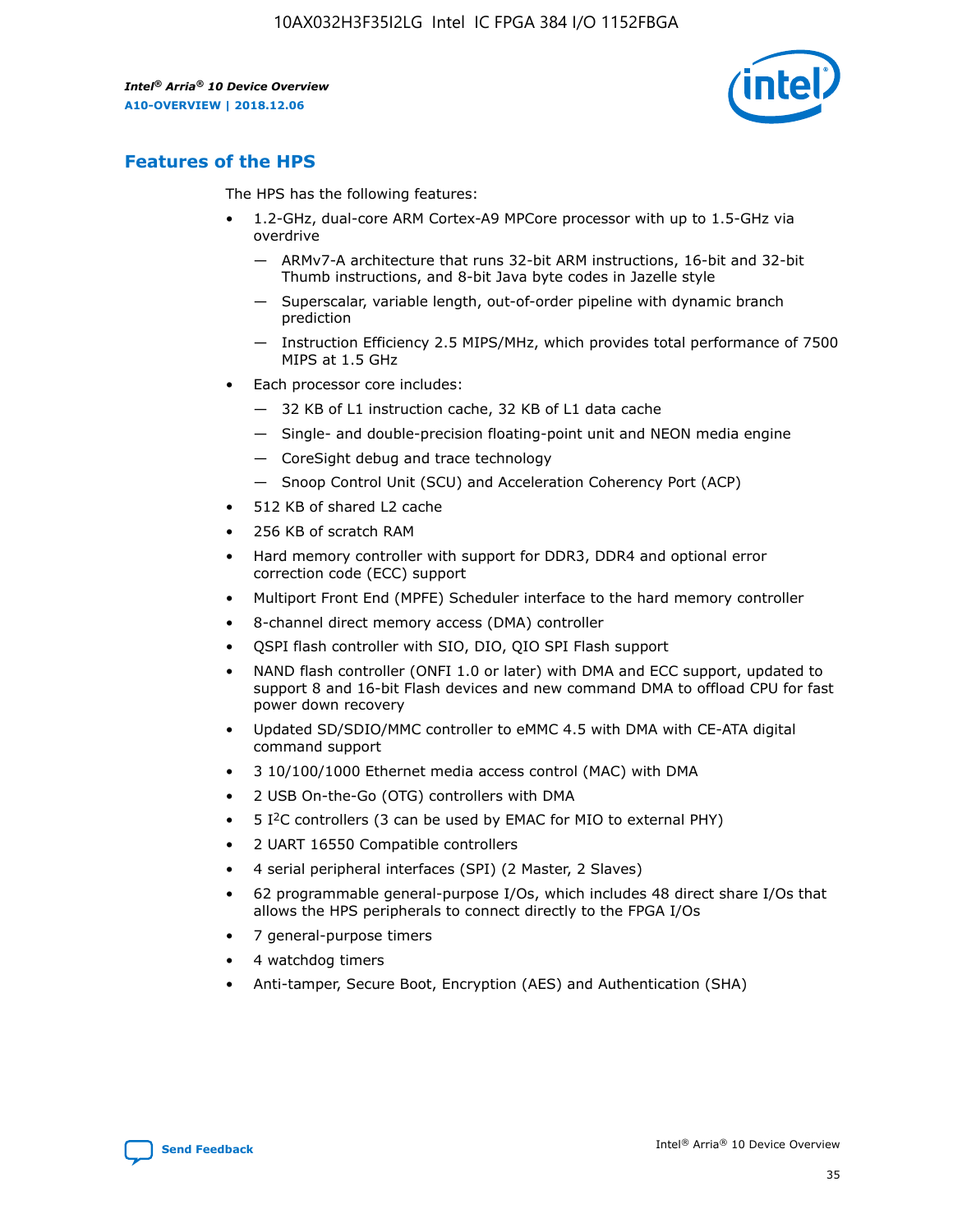

# **System Peripherals and Debug Access Port**

Each Ethernet MAC, USB OTG, NAND flash controller, and SD/MMC controller module has an integrated DMA controller. For modules without an integrated DMA controller, an additional DMA controller module provides up to eight channels of high-bandwidth data transfers. Peripherals that communicate off-chip are multiplexed with other peripherals at the HPS pin level. This allows you to choose which peripherals interface with other devices on your PCB.

The debug access port provides interfaces to industry standard JTAG debug probes and supports ARM CoreSight debug and core traces to facilitate software development.

#### **HPS–FPGA AXI Bridges**

The HPS–FPGA bridges, which support the Advanced Microcontroller Bus Architecture (AMBA) Advanced eXtensible Interface (AXI™) specifications, consist of the following bridges:

- FPGA-to-HPS AMBA AXI bridge—a high-performance bus supporting 32, 64, and 128 bit data widths that allows the FPGA fabric to issue transactions to slaves in the HPS.
- HPS-to-FPGA Avalon/AMBA AXI bridge—a high-performance bus supporting 32, 64, and 128 bit data widths that allows the HPS to issue transactions to slaves in the FPGA fabric.
- Lightweight HPS-to-FPGA AXI bridge—a lower latency 32 bit width bus that allows the HPS to issue transactions to soft peripherals in the FPGA fabric. This bridge is primarily used for control and status register (CSR) accesses to peripherals in the FPGA fabric.

The HPS–FPGA AXI bridges allow masters in the FPGA fabric to communicate with slaves in the HPS logic, and vice versa. For example, the HPS-to-FPGA AXI bridge allows you to share memories instantiated in the FPGA fabric with one or both microprocessors in the HPS, while the FPGA-to-HPS AXI bridge allows logic in the FPGA fabric to access the memory and peripherals in the HPS.

Each HPS–FPGA bridge also provides asynchronous clock crossing for data transferred between the FPGA fabric and the HPS.

#### **HPS SDRAM Controller Subsystem**

The HPS SDRAM controller subsystem contains a multiport SDRAM controller and DDR PHY that are shared between the FPGA fabric (through the FPGA-to-HPS SDRAM interface), the level 2 (L2) cache, and the level 3 (L3) system interconnect. The FPGA-to-HPS SDRAM interface supports AMBA AXI and Avalon® Memory-Mapped (Avalon-MM) interface standards, and provides up to six individual ports for access by masters implemented in the FPGA fabric.

The HPS SDRAM controller supports up to 3 masters (command ports), 3x 64-bit read data ports and 3x 64-bit write data ports.

To maximize memory performance, the SDRAM controller subsystem supports command and data reordering, deficit round-robin arbitration with aging, and high-priority bypass features.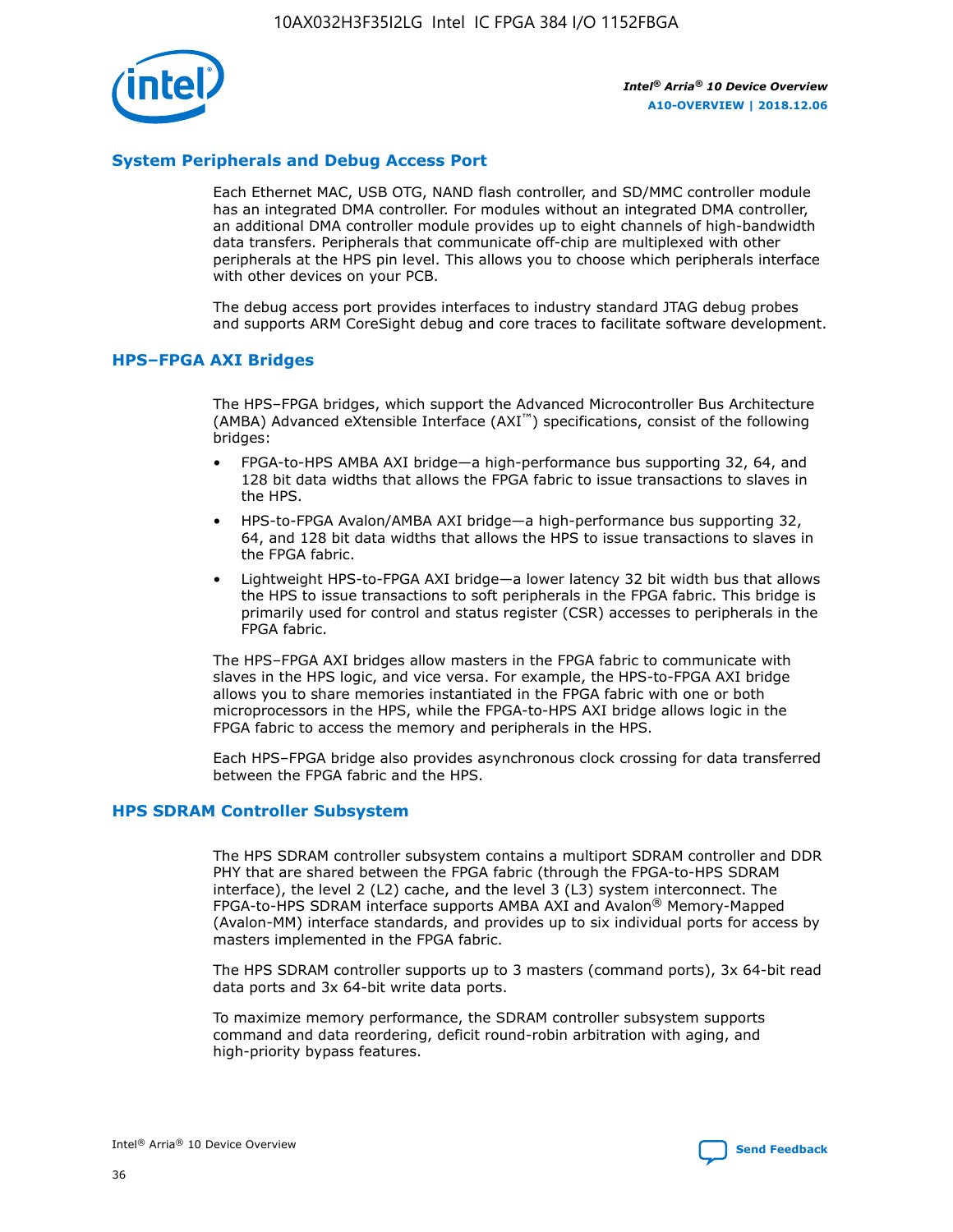

# **FPGA Configuration and HPS Booting**

The FPGA fabric and HPS in the SoC FPGA must be powered at the same time. You can reduce the clock frequencies or gate the clocks to reduce dynamic power.

Once powered, the FPGA fabric and HPS can be configured independently thus providing you with more design flexibility:

- You can boot the HPS independently. After the HPS is running, the HPS can fully or partially reconfigure the FPGA fabric at any time under software control. The HPS can also configure other FPGAs on the board through the FPGA configuration controller.
- Configure the FPGA fabric first, and then boot the HPS from memory accessible to the FPGA fabric.

## **Hardware and Software Development**

For hardware development, you can configure the HPS and connect your soft logic in the FPGA fabric to the HPS interfaces using the Platform Designer system integration tool in the Intel Quartus Prime software.

For software development, the ARM-based SoC FPGA devices inherit the rich software development ecosystem available for the ARM Cortex-A9 MPCore processor. The software development process for Intel SoC FPGAs follows the same steps as those for other SoC devices from other manufacturers. Support for Linux\*, VxWorks\*, and other operating systems are available for the SoC FPGAs. For more information on the operating systems support availability, contact the Intel FPGA sales team.

You can begin device-specific firmware and software development on the Intel SoC FPGA Virtual Target. The Virtual Target is a fast PC-based functional simulation of a target development system—a model of a complete development board. The Virtual Target enables the development of device-specific production software that can run unmodified on actual hardware.

# **Dynamic and Partial Reconfiguration**

The Intel Arria 10 devices support dynamic and partial reconfiguration. You can use dynamic and partial reconfiguration simultaneously to enable seamless reconfiguration of both the device core and transceivers.

# **Dynamic Reconfiguration**

You can reconfigure the PMA and PCS blocks while the device continues to operate. This feature allows you to change the data rates, protocol, and analog settings of a channel in a transceiver bank without affecting on-going data transfer in other transceiver banks. This feature is ideal for applications that require dynamic multiprotocol or multirate support.

# **Partial Reconfiguration**

Using partial reconfiguration, you can reconfigure some parts of the device while keeping the device in operation.

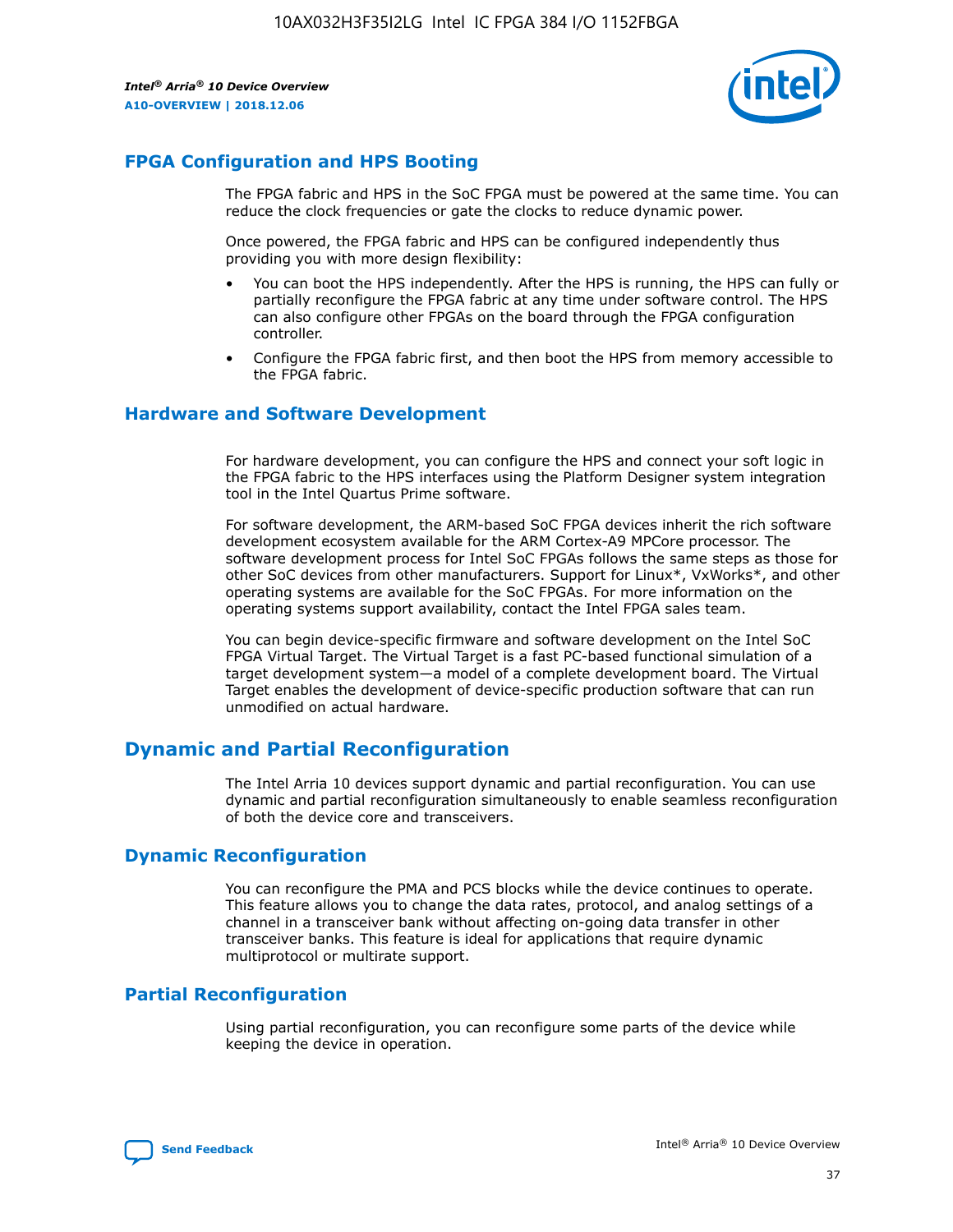

Instead of placing all device functions in the FPGA fabric, you can store some functions that do not run simultaneously in external memory and load them only when required. This capability increases the effective logic density of the device, and lowers cost and power consumption.

In the Intel solution, you do not have to worry about intricate device architecture to perform a partial reconfiguration. The partial reconfiguration capability is built into the Intel Quartus Prime design software, making such time-intensive task simple.

Intel Arria 10 devices support partial reconfiguration in the following configuration options:

- Using an internal host:
	- All supported configuration modes where the FPGA has access to external memory devices such as serial and parallel flash memory.
	- Configuration via Protocol [CvP (PCIe)]
- Using an external host—passive serial (PS), fast passive parallel (FPP) x8, FPP x16, and FPP x32 I/O interface.

# **Enhanced Configuration and Configuration via Protocol**

## **Table 25. Configuration Schemes and Features of Intel Arria 10 Devices**

Intel Arria 10 devices support 1.8 V programming voltage and several configuration schemes.

| <b>Scheme</b>                                                          | <b>Data</b><br><b>Width</b> | <b>Max Clock</b><br>Rate<br>(MHz) | <b>Max Data</b><br>Rate<br>(Mbps)<br>(13) | <b>Decompression</b> | <b>Design</b><br>Security <sup>(1</sup><br>4) | <b>Partial</b><br>Reconfiguration<br>(15) | <b>Remote</b><br><b>System</b><br><b>Update</b> |
|------------------------------------------------------------------------|-----------------------------|-----------------------------------|-------------------------------------------|----------------------|-----------------------------------------------|-------------------------------------------|-------------------------------------------------|
| <b>JTAG</b>                                                            | 1 bit                       | 33                                | 33                                        |                      |                                               | Yes <sup>(16)</sup>                       |                                                 |
| Active Serial (AS)<br>through the<br>EPCO-L<br>configuration<br>device | 1 bit,<br>4 bits            | 100                               | 400                                       | Yes                  | Yes                                           | $Y_{PS}(16)$                              | Yes                                             |
| Passive serial (PS)<br>through CPLD or<br>external<br>microcontroller  | 1 bit                       | 100                               | 100                                       | Yes                  | Yes                                           | Yes(16)                                   | Parallel<br>Flash<br>Loader<br>(PFL) IP<br>core |
|                                                                        | continued                   |                                   |                                           |                      |                                               |                                           |                                                 |

<sup>(13)</sup> Enabling either compression or design security features affects the maximum data rate. Refer to the Intel Arria 10 Device Datasheet for more information.

<sup>(14)</sup> Encryption and compression cannot be used simultaneously.

 $<sup>(15)</sup>$  Partial reconfiguration is an advanced feature of the device family. If you are interested in</sup> using partial reconfiguration, contact Intel for support.

 $(16)$  Partial configuration can be performed only when it is configured as internal host.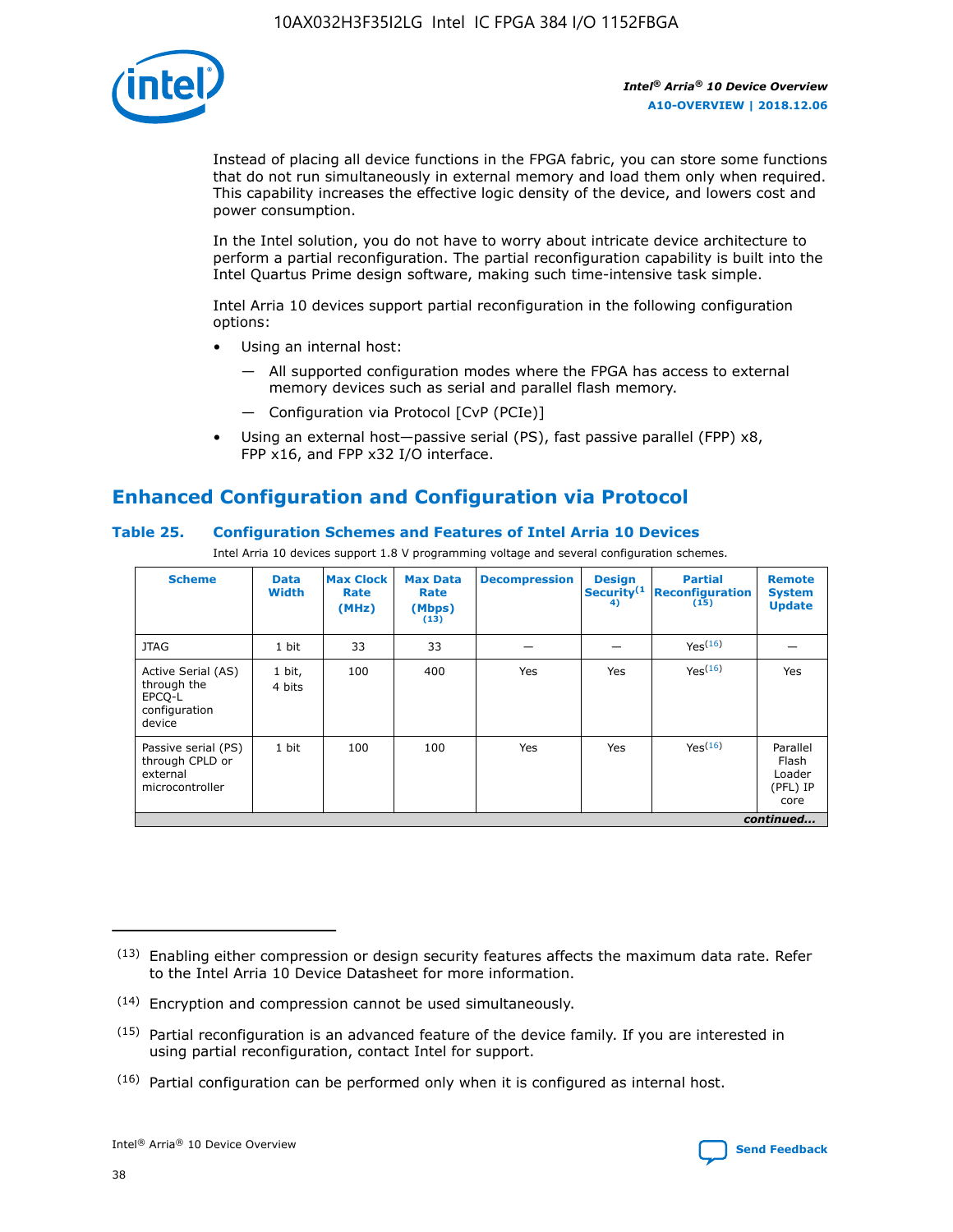

| <b>Scheme</b>                                   | <b>Data</b><br><b>Width</b> | <b>Max Clock</b><br>Rate<br>(MHz) | <b>Max Data</b><br>Rate<br>(Mbps)<br>(13) | <b>Decompression</b> | <b>Design</b><br>Security <sup>(1</sup><br>4) | <b>Partial</b><br><b>Reconfiguration</b><br>(15) | <b>Remote</b><br><b>System</b><br><b>Update</b> |
|-------------------------------------------------|-----------------------------|-----------------------------------|-------------------------------------------|----------------------|-----------------------------------------------|--------------------------------------------------|-------------------------------------------------|
| Fast passive                                    | 8 bits                      | 100                               | 3200                                      | Yes                  | Yes                                           | Yes <sup>(17)</sup>                              | PFL IP                                          |
| parallel (FPP)<br>through CPLD or               | 16 bits                     |                                   |                                           | Yes                  | Yes                                           |                                                  | core                                            |
| external<br>microcontroller                     | 32 bits                     |                                   |                                           | Yes                  | Yes                                           |                                                  |                                                 |
| Configuration via                               | 16 bits                     | 100                               | 3200                                      | Yes                  | Yes                                           | Yes <sup>(17)</sup>                              |                                                 |
| <b>HPS</b>                                      | 32 bits                     |                                   |                                           | Yes                  | Yes                                           |                                                  |                                                 |
| Configuration via<br>Protocol [CvP<br>$(PCIe*)$ | x1, x2,<br>x4, x8<br>lanes  |                                   | 8000                                      | Yes                  | Yes                                           | Yes <sup>(16)</sup>                              |                                                 |

You can configure Intel Arria 10 devices through PCIe using Configuration via Protocol (CvP). The Intel Arria 10 CvP implementation conforms to the PCIe 100 ms power-up-to-active time requirement.

#### **Related Information**

[Configuration via Protocol \(CvP\) Implementation in Intel FPGAs User Guide](https://www.intel.com/content/www/us/en/programmable/documentation/dsu1441819344145.html#dsu1442269728522) Provides more information about the CvP configuration scheme.

# **SEU Error Detection and Correction**

Intel Arria 10 devices offer robust and easy-to-use single-event upset (SEU) error detection and correction circuitry.

The detection and correction circuitry includes protection for Configuration RAM (CRAM) programming bits and user memories. The CRAM is protected by a continuously running CRC error detection circuit with integrated ECC that automatically corrects one or two errors and detects higher order multi-bit errors. When more than two errors occur, correction is available through reloading of the core programming file, providing a complete design refresh while the FPGA continues to operate.

The physical layout of the Intel Arria 10 CRAM array is optimized to make the majority of multi-bit upsets appear as independent single-bit or double-bit errors which are automatically corrected by the integrated CRAM ECC circuitry. In addition to the CRAM protection, the M20K memory blocks also include integrated ECC circuitry and are layout-optimized for error detection and correction. The MLAB does not have ECC.

(14) Encryption and compression cannot be used simultaneously.

<sup>(17)</sup> Supported at a maximum clock rate of 100 MHz.



 $(13)$  Enabling either compression or design security features affects the maximum data rate. Refer to the Intel Arria 10 Device Datasheet for more information.

 $(15)$  Partial reconfiguration is an advanced feature of the device family. If you are interested in using partial reconfiguration, contact Intel for support.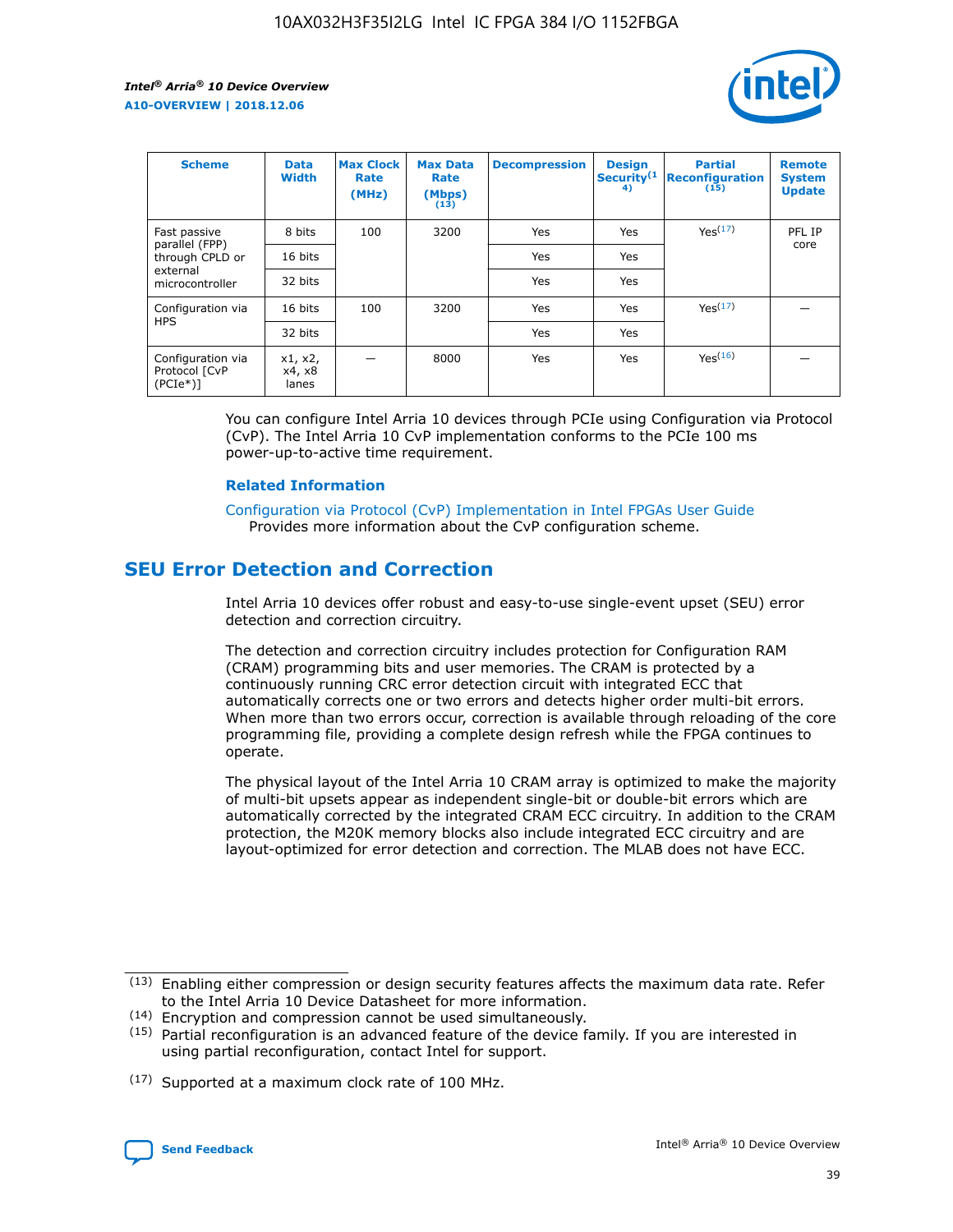

# **Power Management**

Intel Arria 10 devices leverage the advanced 20 nm process technology, a low 0.9 V core power supply, an enhanced core architecture, and several optional power reduction techniques to reduce total power consumption by as much as 40% compared to Arria V devices and as much as 60% compared to Stratix V devices.

The optional power reduction techniques in Intel Arria 10 devices include:

- **SmartVID**—a code is programmed into each device during manufacturing that allows a smart regulator to operate the device at lower core  $V_{CC}$  while maintaining performance
- **Programmable Power Technology**—non-critical timing paths are identified by the Intel Quartus Prime software and the logic in these paths is biased for low power instead of high performance
- **Low Static Power Options**—devices are available with either standard static power or low static power while maintaining performance

Furthermore, Intel Arria 10 devices feature Intel's industry-leading low power transceivers and include a number of hard IP blocks that not only reduce logic resources but also deliver substantial power savings compared to soft implementations. In general, hard IP blocks consume up to 90% less power than the equivalent soft logic implementations.

# **Incremental Compilation**

The Intel Quartus Prime software incremental compilation feature reduces compilation time and helps preserve performance to ease timing closure. The incremental compilation feature enables the partial reconfiguration flow for Intel Arria 10 devices.

Incremental compilation supports top-down, bottom-up, and team-based design flows. This feature facilitates modular, hierarchical, and team-based design flows where different designers compile their respective design sections in parallel. Furthermore, different designers or IP providers can develop and optimize different blocks of the design independently. These blocks can then be imported into the top level project.

# **Document Revision History for Intel Arria 10 Device Overview**

| <b>Document</b><br><b>Version</b> | <b>Changes</b>                                                                                                                                                                                                                                                              |
|-----------------------------------|-----------------------------------------------------------------------------------------------------------------------------------------------------------------------------------------------------------------------------------------------------------------------------|
| 2018.12.06                        | Added links to Intel Arria 10 device errata documents.<br>Removed automotive temperature option from the Intel Arria 10 GX devices.<br>Removed -3 fabric speed grade from the Intel Arria 10 GT devices.<br>Updated power options for the Intel Arria 10 GX and GT devices. |
| 2018.04.09                        | Updated the lowest $V_{CC}$ from 0.83 V to 0.82 V in the topic listing a summary of the device features.                                                                                                                                                                    |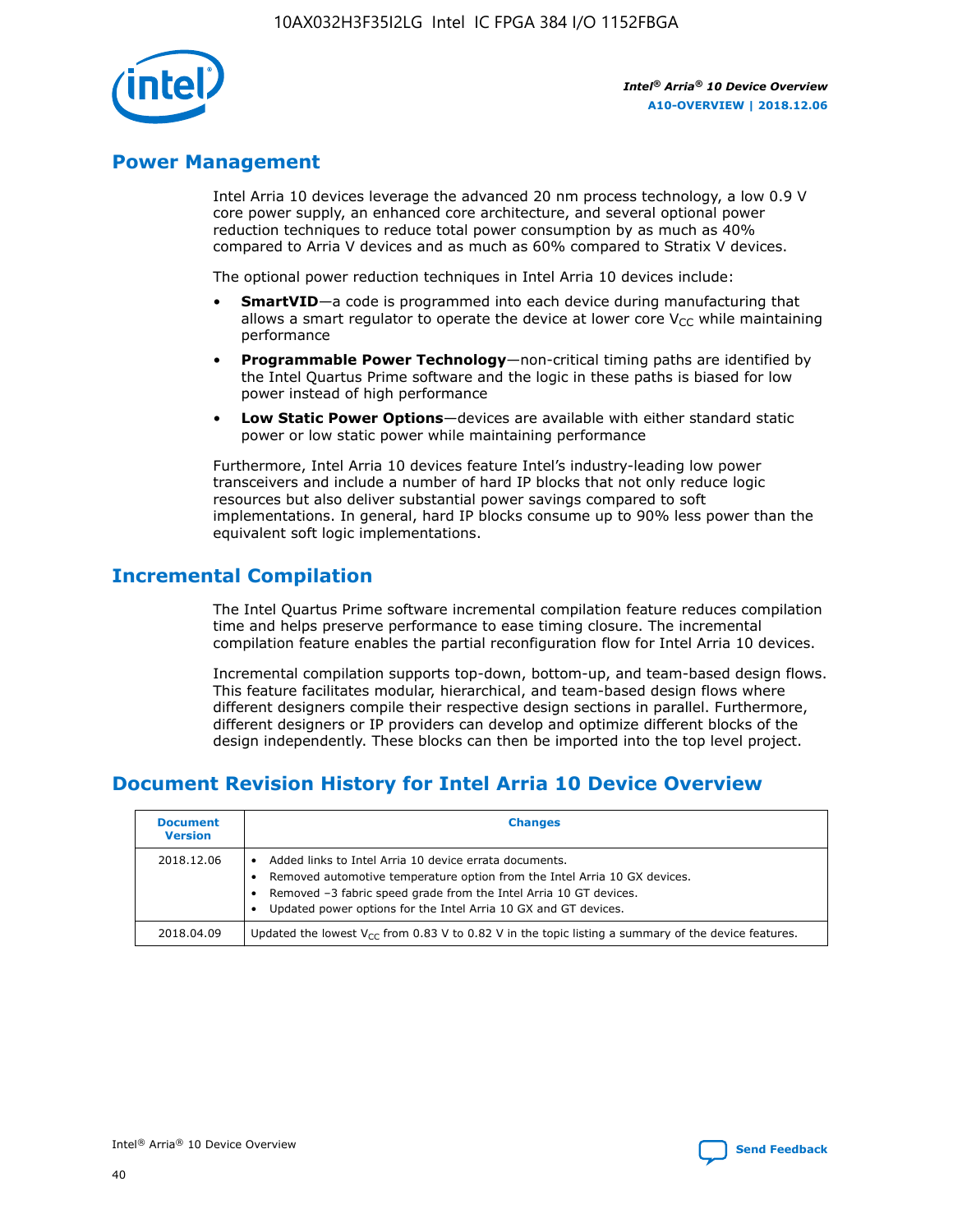*Intel® Arria® 10 Device Overview* **A10-OVERVIEW | 2018.12.06**



| <b>Date</b>    | <b>Version</b> | <b>Changes</b>                                                                                                                                                                                                                                                                                                                                                                                                                                                                                                                                                                                                                                                                                                                                                                                                                                                                                                                                                            |
|----------------|----------------|---------------------------------------------------------------------------------------------------------------------------------------------------------------------------------------------------------------------------------------------------------------------------------------------------------------------------------------------------------------------------------------------------------------------------------------------------------------------------------------------------------------------------------------------------------------------------------------------------------------------------------------------------------------------------------------------------------------------------------------------------------------------------------------------------------------------------------------------------------------------------------------------------------------------------------------------------------------------------|
| January 2018   | 2018.01.17     | Updated the maximum data rate for HPS (Intel Arria 10 SX devices<br>external memory interface DDR3 controller from 2,166 Mbps to 2,133<br>Mbps.<br>Updated maximum frequency supported for half rate QDRII and QDRII<br>+ SRAM to 633 MHz in Memory Standards Supported by the Soft<br>Memory Controller table.<br>Updated transceiver backplane capability to 12.5 Gbps.<br>$\bullet$<br>Removed transceiver speed grade 5 in Sample Ordering Core and<br>Available Options for Intel Arria 10 GX Devices figure.<br>Removed package code 40, low static power, SmartVID, industrial, and<br>military operating temperature support from Sample Ordering Core and<br>Available Options for Intel Arria 10 GT Devices figure.<br>Updated short reach transceiver rate for Intel Arria 10 GT devices to<br>25.8 Gbps.<br>Removed On-Die Instrumentation - EyeQ and Jitter Margin Tool<br>support from PMA Features of the Transceivers in Intel Arria 10 Devices<br>table. |
| September 2017 | 2017.09.20     | Updated the maximum speed of the DDR4 external memory interface from<br>1,333 MHz/2,666 Mbps to 1,200 MHz/2,400 Mbps.                                                                                                                                                                                                                                                                                                                                                                                                                                                                                                                                                                                                                                                                                                                                                                                                                                                     |
| July 2017      | 2017.07.13     | Corrected the automotive temperature range in the figure showing the<br>available options for the Intel Arria 10 GX devices from "-40°C to 100°C"<br>to "-40°C to 125°C".                                                                                                                                                                                                                                                                                                                                                                                                                                                                                                                                                                                                                                                                                                                                                                                                 |
| July 2017      | 2017.07.06     | Added automotive temperature option to Intel Arria 10 GX device family.                                                                                                                                                                                                                                                                                                                                                                                                                                                                                                                                                                                                                                                                                                                                                                                                                                                                                                   |
| May 2017       | 2017.05.08     | Corrected protocol names with "1588" to "IEEE 1588v2".<br>$\bullet$<br>Updated the vertical migration table to remove vertical migration<br>$\bullet$<br>between Intel Arria 10 GX and Intel Arria 10 SX device variants.<br>Removed all "Preliminary" marks.<br>$\bullet$                                                                                                                                                                                                                                                                                                                                                                                                                                                                                                                                                                                                                                                                                                |
| March 2017     | 2017.03.15     | Removed the topic about migration from Intel Arria 10 to Intel Stratix<br>10 devices.<br>Rebranded as Intel.<br>$\bullet$                                                                                                                                                                                                                                                                                                                                                                                                                                                                                                                                                                                                                                                                                                                                                                                                                                                 |
| October 2016   | 2016.10.31     | Removed package F36 from Intel Arria 10 GX devices.<br>Updated Intel Arria 10 GT sample ordering code and maximum GX<br>$\bullet$<br>transceiver count. Intel Arria 10 GT devices are available only in the<br>SF45 package option with a maximum of 72 transceivers.                                                                                                                                                                                                                                                                                                                                                                                                                                                                                                                                                                                                                                                                                                     |
| May 2016       | 2016.05.02     | Updated the FPGA Configuration and HPS Booting topic.<br>$\bullet$<br>Remove V <sub>CC</sub> PowerManager from the Summary of Features, Power<br>Management and Arria 10 Device Variants and packages topics. This<br>feature is no longer supported in Arria 10 devices.<br>Removed LPDDR3 from the Memory Standards Supported by the HPS<br>Hard Memory Controller table in the Memory Standards Supported by<br>Intel Arria 10 Devices topic. This standard is only supported by the<br>FPGA.<br>Removed transceiver speed grade 5 from the Device Variants and<br>Packages topic for Arria 10 GX and SX devices.                                                                                                                                                                                                                                                                                                                                                      |
| February 2016  | 2016.02.11     | Changed the maximum Arria 10 GT datarate to 25.8 Gbps and the<br>minimum datarate to 1 Gbps globally.<br>Revised the state for Core clock networks in the Summary of Features<br>$\bullet$<br>topic.<br>Changed the transceiver parameters in the "Summary of Features for<br>$\bullet$<br>Arria 10 Devices" table.<br>• Changed the transceiver parameters in the "Maximum Resource Counts<br>for Arria 10 GT Devices" table.<br>Changed the package availability for GT devices in the "Package Plan<br>for Arria 10 GT Devices" table.<br>Changed the package configurations for GT devices in the "Migration"<br>Capability Across Arria 10 Product Lines" figure.<br>continued                                                                                                                                                                                                                                                                                       |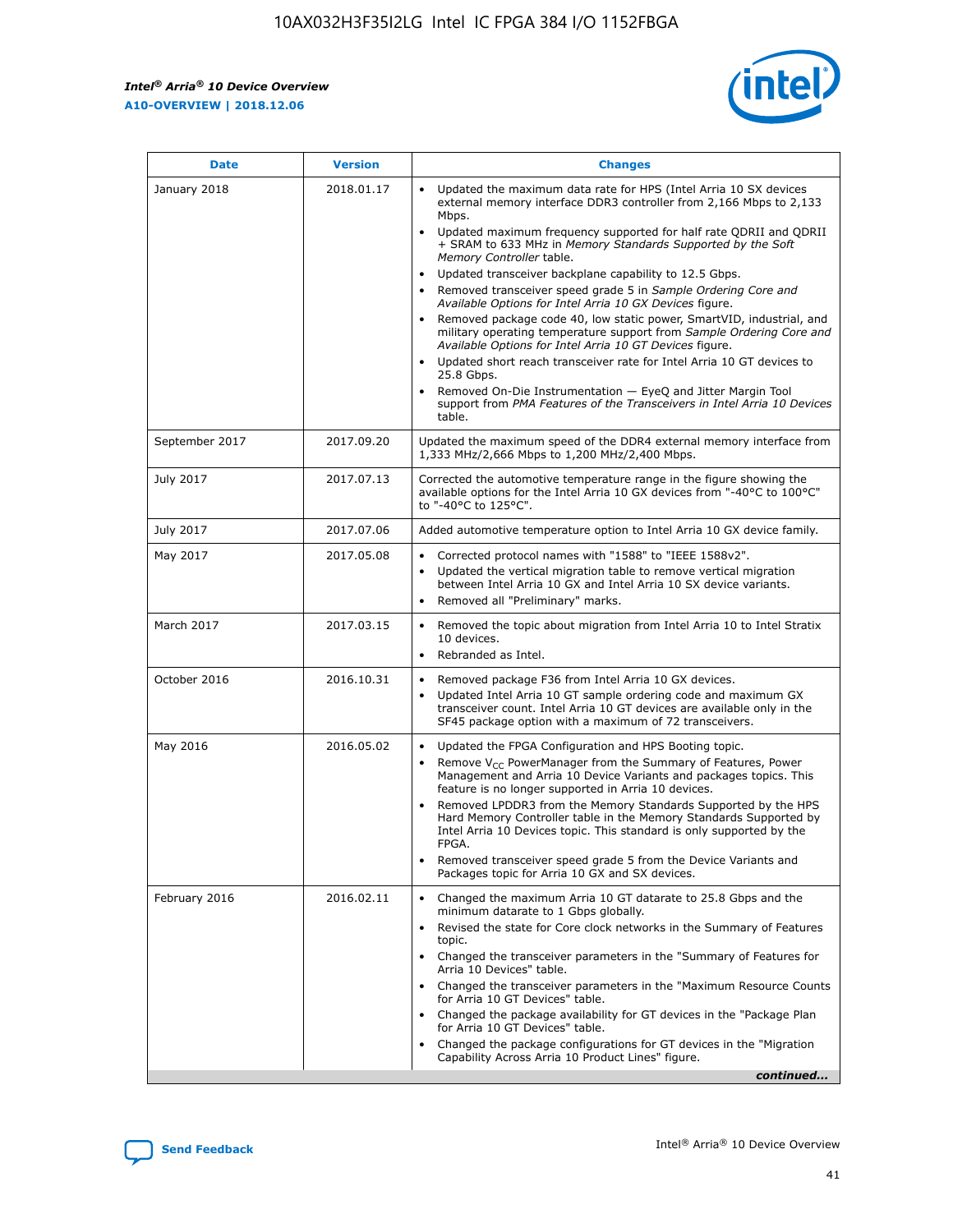

| <b>Date</b>   | <b>Version</b> | <b>Changes</b>                                                                                                                                                                   |
|---------------|----------------|----------------------------------------------------------------------------------------------------------------------------------------------------------------------------------|
|               |                | • Changed transceiver parameters in the "Low Power Serial Transceivers"<br>section.                                                                                              |
|               |                | • Changed the transceiver descriptions in the "Device Variants for the<br>Arria 10 Device Family" table.                                                                         |
|               |                | Changed the "Sample Ordering Code and Available Options for Arria 10<br>GT Devices" figure.                                                                                      |
|               |                | Changed the datarates for GT devices in the "PMA Features" section.                                                                                                              |
|               |                | Changed the datarates for GT devices in the "PCS Features" section.<br>$\bullet$                                                                                                 |
| December 2015 | 2015.12.14     | Updated the number of M20K memory blocks for Arria 10 GX 660 from<br>$\bullet$<br>2133 to 2131 and corrected the total RAM bit from 48,448 Kb to<br>48,408 Kb.                   |
|               |                | Corrected the number of DSP blocks for Arria 10 GX 660 from 1688 to<br>$\bullet$<br>1687 in the table listing floating-point arithmetic resources.                               |
| November 2015 | 2015.11.02     | Updated the maximum resources for Arria 10 GX 220, GX 320, GX 480,<br>$\bullet$<br>GX 660, SX 220, SX 320, SX 480, and SX 660.                                                   |
|               |                | Updated resource count for Arria 10 GX 320, GX 480, GX 660, SX 320,<br>$\bullet$<br>SX 480, a SX 660 devices in Number of Multipliers in Intel Arria 10<br><b>Devices</b> table. |
|               |                | Updated the available options for Arria 10 GX, GT, and SX.<br>$\bullet$                                                                                                          |
|               |                | Changed instances of Quartus II to Quartus Prime.<br>$\bullet$                                                                                                                   |
| June 2015     | 2015.06.15     | Corrected label for Intel Arria 10 GT product lines in the vertical migration<br>figure.                                                                                         |
| May 2015      | 2015.05.15     | Corrected the DDR3 half rate and quarter rate maximum frequencies in the<br>table that lists the memory standards supported by the Intel Arria 10 hard<br>memory controller.     |
| May 2015      | 2015.05.04     | • Added support for 13.5G JESD204b in the Summary of Features table.<br>• Added a link to Arria 10 GT Channel Usage in the Arria 10 GT Package<br>Plan topic.                    |
|               |                | • Added a note to the table, Maximum Resource Counts for Arria 10 GT<br>devices.                                                                                                 |
|               |                | Updated the power requirements of the transceivers in the Low Power<br>Serial Transceivers topic.                                                                                |
| January 2015  | 2015.01.23     | • Added floating point arithmetic features in the Summary of Features<br>table.                                                                                                  |
|               |                | • Updated the total embedded memory from 38.38 megabits (Mb) to<br>65.6 Mb.                                                                                                      |
|               |                | • Updated the table that lists the memory standards supported by Intel<br>Arria 10 devices.                                                                                      |
|               |                | Removed support for DDR3U, LPDDR3 SDRAM, RLDRAM 2, and DDR2.                                                                                                                     |
|               |                | Moved RLDRAM 3 support from hard memory controller to soft memory<br>controller. RLDRAM 3 support uses hard PHY with soft memory<br>controller.                                  |
|               |                | Added soft memory controller support for QDR IV.                                                                                                                                 |
|               |                | Updated the maximum resource count table to include the number of<br>hard memory controllers available in each device variant.                                                   |
|               |                | Updated the transceiver PCS data rate from 12.5 Gbps to 12 Gbps.<br>$\bullet$                                                                                                    |
|               |                | Updated the max clock rate of PS, FPP x8, FPP x16, and Configuration<br>via HPS from 125 MHz to 100 MHz.                                                                         |
|               |                | Added a feature for fractional synthesis PLLs: PLL cascading.                                                                                                                    |
|               |                | Updated the HPS programmable general-purpose I/Os from 54 to 62.                                                                                                                 |
|               |                | continued                                                                                                                                                                        |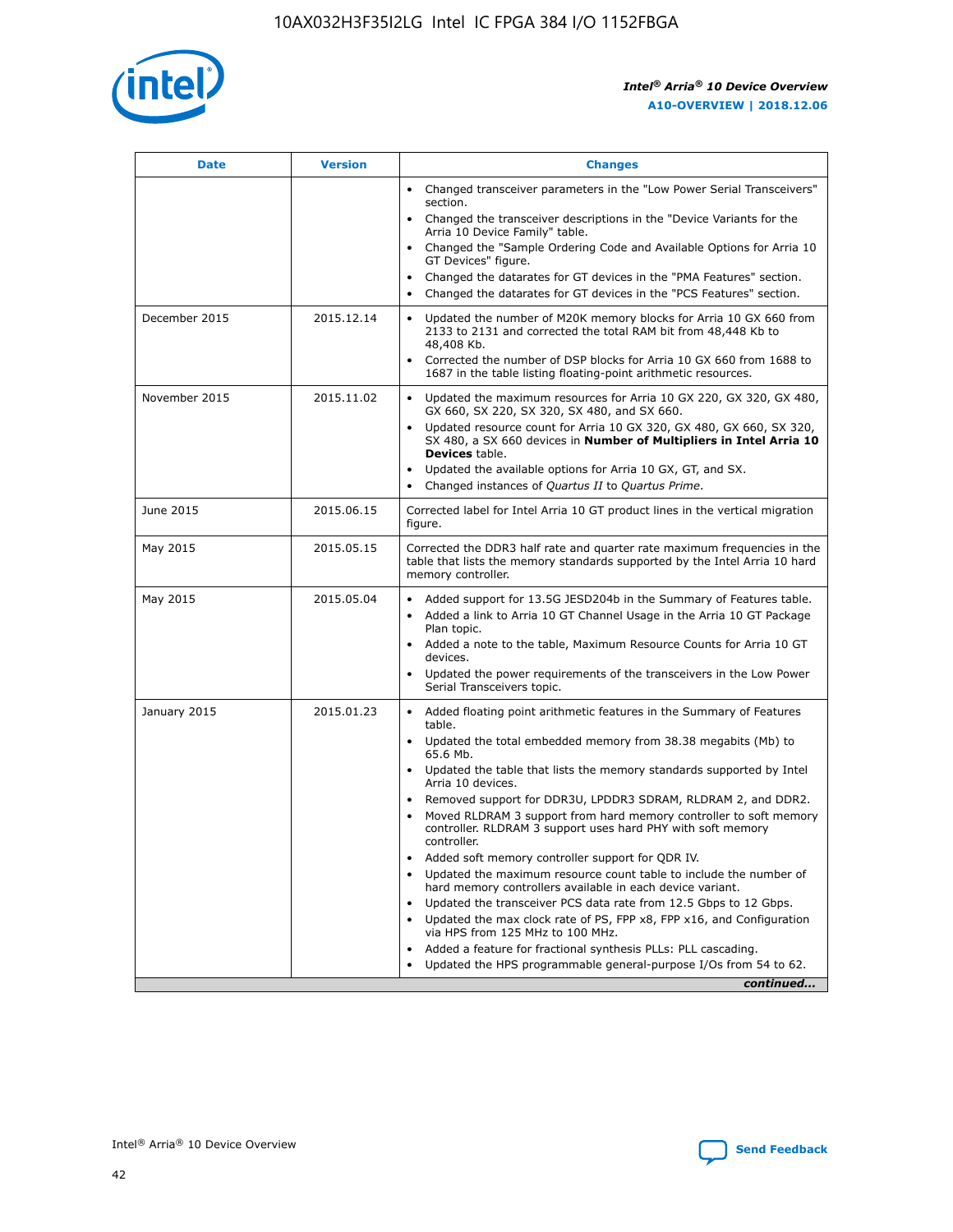r



| <b>Date</b>    | <b>Version</b> | <b>Changes</b>                                                                                                                                                                                                                                                                                                                                                                                                                                                                                                                         |
|----------------|----------------|----------------------------------------------------------------------------------------------------------------------------------------------------------------------------------------------------------------------------------------------------------------------------------------------------------------------------------------------------------------------------------------------------------------------------------------------------------------------------------------------------------------------------------------|
| September 2014 | 2014.09.30     | Corrected the 3 V I/O and LVDS I/O counts for F35 and F36 packages<br>of Arria 10 GX.<br>Corrected the 3 V I/O, LVDS I/O, and transceiver counts for the NF40<br>$\bullet$<br>package of the Arria GX 570 and 660.<br>Removed 3 V I/O, LVDS I/O, and transceiver counts for the NF40<br>package of the Arria GX 900 and 1150. The NF40 package is not<br>available for Arria 10 GX 900 and 1150.                                                                                                                                       |
| August 2014    | 2014.08.18     | Updated Memory (Kb) M20K maximum resources for Arria 10 GX 660<br>devices from 42,660 to 42,620.<br>Added GPIO columns consisting of LVDS I/O Bank and 3V I/O Bank in<br>$\bullet$<br>the Package Plan table.<br>Added how to use memory interface clock frequency higher than 533<br>$\bullet$<br>MHz in the I/O vertical migration.<br>Added information to clarify that RLDRAM3 support uses hard PHY with<br>$\bullet$<br>soft memory controller.<br>Added variable precision DSP blocks support for floating-point<br>arithmetic. |
| June 2014      | 2014.06.19     | Updated number of dedicated I/Os in the HPS block to 17.                                                                                                                                                                                                                                                                                                                                                                                                                                                                               |
| February 2014  | 2014.02.21     | Updated transceiver speed grade options for GT devices in Figure 2.                                                                                                                                                                                                                                                                                                                                                                                                                                                                    |
| February 2014  | 2014.02.06     | Updated data rate for Arria 10 GT devices from 28.1 Gbps to 28.3 Gbps.                                                                                                                                                                                                                                                                                                                                                                                                                                                                 |
| December 2013  | 2013.12.10     | Updated the HPS memory standards support from LPDDR2 to LPDDR3.<br>Updated HPS block diagram to include dedicated HPS I/O and FPGA<br>$\bullet$<br>Configuration blocks as well as repositioned SD/SDIO/MMC, DMA, SPI<br>and NAND Flash with ECC blocks.                                                                                                                                                                                                                                                                               |
| December 2013  | 2013.12.02     | Initial release.                                                                                                                                                                                                                                                                                                                                                                                                                                                                                                                       |